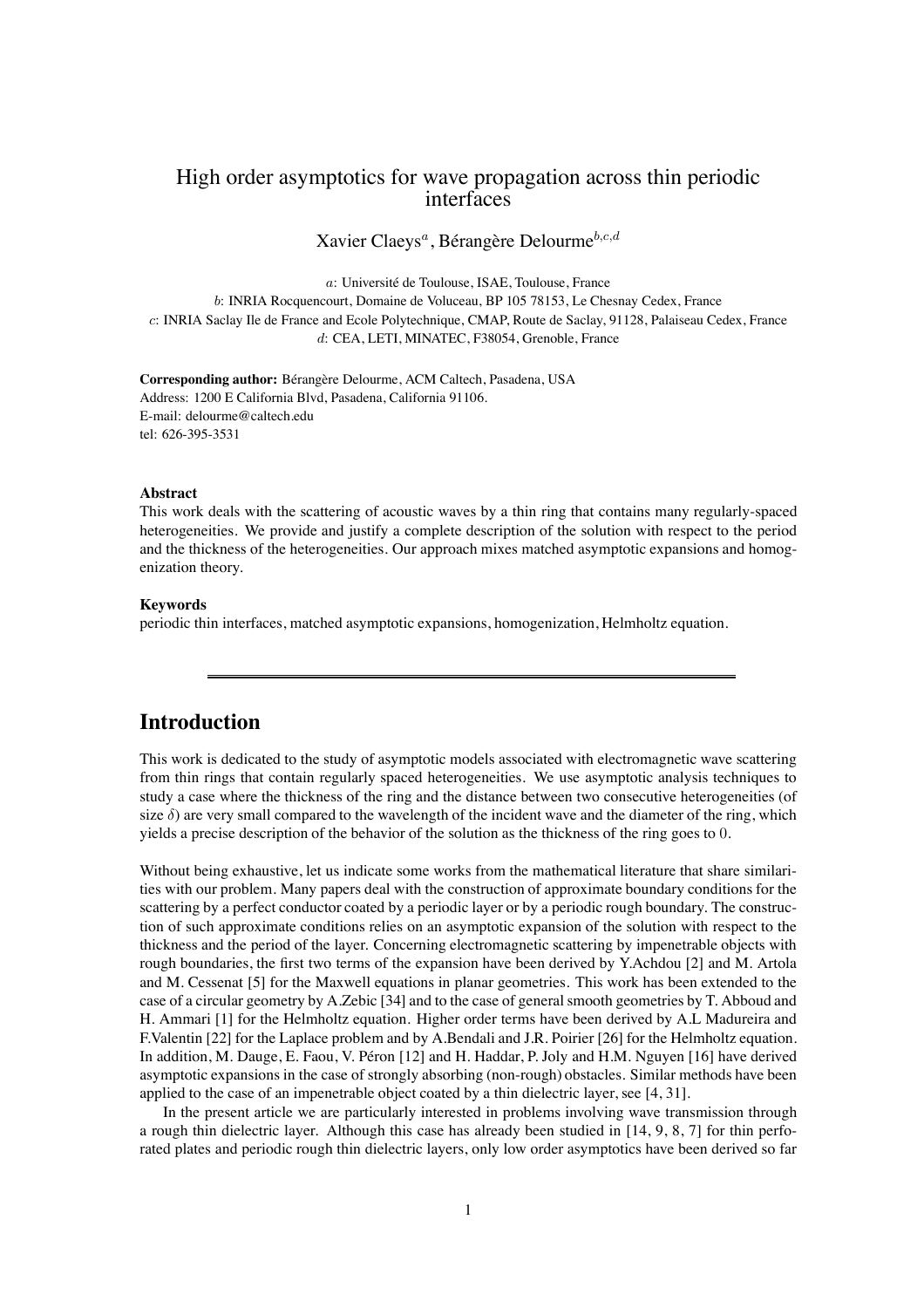(expansions up to 2nd order). Note that Reference [\[13\]](#page-37-9) deals with the same configuration as the present paper. However, the purpose is different since it mainly focuses on the construction of stable approximate transmission conditions up to order 2 - only the first two terms of the asymptotic expansion are derived. Note that high order asymptotics for wave transmission through thin dielectric layer have already been derived by K. Schmidt and S. Tordeux in [\[30\]](#page-38-5), but this work did not consider rapidly oscillating material characteristics.

Our problem is similar to the one considered in [\[30\]](#page-38-5) (i.e. a 2-D wave transmission through a thin dielectric layer) with, in addition, fast oscillations in the material characteristics of the layer. We derive an asymptotic expansion up to any order, we provide error estimates for it, and obtain explicit approximate transmission conditions at any order (which is different from [\[13\]](#page-37-9) that only considers order 2 asymptotics). More precisely, denoting  $u_{\delta}(r, \theta)$  the solution to our problem (with  $|r - r_*|$  the distance to the layer, and  $\theta$ the longitudinal coordinate) we propose an expansion of the form

$$
u_{\delta}(r,\theta) = \sum_{n=0}^{+\infty} \delta^n u_n(r,\theta)
$$
 away from the layer,  

$$
u_{\delta}(r,\theta) = \sum_{n=0}^{+\infty} \delta^n U_n\left(\frac{r-r_*}{\delta} \frac{r_*\theta}{\delta},\theta\right)
$$
 in the neighbourhood of the layer.

and provide error estimates for these expansions: there are the main results of the present article, see Theorem [10.1](#page-26-0) and Theorem [10.2.](#page-26-1)

The expansion above is not the same in the vicinity of the layer, and away from it: this is a boundary layer phenomenon. Moreover, the expansion close to the layer involves multiple scales inherited from the fast oscillating structure of the equations. Actually, we mix homogeneization techniques with matched asymptotics - we believe that this is a remarkable feature of the present work.

Homogeneization theory was developed by A. Bensoussan, J.L. Lions, G. Papanicolaou and E. Sanchez-Palencia [\[6,](#page-37-10) [29,](#page-38-6) [28\]](#page-38-7) to analyze materials with fast oscillating characteristics. Matched asymptotics mainly originated from the work of Van Dyke [\[33\]](#page-38-8) to treat boundary layer problems arising in fluid mechanics. While the analysis proposed by Van Dyke was formal, rigorous theory for the method of matched expansions was developed later on by the Russian school. Main general references [\[23,](#page-38-9) [18,](#page-38-10) [17,](#page-38-11) [15,](#page-37-11) [19,](#page-38-12) [20\]](#page-38-13) provide rigorous matched asymptotics for a wide variety of singularly perturbed elliptic problems (wave transmission through thin dielectric layer is not considered though) with particular attention to perturbations centered around points with all kinds of boundary conditions: domains containing small inclusions, or with rounded corners on the boundary are typical examples.

The remainder of this report is organized as follows. In Section 1, we describe the setting of the problem and introduce the "Ansatz" of the asymptotic expansion. In Section 2 and 3, we derive the equations satisfied by the far field and near field terms of the matched asymptotic expansion of the solution. Section 4 is devoted to the study of Laplace problems in a normalized strip which allows us to explicit the behavior of the near field terms at infinity in Section 5 and then to write the matching conditions in Section 6. In Section 7, we prove the existence and uniqueness of the far and near field terms of the asymptotic expansion. In particular, we obtain in Section 8 semi-explicit formulas which uncouple far and near field problems (Theorem [8.3](#page-23-0) is also a remarkable result of the present paper). The last two sections are devoted to the justification of the asymptotic expansion by constructing first a global expansion and then by establishing error estimates.

### <span id="page-1-1"></span>**1 Setting of the problem**

As a model problem we consider the propagation in harmonic regime of an electromagnetic wave in a medium that is invariant in one direction of space. We focus on the TE mode of the field that is ruled by the following 2-D Helmholtz equation,

<span id="page-1-0"></span>
$$
\operatorname{div}(\epsilon_{\delta}^{-1} \nabla u_{\delta}) + \omega^2 \mu_{\delta} u_{\delta} = -f \quad \text{in } \mathbb{R}^2 \qquad \text{and} \quad \lim_{r \to \infty} \sqrt{r} (\partial_r u_{\delta} + i \omega u_{\delta}) = 0, \tag{1}
$$

where  $\omega$  refers to the pulsation of the time variation and  $f \in L^2(\mathbb{R}^2)$  refers to a source function for which there exists  $r_e > 0$  such that  $f(\mathbf{x}) = 0$  for  $|\mathbf{x}| > r_e$ . Besides  $(r, \theta)$  denote the polar coordinates in  $\mathbb{R}^2$ . The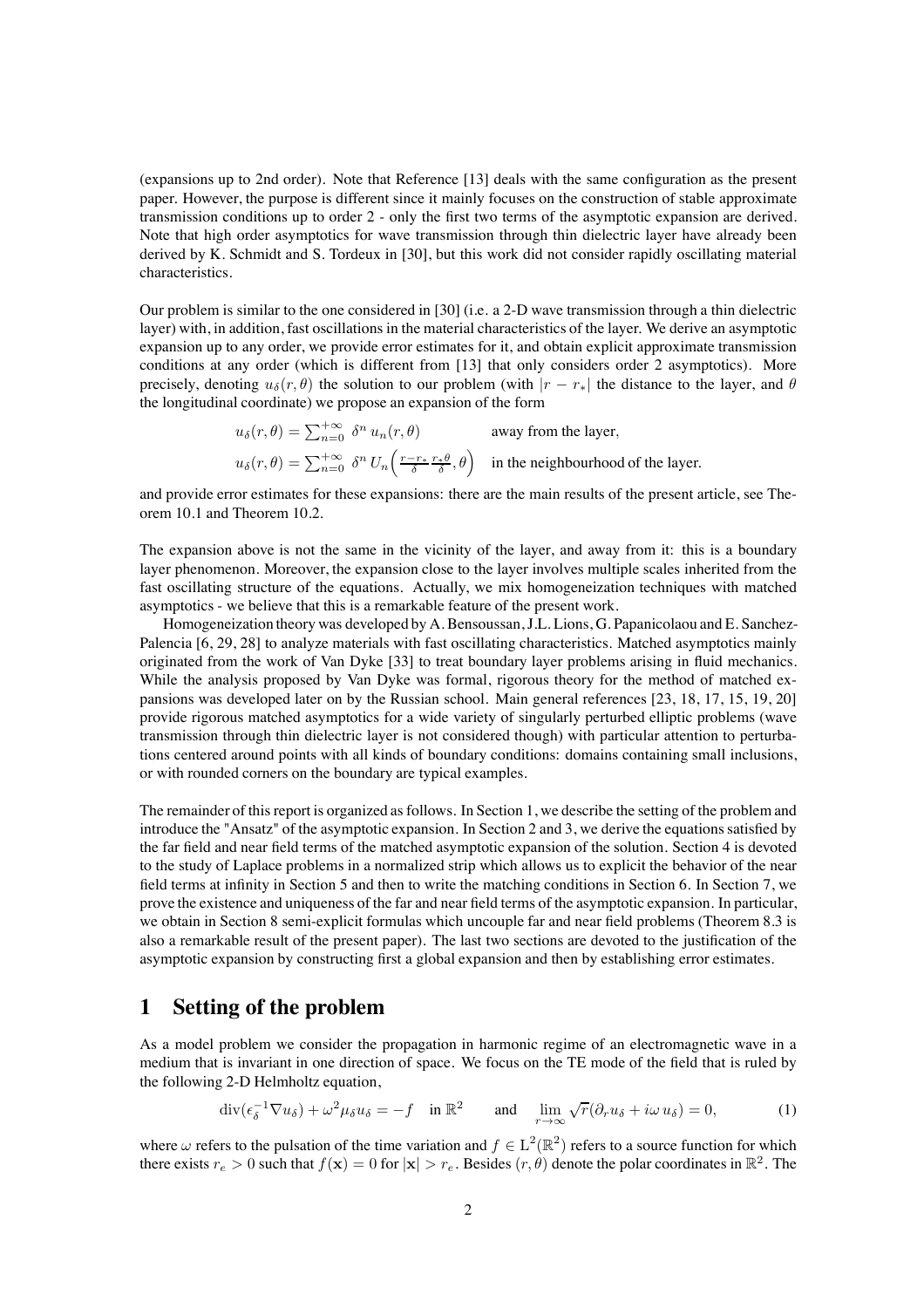characteristics of the medium of propagation are defined in a very specific manner, as follows.

**The medium of propagation** The functions  $\epsilon_{\delta}(\mathbf{x})$  and  $\mu_{\delta}(\mathbf{x})$  are assumed to be non-negative and defined over  $\mathbb{R}^2$ , referring respectively to the permittivity and permeability. Both are assumed to be constant except inside a ring of thickness  $\delta$  centered around the origin (see Figure [1\)](#page-40-0): there exist  $r_* \in (0, r_e)$  and  $\epsilon_{\infty}, \mu_{\infty}, c_{\infty} > 0$  independent of  $\delta$  such that

$$
\epsilon_{\infty}\mu_{\infty} = \frac{1}{c_{\infty}^2} \quad \text{and} \quad \epsilon_{\delta}(r,\theta) = \epsilon_{\infty} , \quad \mu_{\delta}(r,\theta) = \mu_{\infty} \quad \text{for} \quad |r - r_*| > 2\pi\delta.
$$

In this problem, the geometric parameter  $\delta > 0$  is assumed to be much smaller than the wavelength far from the heterogeneities:  $\delta \omega/c_{\infty} \to 0$ . Inside the ring  $\{|r - r_{*}| \leq \delta/2\}$  the functions  $\epsilon_{\delta}(\mathbf{x})$  and  $\mu_{\delta}(\mathbf{x})$ are assumed to have a periodic structure: the ring contains many small heterogeneities regularly placed according to the azimuthal  $\theta$ -direction. We suppose that the number N of heterogeneities is related to the thickness of the ring as follows

<span id="page-2-0"></span>
$$
\delta = \frac{r_*}{N} \quad \text{where} \quad N \in \mathbb{N} \quad \text{and} \quad N \to \infty \,. \tag{2}
$$

Such a relation implies that  $\delta$  only takes discrete values, so that the expression " $\delta \to 0$ " should be understood in the sense of [\(2\)](#page-2-0). Inside the thin ring, we assume that the permeability and permittivity are then given by

$$
\epsilon_{\delta}(r,\theta) = \epsilon\left(\frac{r-r_*}{\delta},\theta\frac{r_*}{\delta}\right) \quad \text{and} \quad \mu_{\delta}(r,\theta) = \mu\left(\frac{r-r_*}{\delta},\theta\frac{r_*}{\delta}\right),\tag{3}
$$

where  $\epsilon, \mu \in L^2_{loc}(\mathbb{R}^2)$  are independent of  $\delta$ . Since  $(r, \theta)$  are polar coordinates, for such a definition to be meaningful, it is necessary that  $\epsilon$  and  $\mu$  satisfy some periodicity assumption, see Fig[.1](#page-40-0) (b). We have to assume in addition that

<span id="page-2-1"></span>
$$
\begin{cases}\n\epsilon(\nu, s + 2\pi) = \epsilon(\nu, s), & \text{and} \\
\mu(\nu, s + 2\pi) = \mu(\nu, s), & \text{and} \\
s = \theta \frac{r_*}{\delta} & \text{and} \\
\mu(\nu, s) = \mu_\infty & \text{if } |\nu| > \pi,\n\end{cases}
$$
\n(4)

We also make standard assumptions on the bounds for material properties

$$
\exists \alpha > 0 \quad \text{such that} \quad \alpha < \epsilon(\nu, s) < \frac{1}{\alpha} \quad \text{and} \quad \alpha < \mu(\nu, s) < \frac{1}{\alpha} \qquad \forall \, \nu, s \in \mathbb{R}.
$$

To sum up, with the preceding definitions, the medium of propagation is everywhere homogeneous except inside a thin ring. Besides, as  $\delta \to 0$ , this ring of heterogeneities gets close to the following limit circle,

$$
\Gamma := \left\{ \mathbf{x} \in \mathbb{R}^2, |\mathbf{x}| = r_* \right\}.
$$

**Reformulation as a problem posed in a bounded domain** In order to analyze Problem [\(1\)](#page-1-0), we will need to reformulate it as a problem posed in a bounded domain denoted Ω defined as follows

$$
\begin{aligned} &\Omega = \Omega_- \cup \Gamma \cup \Omega_+ \\ &\text{with}\quad \Omega_+ := \{ \, \mathbf{x} \in \Omega \; \text{ s.t. } \; r_* < |\mathbf{x}| < r_e \, \} \quad \text{and} \quad \Omega_- := \{ \, \mathbf{x} \in \Omega \; \text{ s.t. } \; |\mathbf{x}| < r_* \, \} \end{aligned}
$$

so that  $\epsilon_{\delta} = \epsilon_{\infty}$  and  $\mu_{\delta} = \mu_{\infty}$  outside  $\Omega$ . We restate the Sommerfeld radiation condition as a condition set on ∂Ω by means of a Dirichlet-to-Neumann map. Such an operator can be defined by the formula

$$
Tu = -\sum_{p=-\infty}^{+\infty} u_p k \frac{H_{|p|}^{(1)'}(kr_e)}{H_{|p|}^{(1)}(kr_e)} e^{ip\theta} \text{ where } u_p = \frac{1}{2\pi} \int_0^{2\pi} u(r_e, \theta) e^{-ip\theta} d\theta.
$$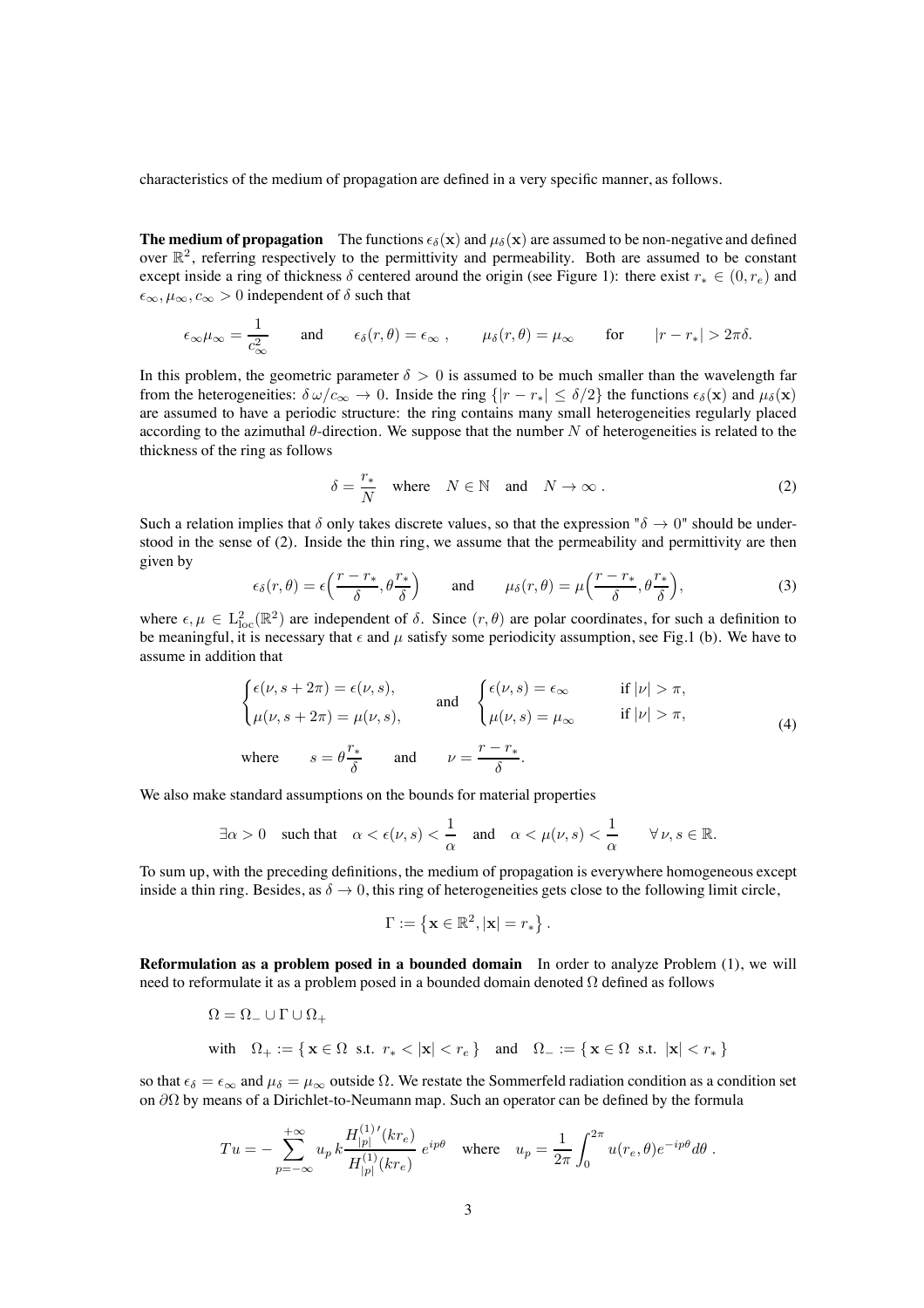It is well known that  $T$  is continuous as an operator from  $\rm H^{\frac 12}(\partial\Omega)$  to  $\rm H^{-\frac 12}(\partial\Omega).$  Moreover the Sommerfeld radiation condition  $\lim_{r\to\infty}\sqrt{r}(\partial_r u_\delta + i\omega u_\delta) = 0$  is then equivalent to  $\partial_r u_\delta + Tu_\delta = 0$  on  $\partial\Omega$ . Such a formulation of the radiation condition allows to rewrite [\(1\)](#page-1-0) as a variational problem set on the bounded domain Ω, as follows

<span id="page-3-2"></span>Find 
$$
u_{\delta} \in H^{1}(\Omega)
$$
 such that  $a_{\delta}(u_{\delta}, v) = \int_{\Omega} f \bar{v} d\mathbf{x} \quad \forall v \in H^{1}(\Omega),$   
\nwhere  $a_{\delta}(u, v) = \int_{\Omega} \left( \epsilon_{\delta}^{-1} \nabla u \cdot \nabla \bar{v} - \omega^{2} \mu_{\delta} u \bar{v} \right) d\mathbf{x} + \int_{\partial \Omega} \bar{v} T u d\sigma.$  (5)

It is well-known that this variational formulation is well posed, see for example [\[11\]](#page-37-12). The bilinear form  $a_{\delta}(\cdot, \cdot)$  actually satisfies inf – sup conditions uniformly with respect to  $\delta$  as will be shown in Proposition [10.3.](#page-27-0)

#### **1.1 General methodology and main results**

Our purpose is to describe the terms of the expansion of  $u_{\delta}$  for  $\delta \to 0$ . In our case, due to the fast variations of  $\epsilon_{\delta}$ ,  $\mu_{\delta}$  with respect to the angular coordinate, it does not seem possible to write a uniform expansion of the solution in the whole domain  $\Omega$ . Roughly speaking, the solution  $u_{\delta}$  oscillates rapidly in a region confined to the vicinity of the periodic ring: this is a boundary layer phenomenon. We use matched asymptotics to cope with this. We first give a brief review on how to apply this method in the present context which, we hope, will help the reader understanding our approach. We follow five steps.

**Step I: Far field ansatz** (Section 2): we start from a guess of the general form (called "ansatz") of the expansion of  $u_{\delta}$  both in  $\Omega_{-}$  and  $\Omega_{+}$  (see Fig. [2\)](#page-41-0). For the present case we choose

<span id="page-3-0"></span>
$$
u_{\delta}(r,\theta) = \sum_{n=0}^{+\infty} \delta^n u_n^+(r,\theta) \quad \text{in } \Omega_+, \quad \text{and} \quad u_{\delta}(r,\theta) = \sum_{n=0}^{+\infty} \delta^n u_n^-(r,\theta) \quad \text{in } \Omega_-. \tag{6}
$$

The motivation for choosing such an ansatz comes from the already known asymptotic expansion in the analysis of problems involving a thin layer with a geometry that share similarities with ours, see in par-ticular [\[30\]](#page-38-5). We plug [\(6\)](#page-3-0) into [\(1\)](#page-1-0) in order to formally derive equations that the terms  $u_n^{\pm}$  should satisfy. Unfortunately this will not yield a characterization of the  $u_n^{\pm}$  as these equations will not be well posed: transmission conditions will be missing at the interface Γ.

**Step II: Near field ansatz** (Sections 3-4-5): the lack of conditions at the interface will be a motivation for studying the expansion of the field close to the periodic ring. Indeed, in this region, it cannot be expected that an expansion of the form [\(6\)](#page-3-0) still holds because of the rapidly oscillating structure of the geometry. As a consequence we consider a different form for the asymptotic expansion, namely

<span id="page-3-1"></span>
$$
u_{\delta}(r,\theta) = \sum_{n=0}^{+\infty} \delta^n U_n\left(\frac{r-r_*}{\delta}, \frac{r_*\theta}{\delta}; \theta\right),
$$
  
with  $U_n(\nu, s + 2k\pi, \tau + 2l\pi) = U_n(\nu, s, \tau) \quad \forall k, l \in \mathbb{Z}$ . (7)

Such an ansatz is inspired by the theory of homogenization, see for example [\[3,](#page-37-13) [2,](#page-37-0) [22\]](#page-38-1). According to the periodicity conditions that we impose on  $U_n$ , it suffices to describe these functions over the infinite periodicity cell  $B \times \mathbb{S}^1$  represented in figure [2](#page-41-0) (b)

$$
B := \mathbb{R} \times \mathbb{S}^1 \qquad \text{with} \qquad \mathbb{S}^1 = \mathbb{R}/2\pi\mathbb{Z} \text{ (unit circle of } \mathbb{R}^2\text{).}
$$
 (8)

Once again we plug the ansatz [\(7\)](#page-3-1) inside [\(1\)](#page-1-0) after the change of variables [\(4\)](#page-2-1). This will yield equations that should be satisfied by the terms  $U_n(\nu, s, \tau)$ , at least formally. However, once again, this set of equations will not be well posed because of a lack of conditions at infinity (for  $|\nu| \to \infty$ ).

**Step III: Matching principle** (Section 6): in order to obtain well posed problems that would yield a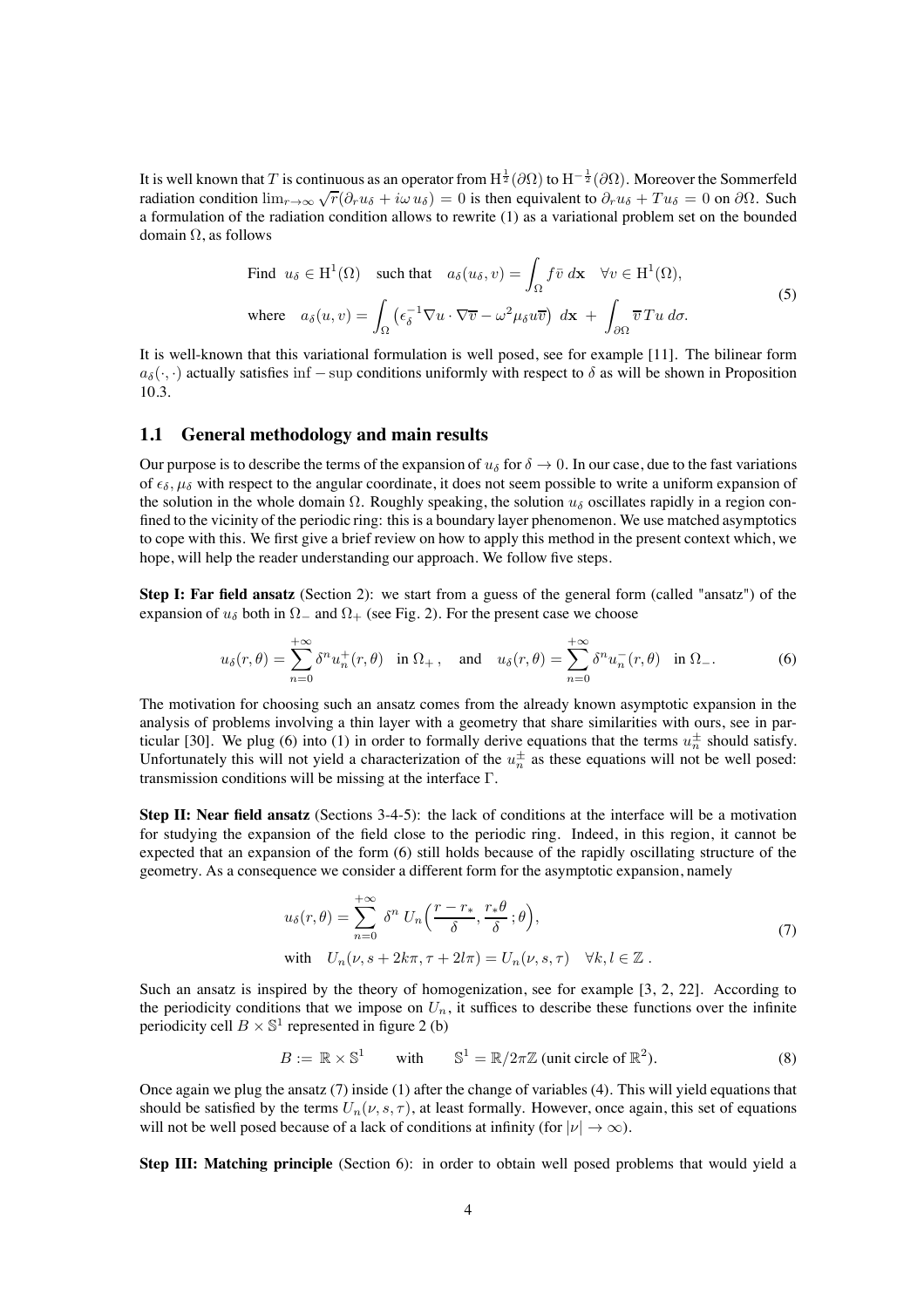characterization of the far and near field terms  $u_n^{\pm}$ ,  $U_n$ , the equations derived previously will have to be completed with conditions: transmission conditions for  $u_n^{\pm}$  and conditions at infinity for  $U_n$ . The method of matched asymptotic expansions provides a procedure called "matching principle" for deriving conditions coupling the behavior of  $U_n(\nu, s, \tau)$  for  $|\nu| \to \infty$  with the behavior of  $u_n^{\pm}$  close to  $\Gamma$ . During this step we will apply this procedure.

**Step IV: Well-posedness of recurrent problems** (Sections 7-8): the final output of Step III above will be a system of recurrent equations. We will show that this system is well posed, so that the terms  $u_n^{\pm}$ ,  $U_n$  can be taken as the unique solution to these equations (Theorem [7.1\)](#page-19-0). Semi explicit formula of the far and near field terms are also provided (Theorem [8.3\)](#page-23-0) This step of the analysis will be completely rigorous.

**Step V: Error estimate** (Section 9): as Step I,II and III of the asymptotic construction partly rely on formal calculus, the purpose of Step V will be an *a posteriori* justification of the definition of  $u_n^{\pm}$ ,  $U_n$  by means of error estimates.

The first main outcome of this analysis will be an explicit recurrent construction of the terms of the expansions [\(6\)](#page-3-0) and [\(7\)](#page-3-1) up to any order (see Theorem [7.1](#page-19-0) and Problem [\(59\)](#page-20-0) ). The second outcome of this analysis will be a global error estimate for these expansions (Theorem [10.1\)](#page-26-0), from which we deduce an optimal error estimate for the far field (see Theorem [10.2\)](#page-26-1):

**Theorem.** Let  $\gamma \in (0, \gamma_*)$  and  $\mathcal{O} = {\mathbf{x}(r, \theta) \in \Omega \mid |r - r_*| > \gamma}$ . Then, for any  $N \ge 0$ , there exists  $C_N > 0$  *independent of*  $\delta$  *such that* 

$$
||u_{\delta} - \sum_{n=0}^{N} \delta^{n} u_{n}||_{\mathcal{H}^{1}(\mathcal{O})} \leq C_{N} \delta^{N+1}
$$

We will provide a completely rigorous justification for this error estimate as well.

Admittedly Step I,II and III of this construction contain a formal part. On the other hand, if we started directly from Step IV which would yield an analysis that is completely rigorous from a mathematical point of view, it would be impossible for the reader to understand where our equations come from. This is what motivated the general structure of the present article.

**Notation: periodic functions** In the sequel, we will often refer to functions  $v(\alpha)$  that are  $2\pi$ -periodic with respect to the variable  $\alpha = \theta$ , s or  $\tau$ . This is our motivation for introducing the following space: for any Banach space V we consider

$$
{\rm H}^k_\#(\,\mathbb{S}^1,\mathbf{V}\,) = \left\{ \; v \in {\rm H}^k_{\rm loc}(\,\mathbb{R},\mathbf{V}\,) \quad \text{such that} \quad v(\alpha+2\pi) = v(\alpha) \; \right\} \,.
$$

This also provides a definition for  $C^{\infty}_{\#}(\mathbb{S}^1,\mathbf{V})=\cap_{k\geq 0}\mathrm{H}^k_{\#}(\mathbb{S}^1,\mathbf{V})$  . Note that  $\mathrm{H}^k_{\#}(\mathbb{S}^1,\mathbf{V})\subset \mathrm{H}^k((0,2\pi),\mathbf{V})$ but  $H^k_\#(\mathbb{S}^1,\mathbf{V})\neq H^k((0,2\pi),\mathbf{V})$ , simply because compatibility conditions relating  $v(0),\partial_\alpha v(0),\dots$  to  $v(2\pi), \partial_\alpha v(2\pi), \ldots$  may hold for elements of  $\mathrm{H}^k_\#(\mathbb{S}^1,\mathbf{V})$ .

# <span id="page-4-1"></span>**2 Far field terms (Step I)**

The first step of our work consists in deriving equations for the far field terms. To do so, we substitute  $u_{\delta}$ by its far field expansion [\(6\)](#page-3-0) in the Helmholtz equation [\(1\)](#page-1-0) and formally separate the different powers of  $\delta$ . This yields the equations satisfied by the far field terms: Find  $u_n^{\pm} \in \mathrm{H}^2(\Omega_{\pm})$  such that

<span id="page-4-0"></span>
$$
\epsilon_{\infty}^{-1} \triangle u_n^{\pm} + \omega^2 \mu_{\infty} u_n^{\pm} = f \cdot \delta_n^0 \text{ in } \Omega_{\pm},
$$
  
\n
$$
\partial_r u_n^+ + T u_n^+ = 0 \text{ on } \partial \Omega.
$$
 (9)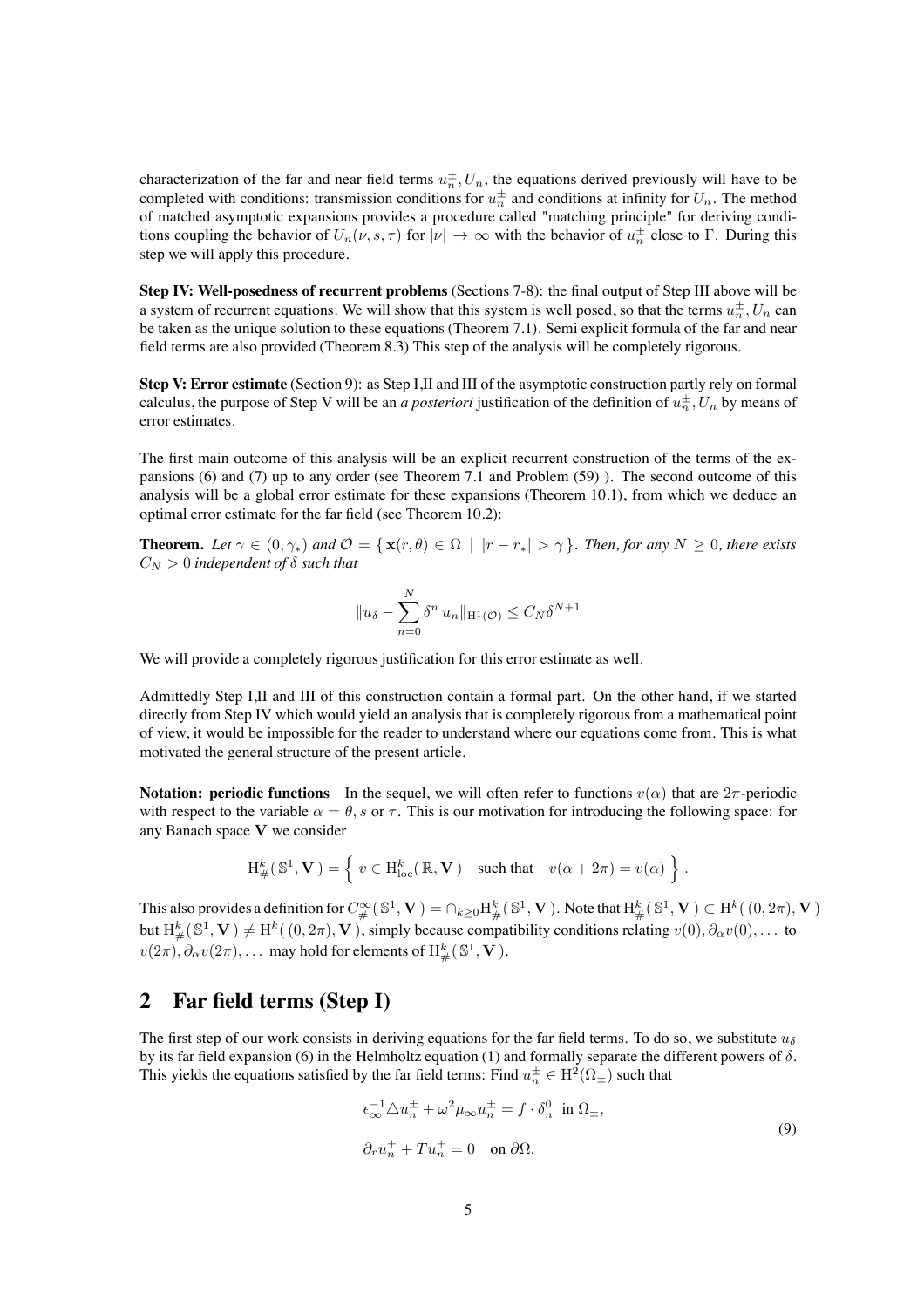where  $\delta_n^0$  is the kronecker symbol (that has nothing to do with the small parameter  $\delta$ ), i.e,  $\delta_0^0 = 1$  and  $\delta_n^0 = 0$  for  $n \neq 0$ . We emphasize that  $u_n^{\pm}$  are not entirely defined since we have not prescribed yet any boundary condition on  $\Gamma$ : we have to find transmission conditions between  $u_n^+$  and  $u_n^-$  through  $\Gamma$ . For our asymptotic construction, we impose in addition that

<span id="page-5-1"></span><span id="page-5-0"></span>
$$
u_n|_{\Gamma}^{\pm} \in C^{\infty}_{\#}(\mathbb{S}^1)
$$
 and  $\partial_r u_n|_{\Gamma}^{\pm} \in C^{\infty}_{\#}(\mathbb{S}^1)$ . (10)

Admittedly [\(10\)](#page-5-0) is slightly abusive as we should write  $C^{\infty}(\Gamma)$  instead of  $C^{\infty}_{\#}(\mathbb{S}^1)$ . We assume indeed that  $\Gamma$  is parameterized by the coordinate  $\theta$ , so that we consider  $u_n|_{\Gamma}^{\pm}$  and  $\partial_r u_n|_{\Gamma}^{\pm}$  as periodic functions of  $\theta$ .

**Radial expansion** According to classical elliptic regularity results, see for example Theorem 4.18 in [\[24\]](#page-38-14),  $u_n^{\pm}$  are smooth in a neighborhood of  $\Gamma$ , so they admit a radial expansion with respect to r up to any order. More generally, for a function  $v \in H^2(\Omega_+)$  and  $v_k \in C^\infty(\mathbb{S}^1)$ , we shall say that  $\sum_{k \geq 0} (r - r_*)^k v_k(\theta)$  is the radial expansion of v for  $r - r_* \to 0_+$  if

$$
\forall n \geq 0, \ \exists \mathfrak{v}_n \in \mathrm{H}^2(\Omega_+) \quad \text{s.t.} \quad v(r,\theta) - \sum_{k=0}^n (r - r_*)^k v_k(\theta) \ = \ (r - r_*)^{n+1} \mathfrak{v}_n(r,\theta). \tag{11}
$$

**Decomposition of the Helmholtz operator** We would like to describe in detail the terms of the radial expansion of  $u_n^{\pm}(r, \theta)$ . To do so we introduce a particular decomposition of the Helmholtz operator. Our approach is an application of a more general method proposed in [\[10\]](#page-37-14). Using the expression of the Laplace operator in the polar coordinates, we can decompose the operator  $r^2(\epsilon_\infty^{-1}\Delta+\omega^2\mu_\infty)$  according to  $\rho=r-r_*$ 

<span id="page-5-2"></span>
$$
\mathscr{A}u = r^2(\epsilon_{\infty}^{-1}\Delta + \omega^2\mu_{\infty})u = \frac{1}{\rho^2}\sum_{j=0}^4 \rho^j \mathscr{A}_j(\rho\partial_\rho, \partial_\theta)u,
$$
 (12)

where  $\mathscr{A}_j(\rho\partial_\rho, \partial_\theta), (j = 0 \cdots 4)$ , are given by

<span id="page-5-3"></span>
$$
\mathscr{A}_{0}(\rho\partial_{\rho},\partial_{\theta})u = r_{*}^{2}\epsilon_{\infty}^{-1}\left[(\rho\partial_{\rho})^{2} - \rho\partial_{\rho}\right]u,
$$
  
\n
$$
\mathscr{A}_{1}(\rho\partial_{\rho},\partial_{\theta})u = r_{*}\epsilon_{\infty}^{-1}\left[2(\rho\partial_{\rho})^{2} - \rho\partial_{\rho}\right]u,
$$
  
\n
$$
\mathscr{A}_{2}(\rho\partial_{\rho},\partial_{\theta})u = \left[\epsilon_{\infty}^{-1}(\rho\partial_{\rho})^{2} + \epsilon_{\infty}^{-1}\partial_{\theta}^{2} + \mu_{\infty}\omega^{2}r_{*}^{2}\right]u,
$$
  
\n
$$
\mathscr{A}_{3}(\rho\partial_{\rho},\partial_{\theta})u = 2\omega^{2}\mu_{\infty}r_{*}u,
$$
  
\n
$$
\mathscr{A}_{4}(\rho\partial_{\rho},\partial_{\theta})u = \omega^{2}\mu_{\infty}u.
$$
\n(13)

The operators  $\mathscr{A}_j$  satisfy some kind of homogeneity property: for any  $u(r, \theta) = (r-r_*)^k u_k(\theta) = \rho^k u_k(\theta)$ , there exists a function  $v_k(\theta)$  that only depends on  $\theta$  such that  $\mathscr{A}_j u = (r - r_*)^k v_k(\theta)$ . This remark leads us to introduce, for all  $k \in \mathbb{R}$ , the operators  $\mathscr{A}_i(k)$ :

<span id="page-5-4"></span>
$$
\mathscr{A}_j(k, \partial_\theta) \cdot v = \rho^{-k} \mathscr{A}_j\big(\rho \partial_\rho, \partial_\theta\big) \cdot \{ \rho^k v(\theta) \}
$$
 (14)

The  $\mathscr{A}_i(k, \partial_\theta)$  are differential operators with respect to  $\theta$ . We shall see that  $\mathscr{A}_0(k, \partial_\theta)$  plays a particular role in the forthcoming analysis. Note that  $\mathscr{A}_0(k, \partial_\theta) = \mathscr{A}_0(k) = r_*^2 \epsilon_\infty^{-1}(k^2 - k)$  so, as a simple number,  $\mathscr{A}_0(k)$  is invertible except for  $k = 0, 1$  and  $\mathscr{A}_0(k)^{-1}v(\theta) = v(\theta)/\left[r_*^2\epsilon_\infty^{-1}(k^2 - k)\right]$ .

**Far field behavior close to the interface** In this paragraph we will describe the general form of the asymptotics of solutions to the Helmholtz equation in the vicinity of the interface Γ. We consider here that  $r>r_*$ , but the same analysis could be carried out *mutatis mutandis* for  $r < r_*$  taking the same notations.

Assume that  $v \in H^2(\Omega_+)$  satisfies  $\epsilon_{\infty}^{-1} \Delta v + \omega^2 \mu_{\infty} v = 0$  in a neighborhood of the interface  $\Gamma$ , and that it admits a radial expansion of the form [\(11\)](#page-5-1) up to any order. What does Helmholtz Equation imply on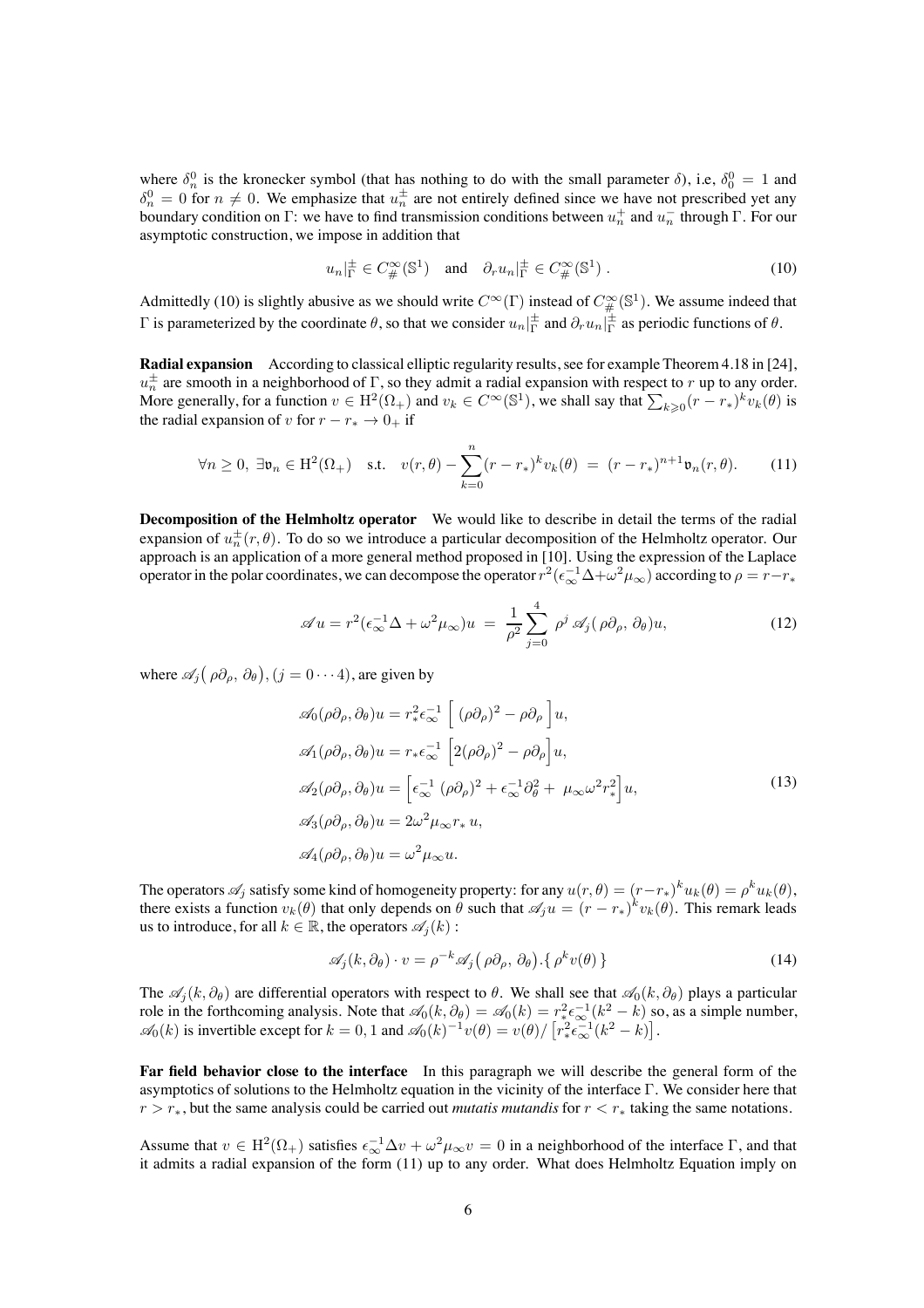the terms  $v_k(\theta)$  of its asymptotic series? Inserting this series in the decomposition [\(12\)](#page-5-2) of the operator  $\mathscr A$ yields  $\sum_{k=0}^4\sum_{j\in\mathbb{N}}\rho^k\mathscr{A}_k\left(\rho^j v_j\right)=0$  which yields, after reordering,

$$
\sum_{k\geq 0} \rho^k \left\{ \sum_{j=0}^4 \mathscr{A}_j(k-j,\partial_\theta) \cdot v_{k-j}(\theta) \right\} = 0 \quad \Longrightarrow \quad \sum_{j=0}^4 \mathscr{A}_j(k-j,\partial_\theta) \cdot v_{k-j}(\theta) = 0 \;, \quad \forall k \geq 0,
$$

where we take the convention that  $v_j = 0$  for  $j < 0$ . The equations above yield an iterative process for determining  $v_k(\theta)$ ,  $k \geq 2$  provided that  $v_0(\theta)$ ,  $v_1(\theta)$  are already known: this is a straightforward consequence of

$$
v_k(\theta) = -\mathscr{A}_0(k)^{-1} \sum_{j=1}^4 \mathscr{A}_j(k-j,\partial_\theta) \cdot v_{k-j}(\theta) , \quad \forall \ k \geqslant 2.
$$
 (15)

that makes sense only for  $j \ge 2$  since  $\mathcal{A}_0(0) = \mathcal{A}_0(1) = 0$ . In this construction process, the first two terms of the asymptotics  $v_0(\theta)$ ,  $v_1(\theta)$  play the role of initial conditions. Note that they are simply the Dirichlet and Neumann trace of v,

<span id="page-6-1"></span><span id="page-6-0"></span>
$$
v_0(\theta) = v|_{\Gamma}^+ \quad \text{and} \quad v_1(\theta) = \partial_r v|_{\Gamma}^+ \,. \tag{16}
$$

<span id="page-6-3"></span>As a consequence, if  $\epsilon_{\infty} \Delta v + \omega^2 \mu_{\infty} v = 0$  in the vicinity of  $\Gamma$  and  $v|_{\Gamma}^+$  and  $\partial_r v|_{\Gamma}^+$  are known, then the whole expansion of  $v$  can be explicitly constructed by means of [\(15\)](#page-6-0)-[\(16\)](#page-6-1). This conclusion can be formalized as follows. Introduce two families of differential operators with respect to  $\theta$  that are denoted  $(s_k^0(\partial_\theta))_{k\geq 0}$  and  $(s_k^1(\partial_\theta))_{k\geq 0}$ . These operators are defined by an iterative procedure that mimics the construction above.

$$
s_k^0(\partial_\theta) = 0 \quad \forall k < 0, \quad s_0^0(\partial_\theta) = \text{Id}, \quad s_1^0 = 0,
$$
\n
$$
s_k^0(\partial_\theta) = -\mathscr{A}_0(k)^{-1} \sum_{j=1}^4 \mathscr{A}_j(k-j,\partial_\theta) \cdot s_{k-j}^0(\partial_\theta) \quad k \ge 2,
$$
\n
$$
s_k^1(\partial_\theta) = 0 \quad \forall k < 0, \quad s_0^1(\partial_\theta) = 0, \quad s_1^1(\partial_\theta) = \text{Id},
$$
\n
$$
s_k^1(\partial_\theta) = -\mathscr{A}_0(k)^{-1} \sum_{j=1}^4 \mathscr{A}_j(k-j,\partial_\theta) \cdot s_{k-j}^1(\partial_\theta) \quad k \ge 2.
$$
\n
$$
(17)
$$

#### <span id="page-6-4"></span>**Proposition 2.1.**

*Let*  $v \in H^2(\Omega_+)$  *satisfy*  $\epsilon_{\infty}^{-1} \Delta v + \omega^2 \mu_{\infty} v = 0$  *in the vicinity of the interface* Γ, and assume that it admits *a radial expansion up to any order. Then*  $\forall n \geq 0$  *there exists*  $\mathfrak{v}_n \in \mathrm{H}^2(\Omega_+)$  *such that* 

$$
v(r,\theta) = \sum_{k=0}^{n} (r - r_*)^k \left( s_k^0(\partial_\theta) v|_{\Gamma}^+ + s_k^1(\partial_\theta) \partial_r v|_{\Gamma}^+ \right) + (r - r_*)^{n+1} \mathfrak{v}_n(r,\theta) \qquad \forall n \ge 0. \tag{18}
$$

*Proof.* By assumption we have  $v(r, \theta) = \sum_{k \geq 0} (r - r_*)^k v_k(\theta)$ . To prove [\(18\)](#page-6-2), we prove that  $v_k(\theta) =$  $s_k^0(\theta)v_0(\theta) + s_k^1(\partial_\theta)v_1(\theta)$  by induction. This is immediate for  $k = 0$  and  $k = 1$ . Now assume that  $v_j(\theta) = s_j^0(\partial_\theta)v_0(\theta) + s_j^1(\partial_\theta)v_1(\theta)$  holds for any  $j \leq k$ . Then according to [\(15\)](#page-6-0) and [\(17\)](#page-6-3) we have

$$
v_{k+1}(\theta) = -\mathscr{A}_0(k+1)^{-1} \sum_{j=1}^4 \mathscr{A}_j(k+1-j,\partial_\theta) \cdot (s_{k+1-j}^0(\partial_\theta) v_0(\theta) + s_{k+1-j}^1(\partial_\theta) v_1(\theta)),
$$
  
=  $s_{k+1}^0(\partial_\theta) v_0(\theta) + s_{k+1}^1(\partial_\theta) v_1(\theta).$ 

Proposition [2.1](#page-6-4) also holds for functions defined in Ω−. Since we impose Equations [\(9\)](#page-4-0) and [\(10\)](#page-5-0), Propo-sition [2.1](#page-6-4) can be applied to the far field terms:  $\forall n, p \ge 0$ , there exists  $\mathfrak{u}_{n,p} \in L^2(\Omega)$  such that  $\mathfrak{u}_{n,p}|_{\Omega_+} \in$  $H^2(\Omega_+)$  and that satisfies

<span id="page-6-5"></span>
$$
u_n^{\pm}(r,\theta) = \sum_{k=0}^p (r - r_*)^k \left( s_k^0(\partial_\theta) u_n \Big|_{\Gamma}^{\pm} + s_k^1(\partial_\theta) \partial_r u_n \Big|_{\Gamma}^{\pm} \right) + (r - r_*)^{p+1} u_{n,p}(r,\theta).
$$
 (19)

<span id="page-6-2"></span> $\Box$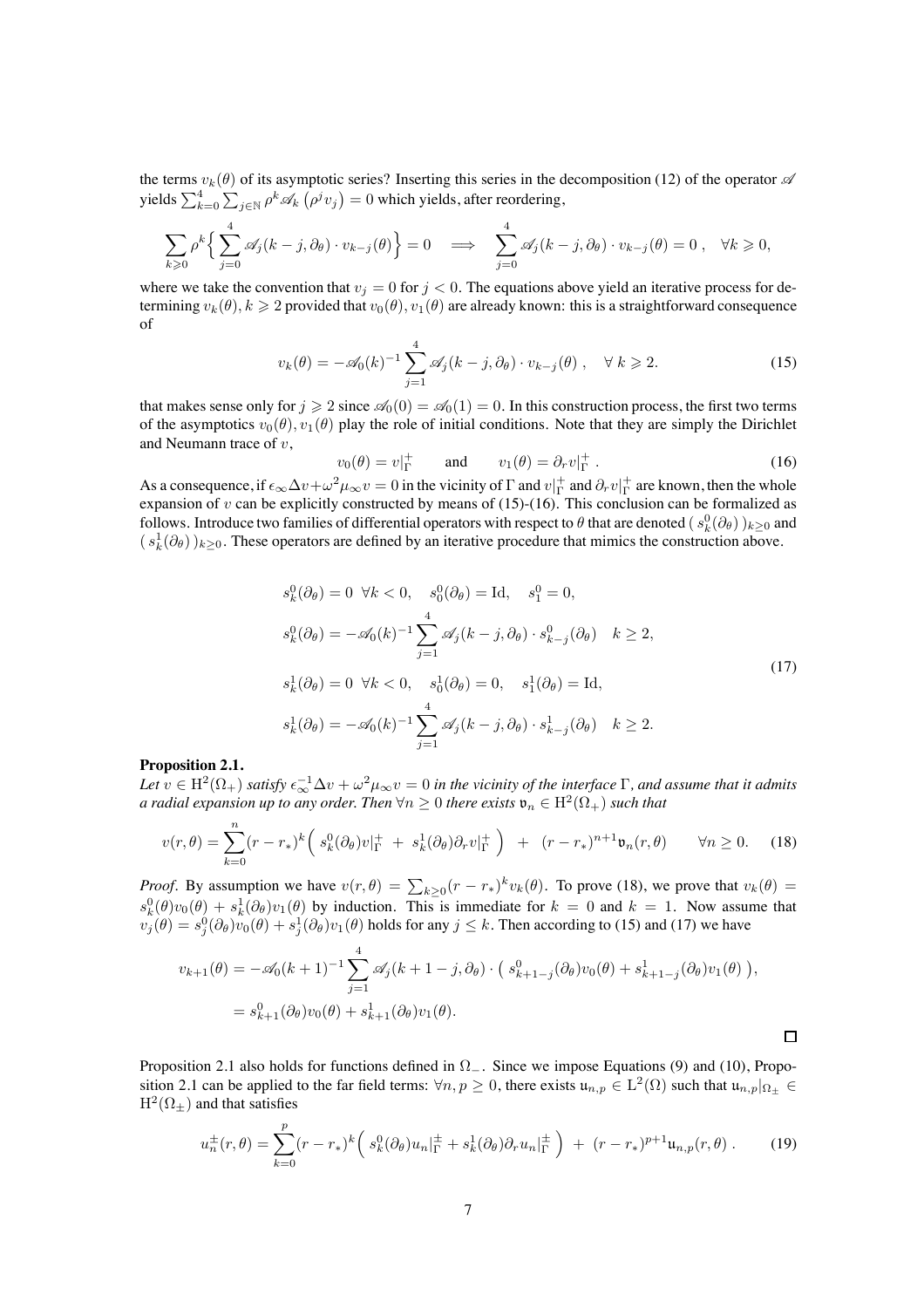**Notation: mean and jump operators** For the sake of brevity, from now on, we will write  $s_j^0\{v\}$  and  $s_j^1\{v\}$  instead of  $s_j^0(\partial_\theta)v$  and  $s_j^1(\partial_\theta)v$ . In the sequel we will need notations for Dirichlet and Neumann jump and mean values on Γ for a function  $v \in H^1(\Omega_\pm)$  such that  $\Delta v \in L^2(\Omega_\pm)$  so we set

<span id="page-7-0"></span>
$$
[v]_{\Gamma} = v|_{\Gamma}^+ - v|_{\Gamma}^-, \quad [\partial_r v]_{\Gamma} = \partial_r v|_{\Gamma}^+ - \partial_r v|_{\Gamma}^-
$$
  
and  $\langle v \rangle_{\Gamma} = \frac{v|_{\Gamma}^+ + v|_{\Gamma}^-}{2}$ ,  $\langle \partial_r v \rangle_{\Gamma} = \frac{\partial_r v|_{\Gamma}^+ + \partial_r v|_{\Gamma}^-}{2}$ .

# **3 Near field terms (Step II)**

This paragraph is dedicated to the derivation of equations that should be satisfied by the terms of the near field expansion. This will be a much more involved task than for the far field terms: these issues were predictable because of the scaling appearing in [\(7\)](#page-3-1). Let us rewrite [\(7\)](#page-3-1) as follows:

$$
u_{\delta}(r,\theta) = \sum_{n=0}^{\infty} \delta^n U_n^{\delta}(r,\theta) \quad \text{where} \quad U_n^{\delta}(r,\theta) := U_n\left(\frac{r-r_*}{\delta}, \frac{r_*\theta}{\delta}, \theta\right) \quad \forall n \in \mathbb{N}.
$$
 (20)

In this ansatz the terms  $U_n$  are functions of variables denoted  $(\nu, s, \tau)$ . Although the identity  $\tau = \theta$  will always hold throughout our analysis, it seemed to us that distinguishing both variables would help remove any ambiguity in the equations.

#### <span id="page-7-3"></span>**3.1 Derivation of the equations satisfied by the near field terms**

In this paragraph, we will *formally* derive the equations that the terms of the expansion [\(20\)](#page-7-0) should satisfy. We shall use the formulas

<span id="page-7-4"></span><span id="page-7-1"></span>
$$
\frac{\partial U_n^{\delta}}{\partial r}(r,\theta) = \frac{1}{\delta} \frac{\partial U_n}{\partial \nu} \left( \frac{r - r_*}{\delta}, \frac{r_* \theta}{\delta}; \theta \right), \n\frac{\partial U_n^{\delta}}{\partial \theta}(r,\theta) = \frac{r_*}{\delta} \frac{\partial U_n}{\partial s} \left( \frac{r - r_*}{\delta}, \frac{r_* \theta}{\delta}; \theta \right) + \frac{\partial U_n}{\partial \tau} \left( \frac{r - r_*}{\delta}, \frac{r_* \theta}{\delta}; \theta \right).
$$
\n(21)

Using the expression of the laplacian in polar coordinates and replacing r by  $r_*+\delta \nu$  and taking into account that  $\epsilon^{-1}$  does not depend on  $\theta$ , easy calculation yields

$$
r^{2} \left( \operatorname{div}(\epsilon_{\delta}^{-1} \nabla U_{n}^{\delta}) + \mu_{\delta} \omega^{2} U_{n}^{\delta} \right) =
$$
  

$$
\frac{1}{\delta^{2}} r_{*}^{2} \left[ \partial_{\nu} (\epsilon^{-1} \partial_{\nu} U_{n}) + \partial_{s} (\epsilon^{-1} \partial_{s} U_{n}) \right]
$$
  

$$
+ \frac{1}{\delta} r_{*} \left[ 2\nu \partial_{\nu} (\epsilon^{-1} \partial_{\nu} U_{n}) + \epsilon^{-1} \partial_{\nu} U_{n} + \partial_{s} (\epsilon^{-1} \partial_{\tau} U_{n}) + \partial_{\tau} (\epsilon^{-1} \partial_{s} U_{n}) \right]
$$
  

$$
+ \nu \partial_{\nu} (\epsilon^{-1} \nu \partial_{\nu} U_{n}) + \epsilon^{-1} \partial_{\tau}^{2} U_{n} + r_{*}^{2} \mu \omega^{2} U_{n}
$$
  

$$
+ \delta 2\nu r_{*} \mu \omega^{2} U_{n}
$$
  

$$
+ \delta^{2} \nu^{2} \mu \omega^{2} U_{n}.
$$
 (22)

 $\sum_{n\in\mathbb{N}}\delta^n r^2(\text{div}(\epsilon_\delta^{-1}\nabla U_n^{\delta})+\mu_\delta\omega^2U_n^{\delta})=0.$  Plugging [\(22\)](#page-7-1) in this equation, collecting the terms in  $\delta^n$ , Since  $u_{\delta}$  solves the homogeneous Helmholtz equation in the vicinity of the periodic ring, we have formally and setting as a convention that  $U_n = 0$  for  $n \leq 0$ , we obtain the following equations

<span id="page-7-2"></span>
$$
\nu^{-2} A_0(\partial_\nu, \partial_s) U_n = -\nu^{-2} \sum_{j=1}^4 \nu^j A_j U_{n-j} \quad \text{in } B \times \mathbb{S}^1.
$$
 (23)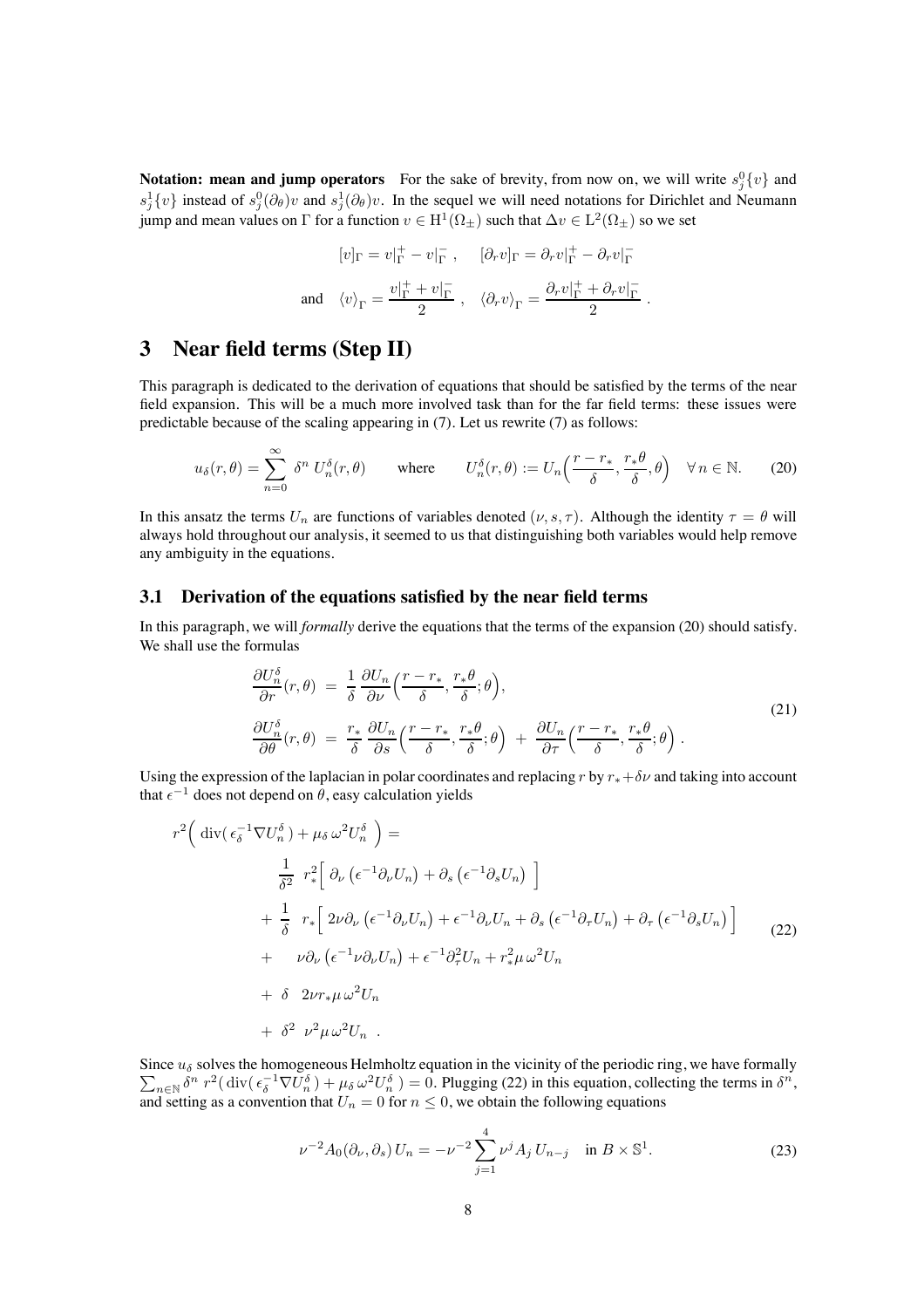Admittedly, we should impose the equations of [\(23\)](#page-7-2) only for  $s = r_* \tau / \delta$ . However following a typical homogeneization methodology, we deliberately choose to "relax" the constraint  $s = r_* \tau/\delta$  and to impose the equations of [\(23\)](#page-7-2) for any s and  $\tau$ , which is stronger. This choice will be justified *a posteriori* by the error estimate of Section [10.](#page-26-2) The differential operator  $A_0 = A_0(\partial_\nu, \partial_s)$  is defined by

<span id="page-8-2"></span><span id="page-8-0"></span>
$$
A_0(\partial_\nu, \partial_s) U := r_*^2 \nu^2 \left( \partial_\nu (\epsilon^{-1} \partial_\nu U) + \partial_s (\epsilon^{-1} \partial_s U) \right).
$$
 (24)

Observe that  $A_0$  does not contain any dependency nor any partial derivative with respect to  $\tau$  which will be a key feature later on. The other operators  $A_i, 1 \leq j \leq 4$  are differential operators in  $(\nu, s, \tau)$  defined by

$$
A_1 U := 2\nu^2 \partial_\nu \left( \epsilon^{-1} \partial_\nu U \right) + \epsilon^{-1} \nu \partial_\nu U + \nu \partial_s \left( \epsilon^{-1} \partial_\tau U \right) + \nu \partial_\tau \left( \epsilon^{-1} \partial_s U \right)
$$
  
\n
$$
A_2 U := \nu \partial_\nu \left( \epsilon^{-1} \nu \partial_\nu U \right) + \epsilon^{-1} \partial_\tau^2 U + r_*^2 \mu \omega^2 U
$$
  
\n
$$
A_3 U := 2\omega^2 \mu r_* U,
$$
  
\n
$$
A_4 U := \omega^2 \mu U.
$$
\n(25)

Note that, according to these definitions, for any function  $U(\nu, s, \tau) = U(\nu, \tau)$  that does not depend on the variable s we have  $A_k(\partial_\nu, \partial_s, \partial_\tau)U(\nu, \tau) = \mathscr{A}_k(\nu \partial_\nu, \partial_\tau)U(\nu, \tau)$  for  $k = 0, \ldots, 4$  and  $|\nu| > 2\pi$ , where  $\mathscr{A}_k(\nu \partial_\nu, \partial_\tau)$  has been defined in [\(13\)](#page-5-3).

#### **3.2 Precise statement of the near field equations**

The material of subsection [3.1](#page-7-3) was *formal*. In the present paragraph we will give a rigorous mathematical sense to Equations [\(23\)](#page-7-2). We need to introduce an adapted functional framework. First of all, we will assume that the functions  $U_n$  admit a smooth dependency with respect to  $\tau$  and that  $U_n(\nu, s, \tau + 2\pi) = U_n(\nu, s, \tau)$ .

#### **3.2.1 Weighted spaces**

In accordance with our choice of ansatz for the near field, we also have to impose the periodicity condition  $U_n(\nu, s + 2\pi, \tau) = U_n(\nu, s, \tau)$ . Moreover, following the usual procedure of matched asymptotics, we also have to discard any possibility for the terms  $U_n$  to blow up exponentially for  $|v| \to \infty$ , which can be justified a posteriori. In the present case, this condition will be enforced by imposing that, for any  $n$  and any  $\theta$ , the function  $U_n(\cdot, \tau) \in \mathbb{V}_+^1(B)$  where we set, for  $\sigma = \pm$ ,

$$
\mathbb{V}_{\sigma}^{k}(B) = \left\{ U \in \mathcal{H}_{\text{loc}}^{k}(\mathbb{R}^{2}) \middle| \|U\|_{\mathbb{V}_{\sigma}^{k}}^{2} = \sum_{\alpha + \beta \leq k} \int_{B} |\partial_{\nu}^{\alpha} \partial_{s}^{\beta} U(\nu, s)|^{2} e^{-\sigma |\nu|} d\nu ds < +\infty \right\}
$$
\n
$$
\text{and} \quad U(\nu, s + 2\pi) = U(\nu, s) \left.\right\}.
$$
\n(26)

We emphasize that the definition of  $\mathbb{V}_{\sigma}^{k}(B)$  encompasses a periodicity assumption with respect to s. We will use the above definition for  $k = 0$  and  $k = 1$ . The spaces  $\mathbb{V}_{\pm}^{k}(B)$  equipped with the norm  $|| \ ||_{\mathbb{V}_{\pm}^{k}}$  are Banach spaces. Besides we have the obvious inclusion  $\mathbb{V}_{-}^{k}(B) \subset \mathbb{V}_{+}^{k}(B)$ . The elements of  $\mathbb{V}_{-}^{1}(B)$  may be interpreted as "evanescent at infinity". Finally we impose that the functions  $U_n$  should belong to the following space

<span id="page-8-1"></span>
$$
U_n \in C^{\infty}(\mathbb{S}^1, \mathbb{V}^1_+(B)) \quad \forall n \in \mathbb{Z} \,. \tag{27}
$$

.

#### **3.2.2 Dual spaces**

In the sequel, we may write equations in the space  $\mathbb{V}^1_+(B)'$  the topological dual space of  $\mathbb{V}^1_+(B)$  i.e. the space of linear functionals that are continuous over  $\mathbb{V}_+^1$  for the norm  $|| \t ||_{\mathbb{V}_+^1}$ . The duality pairing on  $(\mathbb{V}_+^1)' \times \mathbb{V}_+^1$  will be denoted  $\lt$ ;  $\gt_+$ . As usual, we equip this space with the continuity norm associated to this pairing,

$$
\|g\|_{(\mathbb{V}_+^1)'} = \sup_{U \in \mathbb{V}_+^1 \backslash {\{0\}}} \frac{\langle g, U \rangle_+}{\|U\|_{\mathbb{V}_+^1}}
$$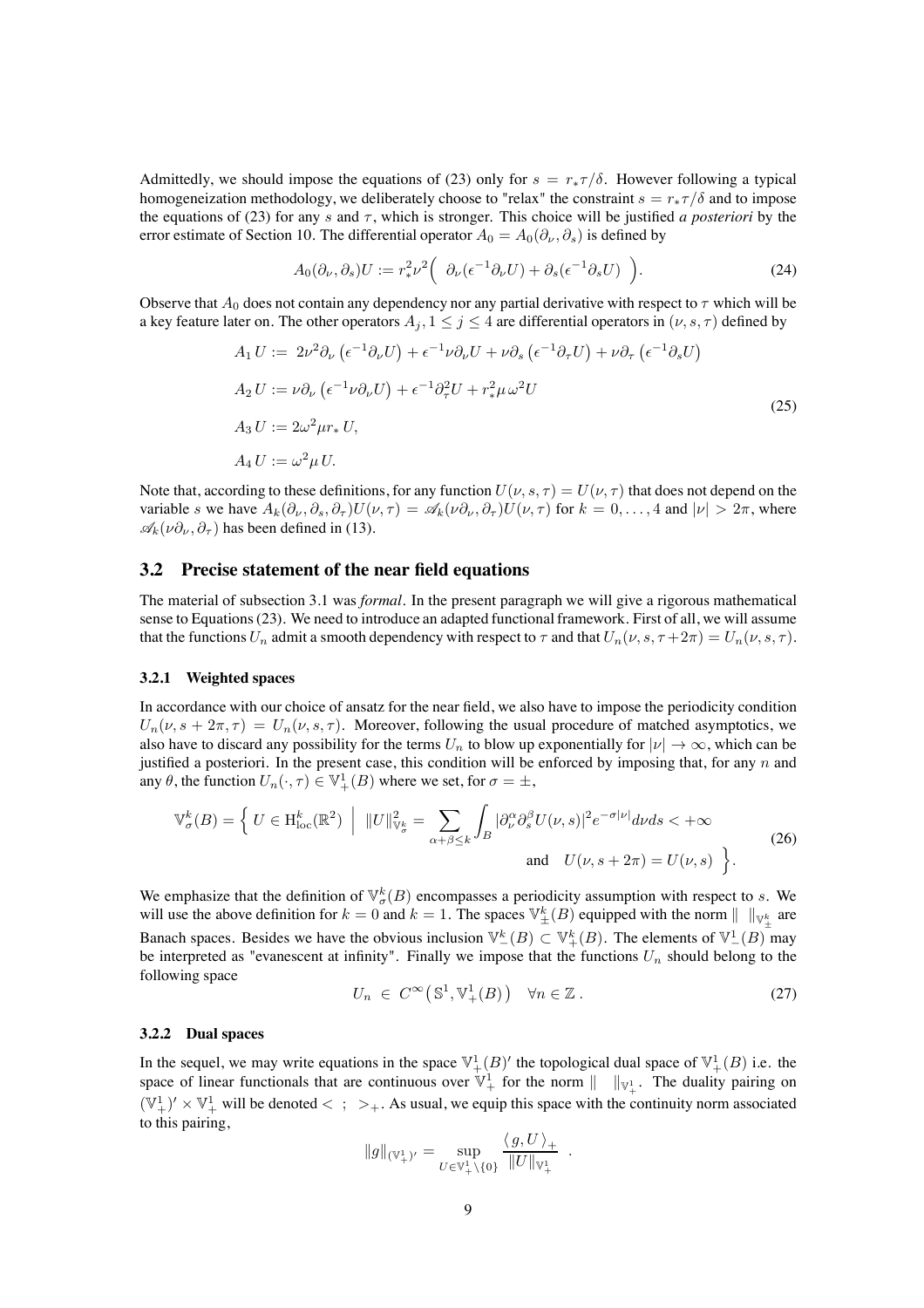<span id="page-9-1"></span>The following lemma gives a detailed description of  $\mathbb{V}^1_+(B)'$  by showing that it can be identified with a space of distributions over  $\mathbb{R}^2$  that are periodic in s.

#### **Lemma 3.1.**

 $Set(T_{\#}\varphi)(\nu,s) = \sum_{k \in \mathbb{Z}} \varphi(\nu,s+2k\pi), \forall \varphi \in \mathscr{D}(\mathbb{R}^2)$ *. For any*  $g \in \mathbb{V}_+^1(B)'$  *set*  $T_{\#}^{\star}g : \varphi \mapsto \langle g, T_{\#}\varphi \rangle_+$ that is an element of  $\mathscr{D}'(\mathbb{R}^2)$ . The image of  $\mathbb{V}^1_+(B)'$  under  $T^*_{\#}$  is exactly the space of distributions  $h \in$  $\mathscr{D}'(\mathbb{R}^2)$  of the form  $h = h_1 - \text{div}(h_2)$  where  $h_1, h_2 \in L^2_{\text{loc}}(\mathbb{R}^2)$  such that  $h_k(\nu, s + 2l\pi) = h_k(\nu, s)$ ,  $\forall s \in$  $\mathbb{R}, \forall l \in \mathbb{Z}$  and  $h_k|_B \in \mathbb{V}_-^0(B)$  for  $k = 1, 2$ .

**Remark 3.2.** Assume that  $g \in \mathbb{V}_+^1(B)'$  is in  $C^{\infty}_{\#}(B)$ . Then,  $(T^*_{\#}g)$  is the  $2\pi$  periodic function (in s) which satisfies  $(T^{\star}_{\#}g)_{|B}=g.$  In other words  $T^{\star}_{\#}g$  is the extension of  $g$  by periodicity. Note also that one practical *interest of the previous notation is the justification of the Green formula* [\(28\)](#page-9-0)*.*

*Proof.* Take a  $g \in \mathbb{V}_+^1(B)'$ . Observe that  $(u, v) \mapsto \int_B (\nabla u \cdot \nabla \overline{v} + u \overline{v}) e^{-|\nu|} dv ds$  is a scalar product over  $\mathbb{V}_+^1(B)$ . As a consequence according to Riesz representation theorem, there exists  $u_g \in \mathbb{V}_+^1(B)$  such that

$$
\langle g, v \rangle_+ = \int_B \left( e^{-|\nu|} \nabla u_g \right) \cdot \nabla \overline{v} + \left( e^{-|\nu|} u_g \right) \overline{v} d\nu ds \qquad \forall v \in \mathbb{V}_+^1(B) .
$$

Set  $g_1 = e^{-|\nu|} u_g$  and  $g_2 = e^{-|\nu|} \nabla u_g$ , and observe that  $g_k \in \mathbb{V}^0_-(B)$ . For  $k = 1, 2$  consider  $h_k \in L^2_{loc}(\mathbb{R}^2)$ such that  $h_k(\nu, s + 2l\pi)$ ,  $\forall l \in \mathbb{Z}$  and  $h_k|_B = g_k$ . Observe that  $\int_B g_1 T_{\#} \varphi d\mathbf{x} = \int_{\mathbb{R}^2} h_1 \varphi d\mathbf{x}$ ,  $\forall \varphi \in \mathcal{D}(\mathbb{R}^2)$ and the same remark holds for  $g_2, h_2$ . As a consequence  $T^*_{\#}g = \bar{h}_1 - \text{div}(h_2)$  since

$$
\langle T_{\#}^{\star}g, \varphi \rangle_{\mathscr{D}',\mathscr{D}} = \int_{B} g_{1}T_{\#}\varphi d\nu ds + \int_{B} g_{2} \cdot \nabla (T_{\#}\varphi) d\nu ds,
$$
  

$$
= \int_{B} g_{1}T_{\#}\varphi d\nu ds + \int_{B} g_{2} \cdot T_{\#}(\nabla \varphi) d\nu ds,
$$
  

$$
= \int_{\mathbb{R}^{2}} h_{1}\varphi d\nu ds + \int_{\mathbb{R}^{2}} h_{2} \cdot \nabla \varphi d\nu ds \qquad \forall \varphi \in \mathscr{D}(\mathbb{R}^{2}),
$$

where  $\langle \cdot, \cdot \rangle_{\mathcal{D}',\mathcal{D}}$  denotes the duality product between  $\mathcal{D}'(\mathbb{R}^2)$  and  $\mathcal{D}(\mathbb{R}^2)$ . Conversely consider  $h \in \mathbb{R}$  $\mathscr{D}'(\mathbb{R}^2)$  of the form  $h = h_1 - \text{div}(h_2)$  where  $h_1, h_2$  satisfy the conditions stated in the lemma. Consider  $g_k = h_k|_B, k = 1, 2$  and define  $g \in \mathbb{V}_+^1(B)'$  by

<span id="page-9-0"></span>
$$
\langle g, \varphi \rangle_+ = \langle g_1, v \rangle_+ - \langle \operatorname{div}(g_2), v \rangle_+ = \int_B g_1 \varphi + g_2 \cdot \nabla \varphi d\nu ds. \tag{28}
$$

<span id="page-9-2"></span> $\Box$ 

A calculus similar to what precedes shows that  $T^*_{\#}g = h$ .

**Convention of notation** The elements of  $\mathbb{V}^1_+(B)'$  can be interpreted as periodic distributions of  $\mathscr{D}'(\mathbb{R}^2)$ . As a consequence, whenever  $h \in \mathcal{D}'(\mathbb{R}^2)$  we shall adopt the following convention of notation

"  $g = h$  in  $\mathbb{V}_+^1(B)'$ "  $\iff$  "  $g \in \mathbb{V}_+^1(B)'$  and  $T^*_{\#}g = h$  in  $\mathscr{D}'(\mathbb{R}^2)$ ". (29)

For a distribution h belonging a priori to  $\mathscr{D}'(\mathbb{R}^2)$  we shall also write  $h \in \mathbb{V}^1_+(B)'$  which would mean precisely: " $\exists g \in \mathbb{V}^1_+(B)'$  such that  $h = T_{\#}g$  in  $\mathscr{D}'(\mathbb{R}^2)$ ".

Concerning  $\mathbb{V}_-(B)$ , a lemma similar to Lemma [3.1](#page-9-1) holds, so we set *mutatis mutandis* the same conventions of notation for  $\mathbb{V}^1_-(B)'$ . Besides  $\mathbb{V}^1_+(B)' \subset \mathbb{V}^1_-(B)'$  since  $\mathbb{V}^1_-(B) \subset \mathbb{V}^1_+(B)$ . And indeed careful verifications show that, for  $h \in \mathscr{D}'(\mathbb{R}^2)$ , we have

" 
$$
g = h
$$
 in  $\mathbb{V}^1_+(B)'$ "  $\implies$  "  $g = h$  in  $\mathbb{V}^1_-(B)'$ ".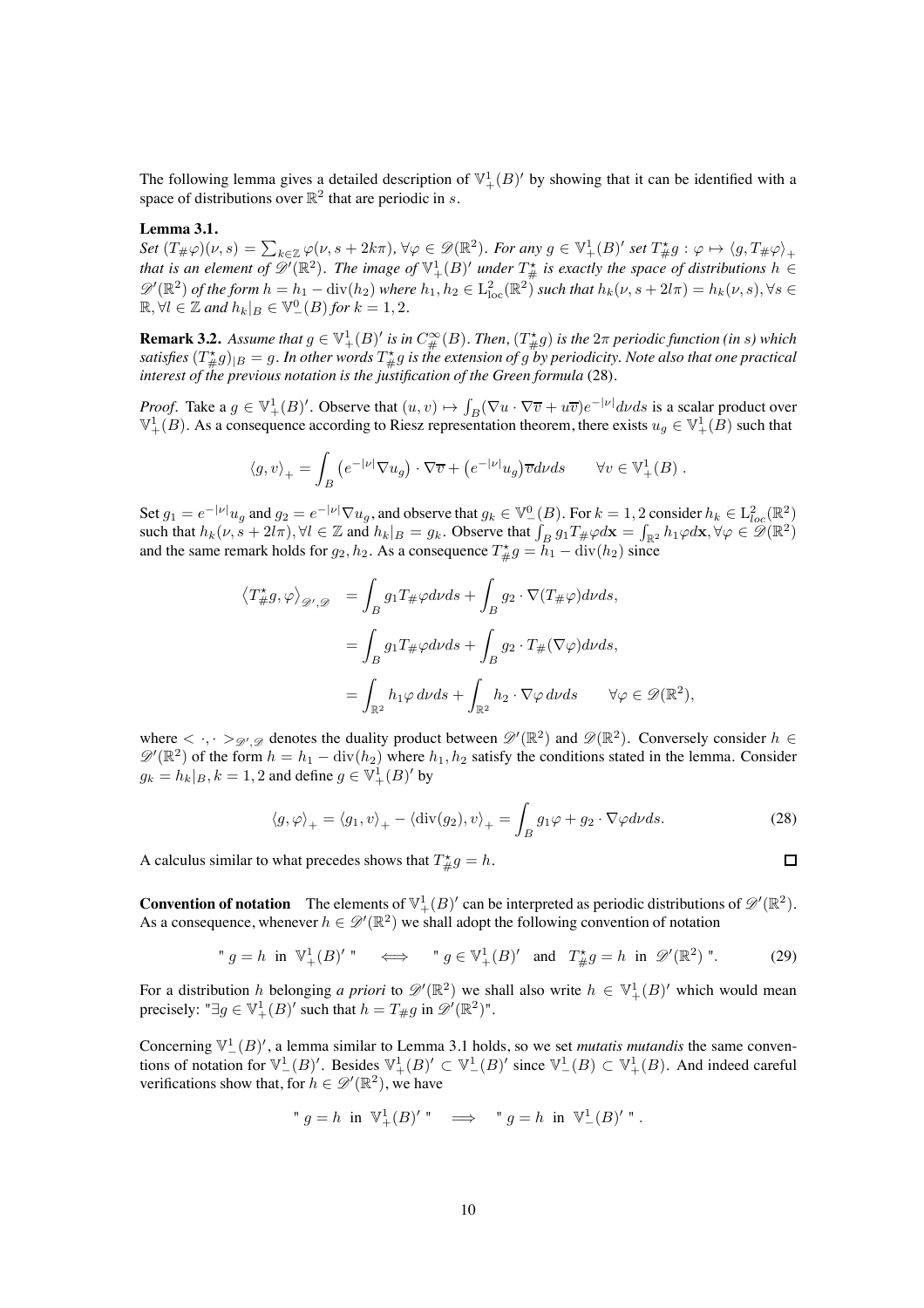#### **3.2.3 Equations of the near field**

Now we come back to the equations that we collected previously for the near field terms, imposing smooth dependency with respect to  $\tau$  and discarding any exponential growth for  $|v| \to \infty$ . We obtain the following recurrent system of equations, where  $U_n$  is the unknown and  $U_{n-1}$ ,  $U_{n-2}$ ,  $U_{n-3}$  and  $U_{n-4}$  are considered already known

<span id="page-10-0"></span>
$$
U_n \in C^{\infty}(\mathbb{S}^1, \mathbb{V}_+^1(B))
$$
  
\n
$$
A_0(\partial_\nu, \partial_s) U_n = -\sum_{j=1}^4 \nu^j A_j(\partial_\nu, \partial_s, \partial_\tau) U_{n-j} \text{ in } \mathbb{V}_-^1(B)', \ \forall \tau \in \mathbb{S}^1.
$$
\n
$$
(30)
$$

In these equations the operators  $A_j$ ,  $j = 1 \ldots 4$  involve  $\partial_{\nu}$ ,  $\partial_{s}$ ,  $\partial_{\tau}$  and admit some dependency with respect to  $\nu$  and s, as can be checked from [\(25\)](#page-8-0). Besides note that writing equations [\(30\)](#page-10-0) in  $\mathbb{V}^1_-(B)'$  allows the right hand side of the equation to admit a polynomial growth for  $|v| \to \infty$ . We will use this system of equations for defining each  $U_n$ . However [\(30\)](#page-10-0) is not well posed as the conditions at infinity are not constraining enough.

# **4 Study of the Laplace equation in the normalized strip**

The equations that we have just derived for the terms of the near field asymptotics raise some difficulty at least for two reasons. First of all, [\(30\)](#page-10-0) has a recurrent structure. In addition, there is no particular reason for assuming that the right-hand side would remain bounded at infinity. As a consequence, [\(30\)](#page-10-0) appears as a complicated problem that does not fit any particular standard framework.

Consequently, we stop for a while our asymptotic procedure, and we dedicate the present section to the study of equations that take the same form as [\(30\)](#page-10-0). We will also describe precisely the behavior at infinity of the solutions to such equations and we will give important results of well-posedness (Propositions [4.5,](#page-13-0) [4.7](#page-15-0) and [4.8\)](#page-15-1) . Note that the present section only contains completely rigorous analysis.

In this paragraph, we only consider functions of  $\nu$ , s, and  $(\nu, s)$  will be thought as cartesian coordinates over  $\mathbb{R}^2$ , so that the operator  $\nu^{-2}A_0$  then simply rewrites  $\nu^{-2}A_0 \cdot U = r_*^2 \text{div}(\epsilon^{-1} \nabla U)$ . Suppose given  $g \in \mathbb{V}_+^1(B)'$  and consider the problem

<span id="page-10-1"></span>Find 
$$
U \in \mathbb{V}_+^1(B)
$$
 such that  
\n
$$
-\text{div}(\epsilon^{-1}\nabla U) = g \text{ in } \mathbb{V}_+^1(B)'. \tag{31}
$$

Here the left hand side div $(\epsilon^{-1} \nabla U)$  makes sense as an element of  $\mathscr{D}'(\mathbb{R}^2)$  so that [\(31\)](#page-10-1) should be understood in the sense of [\(29\)](#page-9-2). Let  $\mathscr{D}_\#(B)$  refer to the space of functions  $\varphi \in C^\infty(\mathbb{R}^2)$  such that  $\varphi(\nu, s + 2k\pi) =$  $\varphi(\nu, s) \forall k \in \mathbb{Z}, \forall \nu, s \in \mathbb{R}$  and there exists  $\nu_0 > 0$  such that  $\varphi(\nu, s) = 0$  for  $|\nu| > \nu_0$ . In particular we have  $T_{\#}(\mathscr{D}(\mathbb{R}^2)) = \mathscr{D}_{\#}(B)$  according to Lemma [11.2](#page-35-0) so that Equation [\(31\)](#page-10-1) can be reformulated variationally as follows

$$
\int_{B} \epsilon^{-1} \nabla U \cdot \nabla \varphi d\mathbf{x} = \langle g, \varphi \rangle_{+} \quad \forall \varphi \in \mathscr{D}_{\#}(B) . \tag{32}
$$

#### <span id="page-10-2"></span>**4.1 Standard result of well-posedness : variational framework**

According to standard techniques for the Laplace equation, existence of a solution to [\(31\)](#page-10-1) is at hand in a slightly different functional framework. Indeed, it is natural to rely on a variational approach in order to determine whether this problem is well posed. As a variational framework, we consider the following spaces

$$
\mathbb{W}(B) \ = \ \Big\{ \ V \in \mathrm{H}^1_{\mathrm{loc}}(\mathbb{R}^2) \ \ \Big| \ \ \int_B |\nabla V|^2 + \frac{|V|^2}{1+\nu^2} \, d\nu ds < \infty \ \ \text{and} \ \ V(\nu, s + 2\pi) = V(\nu, s) \ \Big\}.
$$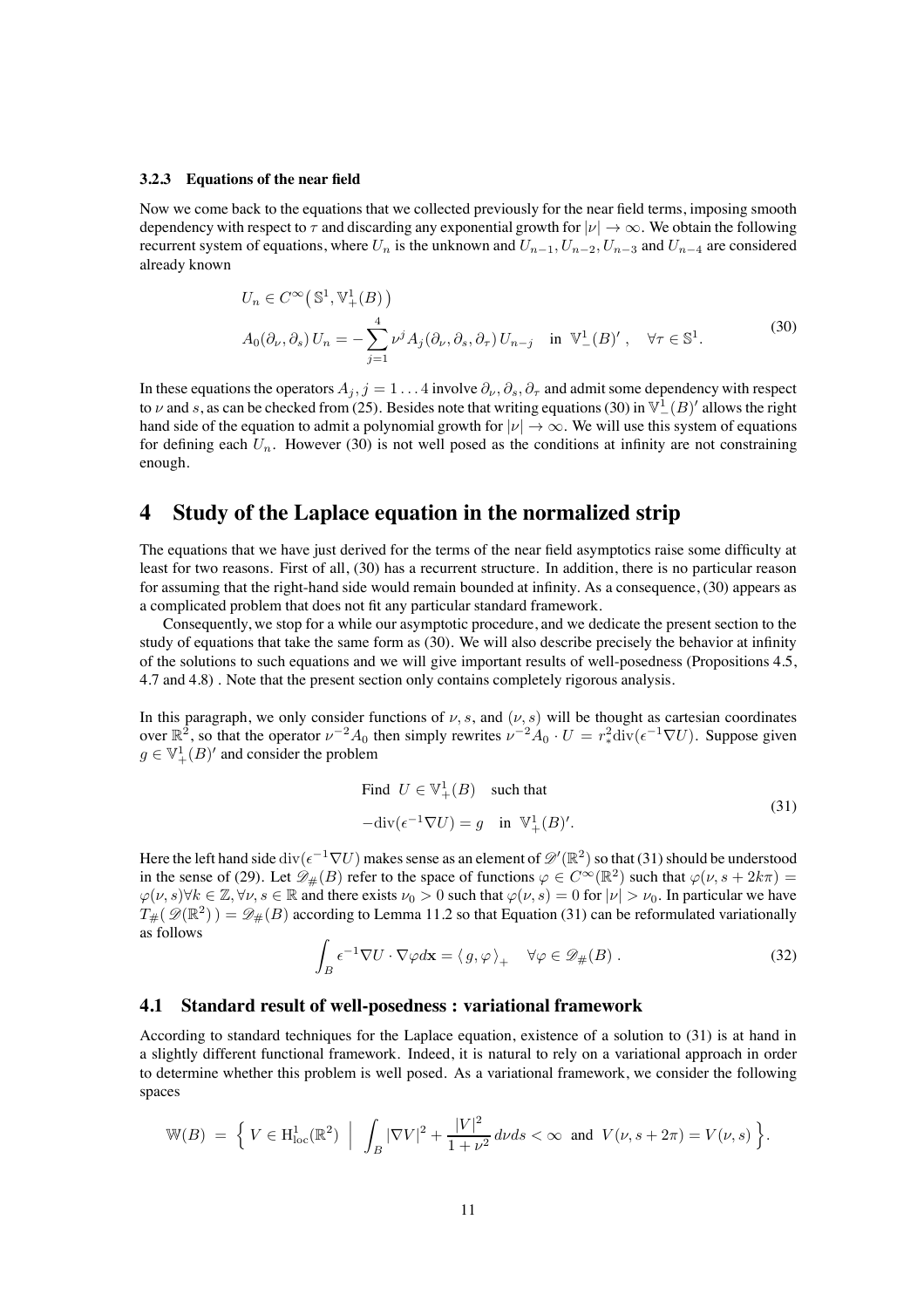Note that we have the inclusions  $\mathbb{V}_-(B) \subset \mathbb{W}(B) \subset \mathbb{V}_+(B)$ . This implies in particular  $\mathbb{V}_+(B)' \subset \mathbb{W}(B)'$ where  $W(B)'$  is the topological dual to the space  $W(B)$ . Observe that  $1 \in W(B)$  and  $\nu \notin W(B)$ . Besides a Poincaré inequality holds for this space. Indeed set  $\Gamma_{\pm} := {\pm \pi} \times (0, 2\pi)$ . Then there exists a constant  $C > 0$  such that, for any  $U \in W(B)$ , we have

$$
||U||_{\mathbb{W}}^2 = \int_B |\nabla U|^2 + \frac{|U|^2}{1+\nu^2} d\nu ds \ \leq \ C \int_B |\nabla U|^2 d\nu ds \ + \ C \Big| \int_{\Gamma_-} U ds + \int_{\Gamma_+} U ds \Big|^2 \ .
$$

<span id="page-11-0"></span>This is a consequence of Hardy's inequality, see for instance Lemma 2.5.7 in [\[25\]](#page-38-15). The next proposition is a byproduct of this inequality. The proof follows directly from Lax-Milgram's Lemma.

#### **Proposition 4.1.**

*Let*  $g \in \mathbb{V}_+^1(B)'$ . Then there exists at most one function  $U \in \mathbb{W}(B)$  satisfying both  $-\text{div}(\epsilon^{-1}\nabla U) = g$  in  $\mathbb{V}^1_+(B)'$  and the condition

<span id="page-11-3"></span>
$$
\int_{\Gamma_{-}} Uds + \int_{\Gamma_{+}} Uds = 0 \quad \text{with} \quad \Gamma_{\pm} := \{\pm \pi\} \times (0, 2\pi) . \tag{33}
$$

<span id="page-11-5"></span>*This solution exists if and only if the following compatibility condition is satisfied:*  $\langle g, 1 \rangle_+ = 0$ *. Besides, there is continuous dependency of* U *with respect to* g *i.e. there exists a constant* C > 0 *independent of* g *such that*

$$
||U||_{\mathbb{W}} \leq C ||g||_{(\mathbb{V}_+^1)'}. \tag{34}
$$

The only technical point for proving Proposition [4.1](#page-11-0) consists in establishing that [\(32\)](#page-10-2) still holds with  $\varphi$ chosen arbitrarily in  $\mathbb{W}(B)$ . But this is a consequence of the density of  $\mathscr{D}_{\#}(B)$  in  $\mathbb{W}(B)$  for the norm  $\|\cdot\|_{\mathbb{W}}$ , see Lemma [11.3.](#page-35-1)

#### **4.2 Asymptotic behavior at infinity**

To go further into the analysis of Problem [\(31\)](#page-10-1), we need to study functions  $U(\nu, s)$  admitting a behavior at infinity of the form "polynomial + evanescent at infinity". This is our motivation for introducing the following notation.

#### <span id="page-11-1"></span>**Definition 4.2** (Property  $\mathcal{P}_{\infty}$ ).

*A* function  $U \in \mathbb{V}_+^1(B)$  will be said to satisfy property  $(\mathbf{P}_\infty)$  if and only if there exists a function  $\mathfrak{U} \in$  $\mathbb{V}^1_-(B)$ , and two functions  $p_{\pm}(\nu,s)$  that admit polynomial dependency with respect to  $\nu$ , such that

$$
U(\nu, s) = p_{\pm}(\nu, s) + \mathfrak{U}(\nu, s) \quad \text{for } \pm \nu > 2\pi \text{ and } s \in \mathbb{S}^1. \tag{35}
$$

*Besides, when* U *satisfies such a property, we set*

$$
\ell_p^{\pm}(U) = p_{\pm}(0, s) \quad \text{and} \quad \ell_N^{\pm}(U) = \partial_{\nu} p_{\pm}(0, s),
$$

*as well as*

<span id="page-11-4"></span>
$$
\langle \ell_{\mathcal{D}}(U) \rangle = 2\pi \left( \ell_{\mathcal{D}}^{+}(U) + \ell_{\mathcal{D}}^{-}(U) \right), \qquad [\ell_{\mathcal{D}}(U)] = \ell_{\mathcal{D}}^{+}(U) - \ell_{\mathcal{D}}^{-}(U),
$$
\n
$$
\langle \ell_{\mathcal{N}}(U) \rangle = \frac{1}{2} \left( \ell_{\mathcal{N}}^{+}(U) + \ell_{\mathcal{N}}^{-}(U) \right), \qquad [\ell_{\mathcal{N}}(U)] = \ell_{\mathcal{N}}^{+}(U) - \ell_{\mathcal{N}}^{-}(U).
$$
\n(36)

Such a property will be commonly encountered during the rest of our study. In particular, solutions to a Laplace equation with a right-hand side that is evanescent at infinity satisfy such a property. The following result is classical from the point of view of Kondratiev's theory, see for example chapter 5 of [\[21\]](#page-38-16). However, for the sake of completeness, and since we do not expect our reader to be familiar with such a result, we give a detailed proof.

#### <span id="page-11-2"></span>**Proposition 4.3.**

 $Any U \in \mathbb{V}_+^1(B)$  such that  $\text{div}(\epsilon^{-1} \nabla U) \in \mathbb{V}_+^1(B)'$  satisfies Property  $(\mathbf{P}_\infty)$ . Besides, for any such U there  $\ell$ *exist*  $a_{\pm}, b_{\pm} \in \mathbb{C}$  and  $\mathfrak{U} \in \mathbb{V}^1_-(B)$  *such that* 

$$
U(\nu, s) = a_{\pm} + b_{\pm} \nu + \mathfrak{U}(\nu, s) \qquad \text{for } \pm \nu > 2\pi \,, \ s \in \mathbb{S}^1 \,. \tag{37}
$$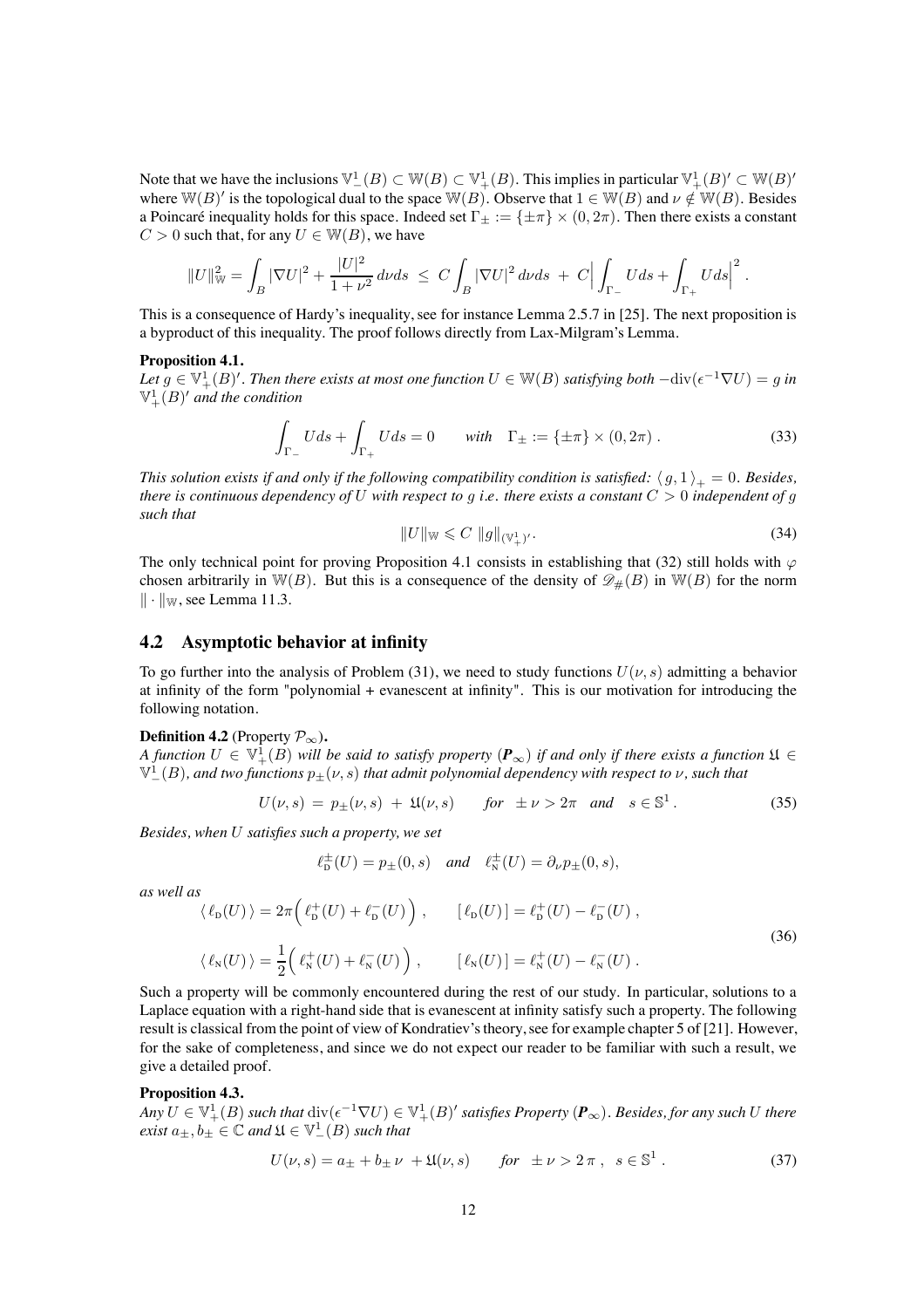*Proof.* We only prove this result for  $\nu > 2\pi$ , since the proof for  $\nu < -2\pi$  follows the same lines. Moreover, using a suitable cut-off function if necessary, we assume that U vanishes for  $\nu \leq 2\pi$ . Take a  $C^{\infty}$  cut-off function  $\chi : B \to [0, 1]$  such that  $\chi(\nu, s) = \chi(\nu)$ , and  $\chi(\nu) = 0$  for  $\nu < \pi$  and  $\chi(\nu) = 1$  for  $\nu \geq 2\pi$ . Set  $g = -\text{div}(\epsilon^{-1} \nabla U) \in \mathbb{V}_+^1(B)'$ . We apply Laplace transform in  $\nu$  and Fourier decomposition in s to the equation  $-\text{div}(\epsilon^{-1}\nabla U) = q$ . Set

$$
\begin{array}{lcl} \hat{u}_k(\lambda) \;=\; \frac{1}{2\pi} \int_B U(\nu,s) e^{-\lambda \nu - iks} \, d\nu \, ds &\mbox{for}\quad \Re e\{\lambda\} > +1/2\;, \quad k\in \mathbb{Z},\\[2mm] \hat{g}_k(\lambda) \;=\; \frac{1}{2\pi} \left\langle \, g, \, e^{-\lambda \nu - iks} \,\right\rangle_+ &\mbox{for}\quad \Re e\{\lambda\} > -1/2\;, \quad k\in \mathbb{Z}. \end{array}
$$

The functions  $\chi(\nu) \exp(-\lambda \nu - iks)$  and  $\exp(-\lambda \nu - iks)$  coincide on the support of g so, since  $\chi(\nu) \exp(-\lambda \nu - iks)$  $iks$ )  $\in \mathbb{V}_+^1(B)$  for  $\Re e\{\lambda\} > -1/2$ , the function  $\hat{g}_k(\lambda)$  is well defined. Adapting for example the proof of Theorem 7.23 (a) in [\[27\]](#page-38-17) that relies on Morera's Theorem, it is easy to show that that  $\hat{g}_k(\lambda)$  is analytic for  $\Re$ e{ $\lambda$ } > -1/2. Finally, Parseval Identity and Riesz Theorem prove that there exists  $C_1$  > 0 such

<span id="page-12-0"></span>
$$
\sum_{k=-\infty}^{+\infty} \int_{-\infty}^{+\infty} \frac{|\hat{g}_k(-1/2 + i\xi)|^2}{1 + k^2 + \xi^2} d\xi \le C_1 \|g\|_{(\mathbb{V}_+^1)'}^2 < +\infty.
$$
 (38)

Now let us take  $\chi(\nu) \exp(-\lambda \nu - iks)$  as a test function that we plug into the variational equation [\(32\)](#page-10-2). Once again, since  $\chi(\nu) \exp(-\lambda \nu - iks)$  and  $\exp(-\lambda \nu - iks)$  coincide on the support of U and g, this yields

 $\epsilon_{\infty}^{-1} (k^2 - \lambda^2) \hat{u}_k(\lambda) = \hat{g}_k(\lambda) \text{ for } \Re \{ \lambda \} > 1/2 .$ 

This identity shows that  $\hat{u}_k(\lambda) = \epsilon_{\infty}^{-1} (k^2 - \lambda^2)^{-1} \hat{g}_k(\lambda)$  for  $\Re e \{\lambda\} > -1/2, \lambda \neq k$ . As a consequence the functions  $\hat{u}_k(\lambda)$  can be extended so that: 1)  $\hat{u}_k(\lambda)$  is analytical for  $\Re$ e{ $\lambda$ } > -1/2 if  $k \neq 0$ , and 2)  $\hat{u}_0(\lambda)$ is analytic over  $\{\lambda \in \mathbb{C} \mid \Re e \{\lambda\} > -1/2, \lambda \neq 0\}$  with a pole of order 2 at 0. Applying inversion formula for the Fourier-Laplace transform, we get

$$
U(\nu, s) = \sum_{k \in \mathbb{Z}} \frac{1}{2i\pi} \int_{\Re e\{\lambda\} = \frac{1}{2}} \hat{u}_k(\lambda) e^{\lambda \nu + iks} d\lambda.
$$

where the contours are parameterized by  $\lambda = \frac{1}{2} + i\xi$  and oriented toward  $\xi \to +\infty$ . The series converges in  $\mathbb{V}_+^1(B)$  according to Parseval Theorem. Moreover, as the functions  $\hat{u}_k(\lambda)$  have been meromorphically extended for  $Re\{\lambda\} > -1/2$ , we can shift the integration contour to  $\lambda = -\frac{1}{2} + i\xi$ ,  $\xi \in \mathbb{R}$  (oriented toward  $\xi \to +\infty$ ), applying the residue formula for  $k = 0$ . For a justification of this classical operation, see for example Theorem 5.4.1 in [\[21\]](#page-38-16). This yields

<span id="page-12-1"></span>
$$
U(\nu, s) = \frac{d\hat{g}_0}{d\lambda}(0) + \hat{g}_0(0)\nu + \mathfrak{V}(\nu, s),
$$
  
with 
$$
\mathfrak{V}(\nu, s) = \sum_{k \in \mathbb{Z}} \frac{1}{2i\pi} \int_{\Re e\{\lambda\} = -\frac{1}{2}} \frac{\hat{g}_k(\lambda)}{k^2 - \lambda^2} e^{\lambda \nu + iks} d\lambda.
$$
 (39)

Let us show that the function  $\mathfrak{U}(\nu, s) = \chi(\nu) \mathfrak{V}(\nu, s)$  belongs to  $\mathbb{V}_-^1(B)$ . To prove this, it is sufficient to show that  $\mathfrak{V}(\nu, s) \exp(\nu/2) \in \mathrm{H}^1(B)$ . Using the parameterization  $\lambda = -\frac{1}{2} + i\xi, \xi \in \mathbb{R}$  for the integral in the definition of  $\mathfrak{V}(\nu, s)$ , we have

$$
e^{\frac{\nu}{2}} \mathfrak{V}(\nu, s) = \frac{1}{2\pi} \sum_{k \in \mathbb{Z}} \int_{-\infty}^{+\infty} \frac{\hat{g}_k(-\frac{1}{2} + i\xi)}{k^2 - (-\frac{1}{2} + i\xi)^2} e^{i\xi \nu + iks} d\xi.
$$

It appears that  $e^{\frac{\mu}{2}}\mathfrak{V}(\nu,s)$  is exactly the inverse Fourier transform of the function  $(\xi,k) \mapsto (k^2 - (-\frac{1}{2} + \frac{1}{2})^2)$  $i\xi)^2$ )<sup>-1</sup> $\hat{g}_k(-\frac{1}{2}+i\xi)$ . Note that there exists a constant  $C_2 > 0$  such that  $(1+\xi^2+k^2) \le C_2|k^2-(-\frac{1}{2}+i\xi)^2|$ ,  $\forall k \in \mathbb{Z}, \forall \xi \in \mathbb{R}$ . As a consequence, applying Parseval Theorem once more and taking into account [\(38\)](#page-12-0),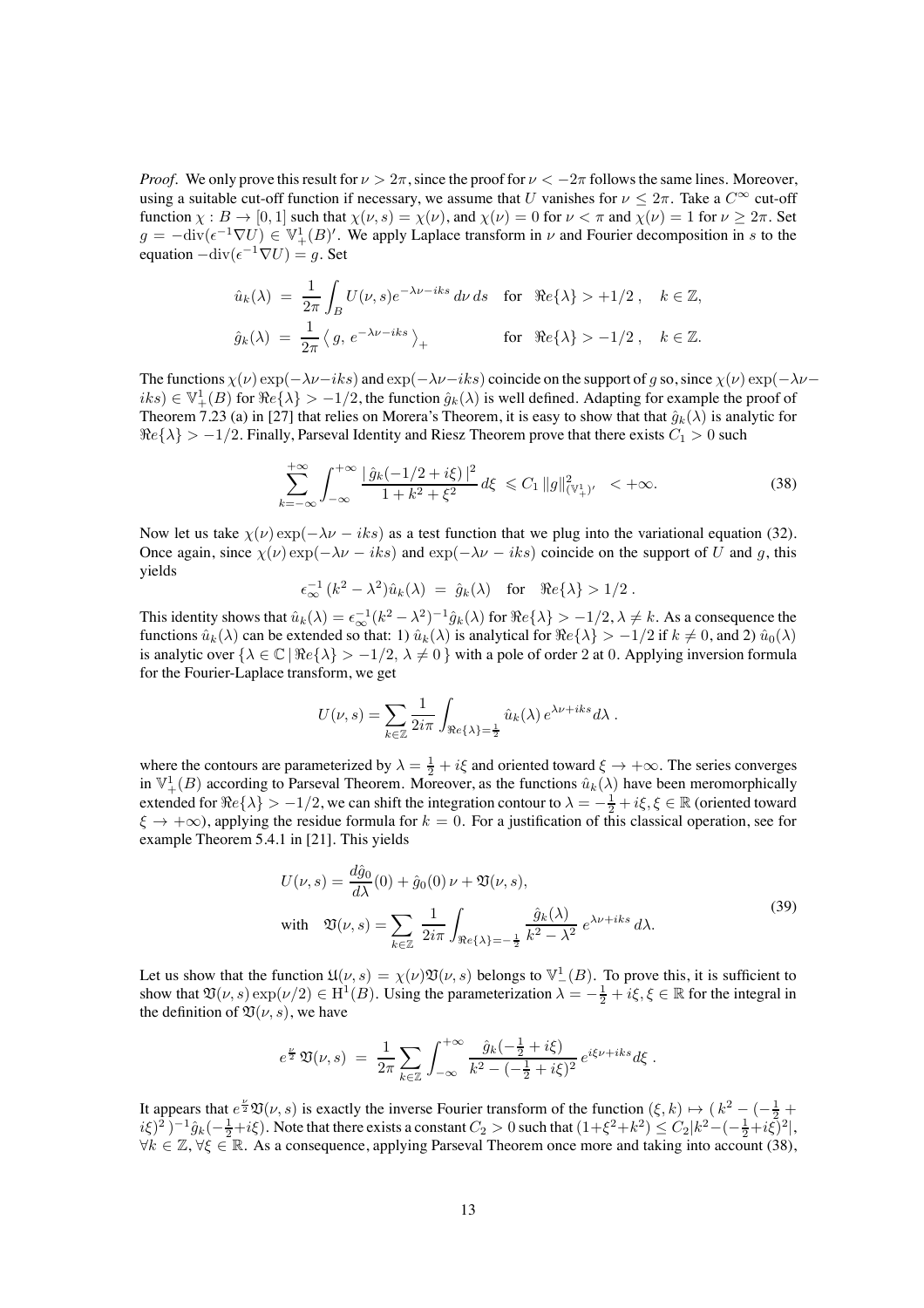we obtain

<span id="page-13-4"></span>
$$
\|e^{\frac{\nu}{2}}\mathfrak{V}\|_{\mathcal{L}^{2}(B)}^{2} + \|\nabla(e^{\frac{\nu}{2}}\mathfrak{V})\|_{\mathcal{L}^{2}(B)}^{2} = \frac{1}{2\pi} \sum_{k \in \mathbb{Z}} \int_{-\infty}^{+\infty} (1 + k^{2} + \xi^{2}) \left|\frac{\hat{g}_{k}(-\frac{1}{2} + i\xi)}{k^{2} - (-\frac{1}{2} + i\xi)^{2}}\right|^{2} d\xi
$$
\n
$$
\leq \frac{C_{2}^{2}}{2\pi} \sum_{k \in \mathbb{Z}} \int_{-\infty}^{+\infty} \frac{|\hat{g}_{k}(-\frac{1}{2} + i\xi)|^{2}}{1 + k^{2} + \xi^{2}} d\xi \leq \frac{C_{1}C_{2}^{2}}{2\pi} \|g\|_{(\mathbb{V}_{+}^{1})'}^{2} < +\infty.
$$
\n(40)

Straightforward application of Definition [4.2](#page-11-1) shows that when U satisfies the assumptions of Proposition [4.3,](#page-11-2) then  $a_{\pm} = \ell_{\rm D}^{\pm}(U)$  and  $b_{\pm} = \ell_{\rm N}^{\pm}(U)$ . In the case where U satisfies the assumptions of Proposition [4.3](#page-11-2) and in addition  $U \in W(B)$ , then  $\ell_{\text{N}}^{\pm}(U)=0$  since  $\nu \notin W(B)$ .

Now we introduce a particular non-trivial solution to [\(31\)](#page-10-1) with  $q = 0$ . The following proposition also proves that [\(31\)](#page-10-1) is ill posed with a kernel of dimension 2 at least.

#### **Proposition 4.4.**

*There exists a unique*  $\mathcal{N} \in \mathbb{V}_+^1(B)$  *such that*  $\mathcal{N}(\nu, s) - \nu \in \mathbb{W}(B)$  *and that satisfies*  $\text{div}(\epsilon^{-1} \nabla \mathcal{N}) = 0$  *in*  $\mathbb{V}_+^1(B)'$  and  $\langle \ell_{\text{D}}(\mathcal{N}) \rangle = 0$ .

*Proof.* Note that  $\text{div}(\epsilon^{-1}\nabla \nu) = \partial_{\nu}(\epsilon^{-1} - \epsilon_{\infty}^{-1}) \in \mathbb{V}^1_+(B)'$  since  $\epsilon^{-1} - \epsilon_{\infty}^{-1} = 0$  for  $|\nu| > \pi$ . As a consequence, according to Proposition [4.1,](#page-11-0) there exists a unique  $\mathcal{N}_* \in \mathbb{W}(B)$  satisfying [\(33\)](#page-11-3) and such that  $\text{div}(\epsilon^{-1}\nabla \mathcal{N}_*) = -\partial_\nu(\epsilon^{-1}-\epsilon_\infty^{-1})$  in  $\mathbb{V}^1_+(B)'$ . Then it suffices to set  $\mathcal{N}=\nu+\mathcal{N}_*-\langle\ell_\text{D}(\mathcal{N}_*)\rangle$ . Uniqueness of such a function is a consequence of the uniqueness part of Proposition [4.1.](#page-11-0)

Both 1 and N verify the assumptions of Proposition [4.3.](#page-11-2) Thus, successively identifying  $a_{\pm}$  and  $b_{\pm}$  with  $\ell_{\rm D}^{\pm}(U)$  and  $\ell_{\rm N}^{\pm}(U)$  for  $\pm \nu > 2\pi$  and both for 1 and  $\mathcal N$  yields the following simple identities

$$
\langle \ell_{\mathcal{N}}(1) \rangle = 0, \quad [\ell_{\mathcal{N}}(1)] = 0, \quad \langle \ell_{\mathcal{D}}(1) \rangle = 1 \quad \text{and} \quad [\ell_{\mathcal{D}}(1)] = 0,
$$
  

$$
\langle \ell_{\mathcal{N}}(\mathcal{N}) \rangle = 1, \quad [\ell_{\mathcal{N}}(\mathcal{N})] = 0, \quad \langle \ell_{\mathcal{D}}(\mathcal{N}) \rangle = 0 \quad \text{and} \quad [\ell_{\mathcal{D}}(\mathcal{N})] \neq 0 \quad (a \text{ priori}). \tag{41}
$$

#### **4.3 General results of well posedness**

Now we show that it is possible to add conditions formulated in terms of the mean and jump operators [\(36\)](#page-11-4) to Problem [\(31\)](#page-10-1) so as to obtain a well posed problem where no compatibility condition on the right hand side is required anymore.

#### <span id="page-13-0"></span>**Proposition 4.5.**

*Consider*  $g \in \mathbb{V}_+^1(B)'$  *and*  $\alpha, \beta \in \mathbb{C}$  *arbitrary. There exists a unique solution to the problem* 

<span id="page-13-2"></span><span id="page-13-1"></span>Find 
$$
U \in \mathbb{V}_{+}^{1}(B)
$$
 such that  
\n
$$
-\text{div}(\epsilon^{-1}\nabla U) = g \quad \text{in} \ \mathbb{V}_{+}^{1}(B)',
$$
\n
$$
\langle \ell_{D}(U) \rangle = \alpha \quad \text{and} \quad \langle \ell_{N}(U) \rangle = \beta.
$$
\n(42)

*Moreover there is continuous dependency of the solution with respect to the data, i.e, there exists*  $C > 0$ *independent of*  $\alpha$ ,  $\beta$ ,  $g$  *such that* 

<span id="page-13-3"></span>
$$
||U||_{\mathbb{V}_{+}^{1}} \leqslant C\big(|\alpha| + |\beta| + ||g||_{(\mathbb{V}_{+}^{1})'}\big) . \tag{43}
$$

*Proof.*

**Uniqueness** Assume that  $\alpha = \beta = 0$  and  $g = 0$ . Let us show that  $\lbrack \ell_N(U) \rbrack = 0$ . Consider  $\psi_R(\nu) = \psi(\nu/R)$ where  $\psi$  is a  $C^{\infty}$  function such that  $\psi(\nu, s) = \psi(-\nu, s) = \psi(\nu)$ , and  $\psi(\nu) = 0$  for  $|\nu| > 2\pi$ , and  $\psi(\nu)=1$  for  $|\nu| < \pi$ . Note that since  $\langle \ell_{\text{D}}(U)\rangle = \langle \ell_{\text{N}}(U)\rangle = 0$ , according to Proposition [4.3,](#page-11-2) there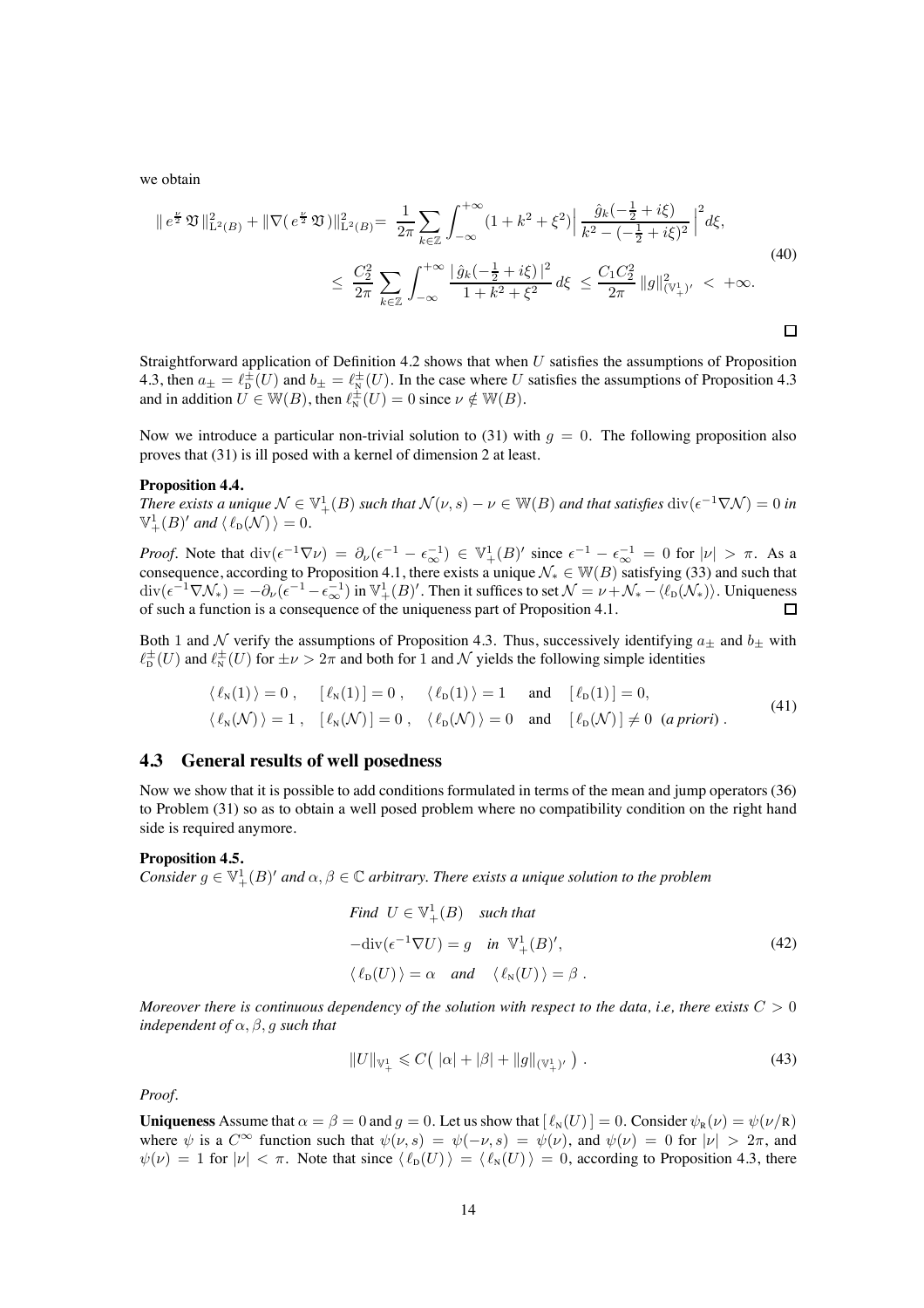exists a function  $\mathfrak{U} \in \mathbb{V}_-^1(B)$  such that  $U(\nu, s) = \pm(\ell_{\mathcal{D}}^+(U) + \ell_{\mathcal{N}}^+(U)\nu) + \mathfrak{U}(\nu, s)$  for  $\pm \nu > 2\pi$ . Set  $B_+ = \{ (\nu, s) \in B \mid \nu > 0 \}.$  Applying Lemma [11.1](#page-34-0) to  $\mathfrak U$  yields

$$
0 = \lim_{R \to \infty} \int_{B} \epsilon^{-1} \nabla U \cdot \nabla \psi_{R} ds d\nu = \lim_{R \to \infty} \int_{B} \epsilon^{-1} \nabla \Big( \ell_{N}^{+}(U) \nu + \ell_{D}^{+}(U) + \mathfrak{U}(\nu, s) \Big) \cdot \nabla \psi_{R} ds d\nu,
$$
  
=  $2 \ell_{N}^{+}(U) \int_{B_{+}} \epsilon^{-1} \partial_{\nu} \psi_{R} ds d\nu + \lim_{R \to \infty} \int_{B} \epsilon^{-1} \nabla \mathfrak{U} \cdot \nabla \psi_{R} ds d\nu = 4\pi \epsilon_{\infty}^{-1} \ell_{N}^{+}(U) .$ 

As a consequence  $\ell^+_N(U) = 0$  and this shows that  $U \in W(B)$ . Take  $C = \int_{\Gamma} U ds + \int_{\Gamma} U ds$ . Applying Proposition [4.1](#page-11-0) to  $U - C$  we see that  $U = C$ . Since U is a constant, we have  $U = \langle \ell_{\text{D}}(U) \rangle = 0$  which concludes the uniqueness part of the proof.

**Existence** Now consider the function  $\chi(\nu, s) = 1 - \psi(\nu)$  where  $\psi$  is the cut-off function introduced in the uniqueness part above. This function  $\chi$  satisfies

$$
\int_B \mathrm{div}\Big\{ \epsilon^{-1} \nabla \big( \chi(\nu) \, |\nu| \big) \Big\} \, d\nu \, ds \ = \ 2\pi \epsilon_{\infty}^{-1} \int_{-2\pi}^{+2\pi} \partial_{\nu}^2 \{ \, \chi(\nu) \, |\nu| \ \} \, d\nu \ = \ 4\pi \epsilon_{\infty}^{-1} \ .
$$

Set  $g_{\infty} = \langle g, 1 \rangle_+$  and  $h = g_{\infty} \cdot (4\pi \epsilon_{\infty}^{-1})^{-1} \text{div} \{ \epsilon^{-1} \nabla \big( \chi(\nu) |\nu| \big) \}$ . We have  $\langle h, 1 \rangle_+ = \langle g, 1 \rangle_+$ . Set  $g_*=g-h$  that satisfies the compatibility condition  $\langle g_*, 1 \rangle_+=0$ . Besides  $h \in \mathbb{V}_+^1(B)'$  so  $g_* \in \mathbb{V}_+^1(B)'$ as well. We can apply the existence part of Proposition [4.1](#page-11-0) with  $g_*$  as right-hand side: there exists a function  $U_* \in \mathbb{W}(B) \subset \mathbb{V}_+^1(B)$  satisfying [\(33\)](#page-11-3) such that  $-\text{div}(\epsilon^{-1} \nabla U_*) = g_*$  in  $\mathbb{V}_+^1(B)'$ . Taking into account [\(41\)](#page-13-1), we finally construct a solution to [\(42\)](#page-13-2) by setting

$$
U = U_* - \langle \ell_{\rm D}(U_*) \rangle + g_\infty \cdot (4\pi \epsilon_\infty^{-1})^{-1} \chi(\nu) |\nu| + \alpha + \beta \mathcal{N} \ . \tag{44}
$$

**Continuity** To prove [\(46\)](#page-15-2) for the solution that we have just constructed, it is sufficient to prove that the first three terms in the right hand side of [\(44\)](#page-14-0) continuously depend on  $\alpha, \beta, g$ . Clearly  $g_{\infty}$  satisfies such an inequality since  $|\langle g, 1\rangle_+| \leq \|1\|_{\mathbb{V}_+^1} \|g\|_{(\mathbb{V}_+^1)'}$ . Besides  $U_*$  also satisfies an inequality similar to [\(43\)](#page-13-3). Indeed direct estimation shows that there exists  $C > 0$  such that

<span id="page-14-0"></span>
$$
||V||_{\mathbb{V}^1_+} \leq C||V||_{\mathbb{W}} \qquad \forall V \in \mathbb{W}(B).
$$

Combining this with [\(34\)](#page-11-5) then proves that there exists  $C > 0$  independent of g such that  $||U_*||_{\mathbb{V}_+^1} \leq$  $C \|g\|_{(\mathbb{V}_+^1)'}$ . There only remain to provide an estimate for  $\langle \ell_{\text{D}}(U_*)\rangle$ . Consider the function  $V_*(\nu, s) =$  $V_*(\nu)$  such that  $V_*(\nu) = 0$  if  $|\nu| \leq \pi$  and  $V_*(\nu) = \pi - |\nu|$  if  $|\nu| > \pi$ . Set  $B_{\mathbb{R}}^{\pm} = \{ (\nu, s) \in B \mid \pi R \leq \pi \}$  $\pm \nu \leq 2\pi R$  }. Observe that  $\text{supp}(\partial_{\nu}\psi_R) \subset B_R^+ \cup B_R^-$ . As a consequence, for  $R > \pi$  we have

$$
0 = \int_{\Gamma_+} U_* ds + \int_{\Gamma_-} U_* ds = \int_B \nabla(\psi_{\mathbf{R}} U_*) \cdot \nabla V_* d\mathbf{x},
$$
  
= 
$$
\int_B \psi_{\mathbf{R}} \nabla U_* \cdot \nabla V_* d\mathbf{x} - \int_{B_{\mathbf{R}}^+} U_* \partial_{\nu} \psi_{\mathbf{R}} d\mathbf{x} + \int_{B_{\mathbf{R}}^-} U_* \partial_{\nu} \psi_{\mathbf{R}} d\mathbf{x},
$$

where  $\Gamma_{\pm}$  have been defined in [\(33\)](#page-11-3). We can apply Proposition [4.3](#page-11-2) to  $U_*$  and since  $U_* \in W(B)$ , there exists  $\mathfrak{U}_* \in \mathbb{V}_-^1(B)$  such that  $U_*(\nu, s) = \ell_{\mathcal{D}}^{\pm}(U_*) + \mathfrak{U}_*(\nu, s)$  for  $\pm \nu > 2\pi$ . As a consequence, using Lemma [11.1,](#page-34-0) we see that

$$
\lim_{R\to+\infty}\Big(-\int_{B_R^+}U_*\partial_\nu\psi_R\,d\mathbf{x}+\int_{B_R^-}U_*\partial_\nu\psi_R\,d\mathbf{x}\,\Big)\;=\;4\pi\,\left\langle\,\ell_D(U_*)\,\right\rangle.
$$

Also, the decomposition  $U_*(\nu, s) = \ell_{\mathcal{D}}^{\pm}(U_*) + \mathfrak{U}_*(\nu, s)$  for  $\pm \nu > 2\pi$  shows that  $\nabla U_* \in \mathbb{V}^0_-(B)$ . As a consequence, since  $W(B)$  is dense in  $\Psi^1_+(B)$  for  $||\Psi^1_+$  according to Lemma [11.3](#page-35-1) in appendix, we have  $\int_B \epsilon^{-1} \nabla U_* \nabla V d\mathbf{x} = \langle g_*, V \rangle_+, \forall V \in \mathbb{V}_+^1(B)$ . Hence by the dominated convergence theorem

$$
\lim_{R\to+\infty}\int_B\psi_R\nabla U_*\cdot\nabla V_*\,d\mathbf{x} \;=\; \epsilon_\infty\int_B\epsilon^{-1}\nabla U_*\cdot\nabla V_*\,d\mathbf{x} \;=\; \epsilon_\infty\,\langle g_*, V_*\rangle_+\,.
$$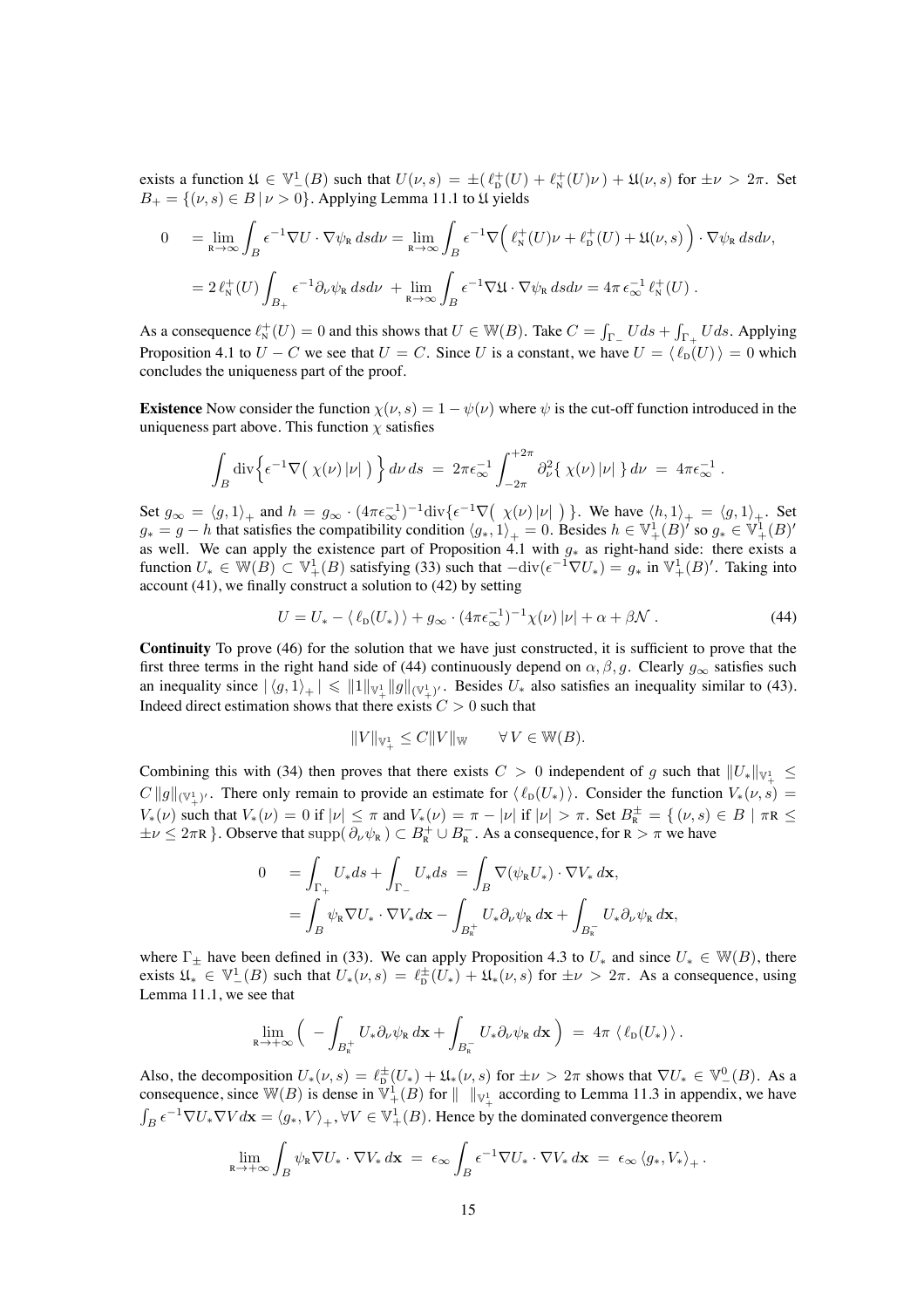Finally we see that  $\langle \ell_{D}(U_{*}) \rangle = -\epsilon_{\infty} \langle g_{*}, V_{*} \rangle_{+}/4\pi$ . Since there exists a constant independent of g such that  $\|g_*\|_{(\mathbb{V}_+^1)'}\leq C\, \|g\|_{(\mathbb{V}_+^1)'}$ , this clearly proves the continuous dependency of  $\langle\,\ell_{\rm D}(U_*)\,\rangle$  with respect to  $\Box$ g. In conclusion U depends continuously on  $\alpha, \beta, g$  with respect to the norm  $\|\cdot\|_{\mathbb{V}_+^1}$ .

<span id="page-15-4"></span>**Remark 4.6.** *Using Proposition [4.5,](#page-13-0) it is easy to check that if*  $g(\nu, s) = \nu^k$ ,  $k \in \mathbb{N}$  *then the following problem is well-posed,*  $F: U = \mathbb{F}$   $\left( \frac{1}{D} \right)$ 

Find 
$$
U \in \mathbb{V}_{+}^{1}(B)
$$
 such that  
\n
$$
-\text{div}(\epsilon^{-1}\nabla U) = g \text{ in } \mathbb{V}_{-}^{1}(B)',
$$
\n
$$
\langle \ell_{D}(U) \rangle = \alpha \text{ and } \langle \ell_{N}(U) \rangle = \beta.
$$
\n(45)

*Moreover there is continuous dependency of the solution with respect to the data i.e there exists*  $C > 0$ *independent of*  $\alpha$ ,  $\beta$ , g *such that* 

<span id="page-15-2"></span>
$$
||U||_{\mathbb{V}_{+}^{1}} \leqslant C\big(|\alpha| + |\beta| + ||g||_{(\mathbb{V}_{+}^{1})'}\big) . \tag{46}
$$

Whereas  $\langle \ell_{D}(U)\rangle$  and  $\langle \ell_{N}(U)\rangle$  should be considered as data in Problem [\(42\)](#page-13-2), we can provide explicit formula relating directly  $[\ell_{\text{D}}(U)]$  and  $[\ell_{\text{N}}(U)]$  to div $(\epsilon^{-1} \nabla U), \ell_{\text{D}}(U)$  and  $\langle \ell_{\text{N}}(U) \rangle$ . We postpone the proof of the following proposition in appendix since it involves tedious calculus.

#### <span id="page-15-0"></span>**Proposition 4.7.**

*Assume that*  $U \in \mathbb{V}_+^1(B)$  *satisfies*  $-\text{div}(\epsilon^{-1}\nabla U) = g$  *in*  $\mathbb{V}_+^1(B)'$  *for some*  $g \in \mathbb{V}_+^1(B)'$ *. Then we have* 

$$
\begin{aligned} [\ell_{\mathrm{N}}(U)] &= -\frac{\epsilon_{\infty}}{2\pi} \langle g, 1 \rangle_{+} \qquad and \\ [\ell_{\mathrm{D}}(U)] &= \langle \ell_{\mathrm{N}}(U) \rangle \cdot [\ell_{\mathrm{D}}(\mathcal{N})] - \frac{\epsilon_{\infty}}{2\pi} \langle g, \mathcal{N} \rangle_{+}. \end{aligned}
$$

When U is solution to [\(42\)](#page-13-2), a byproduct of Proposition [4.7](#page-15-0) above is the continuous dependency of  $\ell_{\rm D}^{\pm}(U)$ and  $\ell_{\text{\tiny N}}^{\pm}(U)$  with respect to  $\alpha,\beta,g.$ 

A natural question is then: is there continuous dependency of the remainder in [\(4.3\)](#page-11-2) with respect to  $\alpha$ ,  $\beta$ ,  $q$ ? The answer is positive and it is easy to see it. Indeed according to [\(46\)](#page-15-2) and Proposition [4.7](#page-15-0) there exists a constant  $C > 0$  independent of  $\alpha, \beta, g$  such that

<span id="page-15-5"></span>
$$
\|\mathfrak{U}\|_{\mathbb{V}_{+}^{1}} \leq C \left( |\alpha| + |\beta| + \|g\|_{(\mathbb{V}_{+}^{1})'} \right). \tag{47}
$$

<span id="page-15-1"></span>However this estimate is not optimal. A sharper one would involve  $\|\mathfrak{U}\|_{\mathbb{V}_-^1}$  instead of  $\|\mathfrak{U}\|_{\mathbb{V}_+^1}$ . Such an estimate can be established as is stated by the following proposition. The proof is postponed to appendix.

#### **Proposition 4.8.**

*For*  $g \in \mathbb{V}_+^1(B)'$  *and*  $\alpha, \beta \in \mathbb{C}$ , let  $U \in \mathbb{V}_+^1(B)$  *be the unique solution to Problem [\(42\)](#page-13-2). Let*  $\chi : \mathbb{R} \to [0,1]$ *be a*  $C^{\infty}$  *cut-off function that satisfies*  $\chi(\nu)=0$  *for*  $\nu < \pi$  *and*  $\chi(\nu)=1$  *for*  $\nu > 2\pi$ *. Finally let*  $\mathfrak{U}\in\mathbb{V}^1_-(B)$  *be defined by* 

<span id="page-15-3"></span>
$$
\begin{aligned} &\mathfrak{U}(\nu,s)=U(\nu,s)-P(\nu),\\ &\text{where}\quad P(\nu)=\chi(\nu)\left[\ \ell_{\mathrm{D}}^{+}(U)+\ell_{\mathrm{N}}^{+}(U)\,\nu\ \right]+\chi(-\nu)\left[\ \ell_{\mathrm{D}}^{-}(U)+\ell_{\mathrm{N}}^{-}(U)\,\nu\ \right]. \end{aligned}
$$

*Then there is continuous dependency of*  $\mathfrak U$  *with respect to*  $\alpha, \beta, q$ *: there exists a constant*  $C > 0$  *independent of* α, β, g *such that*

$$
\|\mathfrak{U}\|_{\mathbb{V}_{-}^{1}} \leq C \left( |\alpha| + |\beta| + \|g\|_{(\mathbb{V}_{+}^{1})'} \right). \tag{48}
$$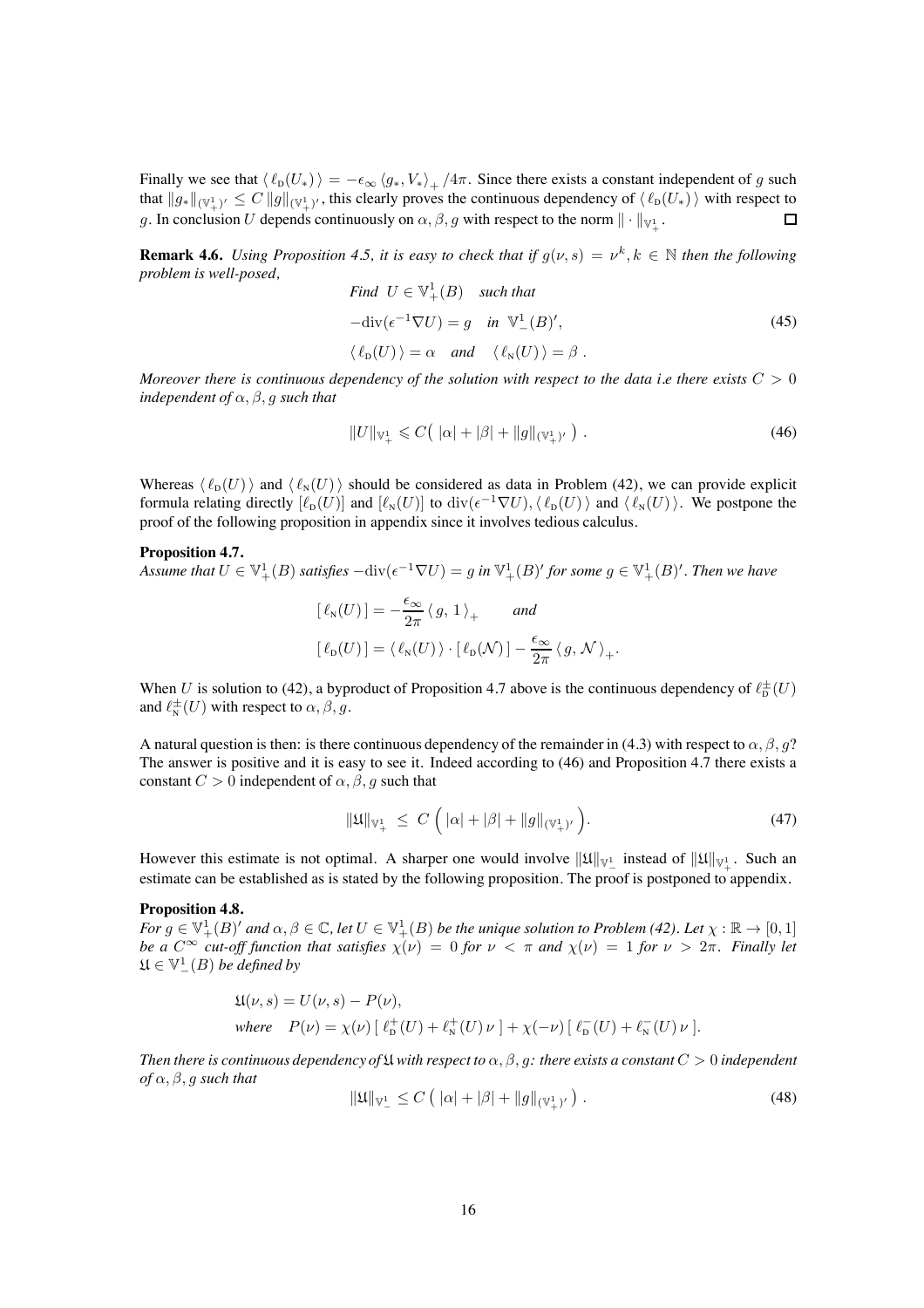### **5 Expansion of the near field terms at infinity**

In the previous section we considered functions which only depend on the variables  $\nu$  and s. We are now coming back to the more complex situation of equations [\(30\)](#page-10-0), where the near field terms  $U_n$  also depend on the third variable  $\tau$ . Let us rewrite this system of equations:

<span id="page-16-0"></span>
$$
U_n \in C^{\infty}(\mathbb{S}^1, \mathbb{V}_+^1(B))
$$
  
\n
$$
A_0(\partial_{\nu}, \partial_s) U_n = -\sum_{j=1}^4 \nu^j A_j(\partial_{\nu}, \partial_s, \partial_{\tau}) U_{n-j} \text{ in } \mathbb{V}_-^1(B)', \forall \tau \in \mathbb{S}^1.
$$
\n(49)

These equations take, at fixed n, a form very close to  $(31)$ , except that it is parameterized by the third variable  $\tau$ . Besides, in [\(30\)](#page-10-0), no condition is prescribed on  $\lt \ell_{\text{D}}(U_n) >$  and  $\lt \ell_{\text{N}}(U_n) >$  (this precise point will be part of the focus of next section).

**Remark 5.1.** *In equation [\(49\)](#page-16-0), the variable*  $\tau$  *plays the role of a parameter: more precisely, for any*  $\tau \in \mathbb{S}^1$ *,*  $U_n(.,.,\tau) \in \mathbb{V}_+^1(B)$ . Note that, according to the estimates [\(43,](#page-13-3) [46,](#page-15-2) [48\)](#page-15-3), if the right hand side of equation *[\(49\)](#page-16-0)* admits  $C^{\infty}$  dependency with respect to  $\tau$ , then the solution to Equation (49) admits  $C^{\infty}$  dependency *with respect to*  $\tau$  *as well. As we shall see, in the remainder of this paper, near field terms*  $U_n$  *will always have*  $C^{\infty}$  *dependency with respect to*  $\tau$ *.* 

<span id="page-16-2"></span>At this point of our work, it is interesting to prove that the structure of [\(49\)](#page-16-0) implies a particular form for the behavior of each  $U_n$  as  $|\nu| \to \infty$ .

#### **Proposition 5.2.**

 $Consider a family  $U_0, U_1, \ldots U_n \in C^\infty(\mathbb{S}^1, \mathbb{V}^1_+(B))$  satisfying (30). Then each  $U_p, p = 0, \ldots, n$  satisfies$  $Consider a family  $U_0, U_1, \ldots U_n \in C^\infty(\mathbb{S}^1, \mathbb{V}^1_+(B))$  satisfying (30). Then each  $U_p, p = 0, \ldots, n$  satisfies$  $Consider a family  $U_0, U_1, \ldots U_n \in C^\infty(\mathbb{S}^1, \mathbb{V}^1_+(B))$  satisfying (30). Then each  $U_p, p = 0, \ldots, n$  satisfies$ *Property*  $(P_\infty)$  and there exist functions  $\mathfrak{U}_p \in C^\infty(\mathbb{S}^1, \mathbb{V}_-^1(B))$  such that for  $p = 0, \ldots, n$ , and for  $\pm \nu > 2\pi$  *there holds* 

<span id="page-16-1"></span>
$$
U_p(\nu, s, \tau) =
$$
  
\n
$$
\sum_{k=0}^{p+1} \nu^k \cdot s_k^0(\partial_\tau) \cdot \ell_{\mathcal{D}}^{\pm} (U_{p-k}(\cdot, \tau)) + \sum_{k=0}^{p+1} \nu^k \cdot s_k^1(\partial_\tau) \cdot \ell_{\mathcal{N}}^{\pm} (U_{p+1-k}(\cdot, \tau)) + \mathfrak{U}_p(\nu, s, \tau).
$$
\n(50)

First of all, despite appearances, the coefficients  $\ell_{N}^{\pm}(U_{p+1})$  do not come into play in Formula [\(50\)](#page-16-1) since  $s_0^1 = 0$  according to [\(17\)](#page-6-3). Besides, Proposition [5.2](#page-16-2) shows that, provided that System [\(30\)](#page-10-0) is satisfied, the function  $U_n$  satisfy Property ( $\mathbf{P}_{\infty}$ ) (although  $\nabla \cdot (\epsilon^{-1} \nabla U_n) \notin \mathbb{V}_+^1(B)'$  in general) and their behavior for  $|\nu| \to \infty$  consists in a polynomial part that does not depend on s and an exponentially decreasing part. In addition the polynomial part only depends on a set of functions  $\ell_{\rm D}^{\pm}(U_n(\cdot,\tau))$  and  $\ell_{\rm N}^{\pm}(U_n(\cdot,\tau))$  that admit a dependency only with respect to  $\tau$ .

*Proof.* We proceed by induction. For the first term  $U_0$  the decomposition [\(50\)](#page-16-1) is a direct consequence of Proposition [4.3](#page-11-2) and the definition of  $s_0^1, s_1^1, s_0^0, s_1^0$  given by [\(17\)](#page-6-3). Assume now that [\(50\)](#page-16-1) holds for  $p =$  $0, 1, \ldots n-1$  and let us prove it for  $p = n$ . Consider a cut-off function  $\chi \in C^{\infty}(B)$  such that  $\chi(\nu, s)$  $\chi(\nu)=1$  for  $\nu > 2\pi$ , and  $\chi(\nu, s) = \chi(\nu) = 0$  for  $\nu < \pi$ . For each  $q = 0 \ldots n - 1$  set

$$
p_k^{\pm}(\nu,\tau) = \sum_{q=0}^{k+1} \nu^q \cdot s_q^0(\partial_\tau) \cdot \ell_{\mathbf{D}}^{\pm} \Big( U_{k-q}(\cdot,\tau) \Big) + \sum_{q=0}^{k+1} \nu^q \cdot s_q^1(\partial_\tau) \cdot \ell_{\mathbf{N}}^{\pm} \Big( U_{k+1-q}(\cdot,\tau) \Big),
$$
  
\n
$$
P_k(\nu,\tau) = \chi(\nu) \, p_k^+(\nu,\tau) + \chi(-\nu) \, p_k^-(\nu,\tau),
$$

so that  $U_k(\nu, s, \tau) = P_k(\nu, \tau) + \mathfrak{U}_k(\nu, s, \tau)$  for  $k = 0, \ldots n - 1$  and for  $|\nu| > 2\pi$ . Besides, in order to make notations shorter, we set  $c_q^{D, \pm}(\tau) = \ell_{D}^{\pm}(U_q(\cdot, \tau))$  and  $c_q^{N, \pm}(\tau) = \ell_{N}^{\pm}(U_q(\cdot, \tau))$ ,  $q = 0...n - 1$ .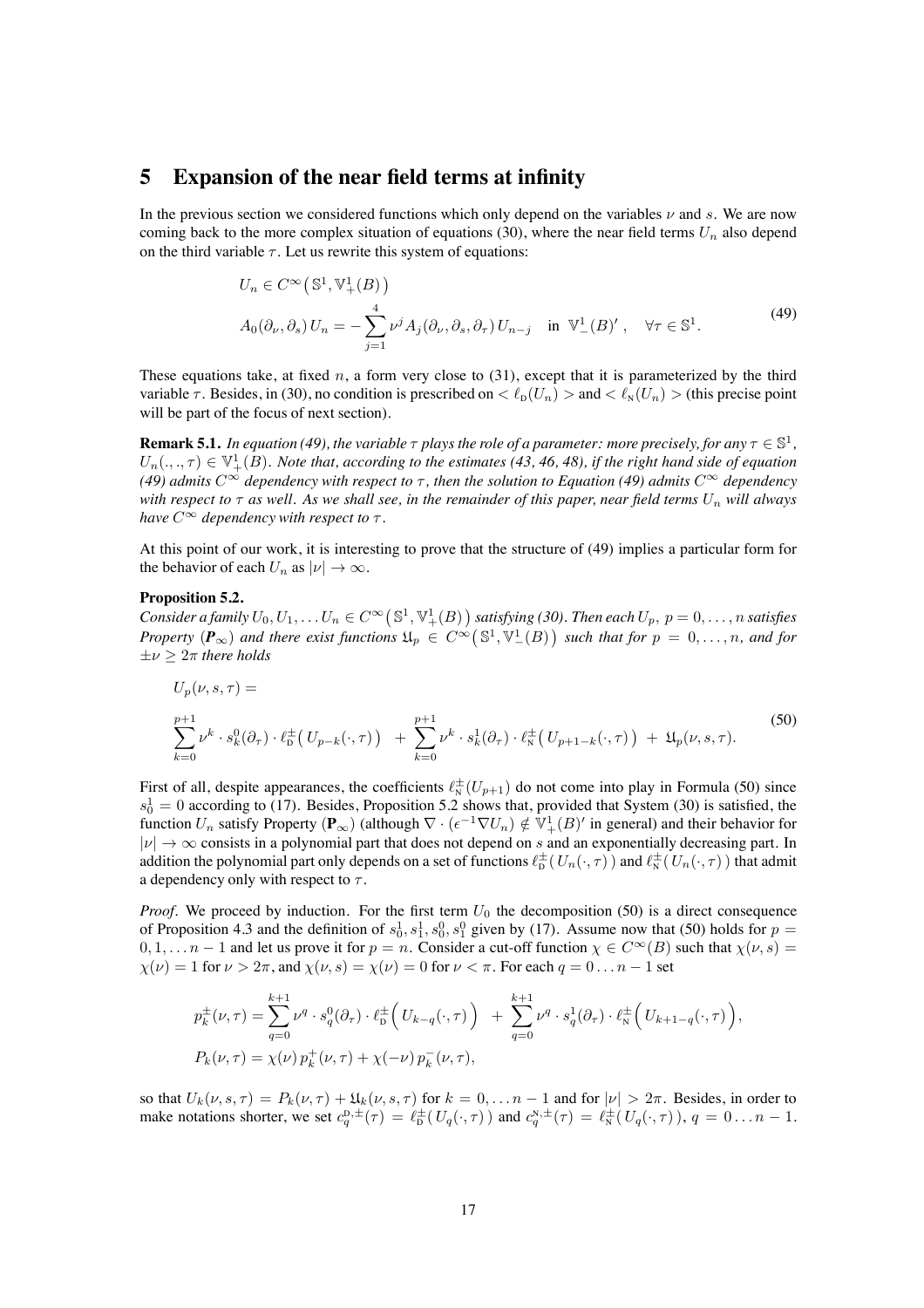Using definitions [\(14\)](#page-5-4) and [\(17\)](#page-6-3) we see that, for  $\nu > \pi$ , we have

<span id="page-17-0"></span>
$$
\sum_{k=1}^{4} \nu^k A_k(\partial_\nu, \partial_s, \partial_\tau) p_{n-k}^+(\nu, \tau) = \sum_{k=1}^{+\infty} \nu^k \mathscr{A}_k(\partial_\nu, \partial_\tau) p_{n-k}^+(\nu, \tau)
$$
\n
$$
= \sum_{k=1}^{+\infty} \sum_{q=0}^{+\infty} \nu^{k+q} \mathscr{A}_k(q, \partial_\tau) \cdot \left( s_q^0(\partial_\tau) c_{n-k-q}^{0,+}(\tau) + s_q^1(\partial_\tau) c_{n+1-k-q}^{N,+}(\tau) \right). \tag{51}
$$

In the equation above we used the conventions that  $c_q(\tau)=0$  for  $q < 0$ , and  $\mathscr{A}_k(q, \partial_\tau) = 0$  for  $k > 4$  and for any q, so that the sum contains only finitely many terms. Let us apply the change of index  $j = k + q$ and keep the index  $k$ , which yields

<span id="page-17-1"></span>
$$
\sum_{k=1}^{4} \nu^{k} A_{k}(\partial_{\nu}, \partial_{s}, \partial_{\tau}) p_{n-k}^{+}(\nu, \tau)
$$
\n
$$
= \sum_{j=1}^{+\infty} \nu^{j} \sum_{k=1}^{+\infty} \mathscr{A}_{k}(j-k, \partial_{\tau}) \cdot \left(s_{j-k}^{0}(\partial_{\tau}) c_{n-j}^{0,+}(\tau) + s_{j-k}^{1}(\partial_{\tau}) c_{n+1-j}^{N,+}(\tau)\right),
$$
\n
$$
= -\sum_{j=1}^{+\infty} \nu^{j} \mathscr{A}_{0}(j) \cdot \left(s_{j}^{0}(\partial_{\tau}) c_{n-j}^{0,+}(\tau) + s_{j}^{1}(\partial_{\tau}) c_{n+1-j}^{N,+}(\tau)\right) = -A_{0}(\partial_{\nu}, \partial_{s}) \tilde{p}_{n}^{+},
$$
\nwith\n
$$
\tilde{p}_{n}^{+}(\nu, \tau) = \sum_{q=2}^{n+1} \nu^{q} \cdot \left(s_{q}^{0}(\partial_{\tau}) c_{n-q}^{0,+}(\tau) + s_{q}^{1}(\partial_{\tau}) c_{n+1-q}^{N,+}(\tau)\right).
$$
\n(52)

In the last line of this calculus we used the fact that  $\mathcal{A}_0(0) = \mathcal{A}_0(1) = 0$ . The same calculus holds replacing + by – and introducing a functions  $\tilde{p}_n^-(\nu, \tau)$ . Define  $P_n(\nu, s, \tau) = \chi(\nu) \tilde{p}_n^+(\nu, \tau) + \chi(-\nu) \tilde{p}_n^-(\nu, \tau)$ . Since this function is polynomial for |v| large enough, explicit calculus shows that  $\tilde{P}_n$  satisfies ( $\mathbf{P}_{\infty}$ ) and that  $\ell_{\mathcal{D}}^{\pm}(\tilde{P}_n(\cdot,\tau)) = \ell_{\mathcal{N}}^{\pm}(\tilde{P}_n(\cdot,\tau)) = 0$  as  $\tilde{p}_n^{\pm}$  does not contain any monomial of order 0 or 1. According to [\(51\)](#page-17-0)-[\(52\)](#page-17-1) the function  $P_n$  satisfies

$$
Q_n := A_0(\partial_{\nu}, \partial_s) \widetilde{P}_n + \sum_{k=1}^4 \nu^k A_k(\partial_{\nu}, \partial_s, \partial_{\tau}) P_{n-k} \in C^{\infty}(\mathbb{S}^1, \mathbb{V}^1_+(B)^{\prime}).
$$

Use this remark, and take into account that  $\mathfrak{U}_k \in C^\infty(\mathbb{S}^1, \mathbb{V}^1_+(B)')$  for  $k = 0, \ldots, n-1$  to see that  $\widetilde{U}_n(\nu, s, \tau) = U_n(\nu, s, \tau) - \widetilde{P}_n(\nu, \tau)$  solves, for each  $\tau \in \mathbb{S}^1$ , a Laplace problem with a right hand side that belongs to  $C^{\infty}(\mathbb{S}^1,\mathbb{V}^1_+(B)^{\prime})$  , namely

$$
A_0(\partial_\nu,\partial_s)\widetilde{U}_n = Q_n + \sum_{k=1}^4 \nu^k A_k(\partial_\nu,\partial_s,\partial_\tau) \mathfrak{U}_{n-k} \text{ in } \mathbb{R}^2.
$$

Clearly, for each  $\tau \in \mathbb{S}^1$ , we can apply Proposition [4.3](#page-11-2) to  $\widetilde{U}_n$  which yields the existence of  $\widetilde{\mathfrak{U}}_n \in \mathbb{S}^1$  $C^{\infty}(\mathbb{S}^1, \mathbb{V}^1_-(B))$  and  $c_n^{D, \pm}, c_n^{N, \pm} \in C^{\infty}(\mathbb{S}^1)$  such that

$$
\widetilde{U}_n(\nu, s, \tau) = c_n^{\mathrm{D}, \pm}(\tau) + c_n^{\mathrm{N}, \pm}(\tau) \nu + \widetilde{\mathfrak{U}}_n(\nu, s, \tau) \quad \text{for } \pm \nu > \pi.
$$

Each term of this decomposition has  $C^{\infty}$  dependency with respect to  $\tau$  according to [\(46\)](#page-15-2)-[\(48\)](#page-15-3) and Propo-sition [4.7.](#page-15-0) There only remains to recall that  $U_n = U_n + P_n$ , by construction. Moreover, accord-ing to the definition [\(17\)](#page-6-3), we have  $s_1^0 = 0$  and  $s_0^1 = 0$ . As a consequence, setting  $P_n(\nu, s, \tau) =$  $\chi(\nu) p_n^+(\nu, \tau) + \chi(-\nu) p_n^-(\nu, \tau)$  with

$$
p_n^{\pm}(\nu,\tau) = \tilde{p}_n^{\pm}(\nu,\tau) + c_n^{p,\pm}(\tau) + c_n^{N,\pm}(\tau)\nu = \sum_{q=0}^{n+1} \nu^q \cdot \left(s_q^0(\partial_\tau)c_{n-q}^{p,+}(\tau) + s_q^1(\partial_\tau)c_{n+1-q}^{N,+}(\tau)\right),
$$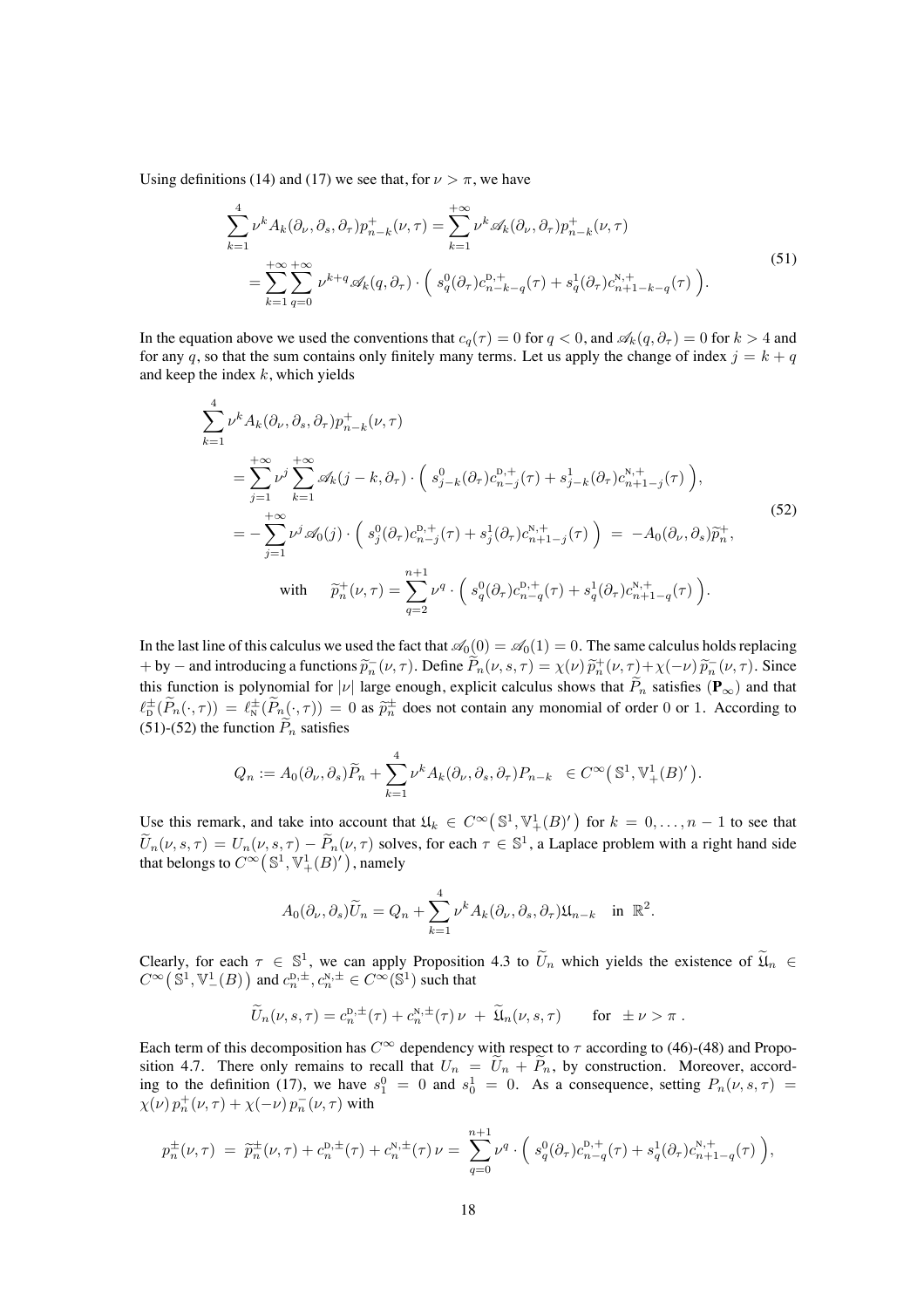we have  $U_n - P_n \in C^\infty(\mathbb{S}^1, \mathbb{V}^1_-(\mathbb{R}^2))$ . Finally since  $\widetilde{p}_n^{\pm}$  has no monomial of order less than 2, we have  $\ell_{\rm D}^{\pm}(U_n(\cdot,\tau)) = \ell_{\rm D}^{\pm}(P_n(\cdot,\tau)) = c_n^{D,\pm}(\tau)$  and similarly  $\ell_{\rm N}^{\pm}(U_n(\cdot,\tau)) = \ell_{\rm N}^{\pm}(P_n(\cdot,\tau)) = c_n^{N,\pm}(\tau)$ . As a consequence, Formula [\(50\)](#page-16-1) holds for  $p = n$ .

# **6 Matching conditions (Step III)**

 $n=0$ 

In Section [2](#page-4-1) we derived formally equations [\(9\)](#page-4-0) that should hold in order for the functions  $u_n$  to be the terms of the expansion of  $u_{\delta}$  with respect to  $\delta$ . However, the set of equations [\(9\)](#page-4-0) is not a well posed problem so it cannot, for the moment, characterize the  $u_n$ 's. Besides, Adding equations to [\(9\)](#page-4-0) may lead to a well posed problem, which would yield a definition of the  $u_n$  as solution of this modified set of equations. A similar remark can be formulated for the  $U_n$  and the set of equations [\(30\)](#page-10-0).

The method of matched asymptotics provides such additional equations by means of the matching principle. This principle will yield exactly the proper amount of additional equations needed. Consequently it will lead to a definition of  $u_n$ , and thus to a construction of the expansion of  $u_\delta$ . In spite of several valuable attempts, for example in [\[33\]](#page-38-8) , [\[19\]](#page-38-12) and [\[20\]](#page-38-13), there does not exist any generic theory of matched asymptotics at present. As a consequence, this principle can only be justified *a posteriori* by error estimates that will validate our construction of the expansion  $u_{\delta}$ .

Recall that we have set  $\rho = r - r_*$  and  $\nu = \rho/\delta$ . In the present situation, the matching principle consists in imposing that the expansion of the near field terms for  $\nu \to +\infty$  (resp.  $\nu \to -\infty$ ) should coincide with the expansion of the far field terms for  $\rho \to 0_+$  (resp.  $\rho \to 0_-$ ). Let us write it formally for  $\nu \to +\infty$  and  $\rho \rightarrow 0_+$ 

<span id="page-18-0"></span>
$$
\sum_{n=0}^{+\infty} \delta^n U_n(\nu, s, \tau) \simeq \sum_{n=0}^{+\infty} \delta^n \sum_{k=0}^{n+1} \nu^k \Big( s_k^0(\partial_\tau) \ell_{\mathrm{D}}^+(U_{n-k}) + s_k^1(\partial_\tau) \ell_{\mathrm{N}}^+(U_{n+1-k}) \Big),
$$
  

$$
\simeq \sum_{n=0}^{+\infty} \delta^n \sum_{k=0}^{n+1} \Big( \frac{\rho}{\delta} \Big)^k \Big( s_k^0(\partial_\tau) \ell_{\mathrm{D}}^+(U_{n-k}) + s_k^1(\partial_\tau), \ell_{\mathrm{N}}^+(U_{n+1-k}) \Big)
$$
  

$$
\simeq \sum_{n=-1}^{+\infty} \sum_{k=0}^{+\infty} \delta^n \rho^k \Big( s_k^0(\partial_\tau) \ell_{\mathrm{D}}^+(U_n) + s_k^1(\partial_\tau) \ell_{\mathrm{N}}^+(U_{n+1}) \Big).
$$
  

$$
\sum_{n=0}^{+\infty} \delta^n u_n(\rho, \theta) \simeq \sum_{n=-1}^{+\infty} \sum_{k=0}^{+\infty} \delta^n \rho^k \Big( s_k^0(\partial_\theta) u_n \big|_{\Gamma}^+ + s_k^1(\partial_\theta) \partial_\tau u_n \big|_{\Gamma}^+ \Big).
$$
  
(53)

Here we took the convention that  $u_{-1} = 0$ . Comparing both expansions in [\(53\)](#page-18-0), we see that they coincide provided that  $\ell_{\mathcal{D}}^+(U_n(\cdot, \tau = \theta)) = u_n|_{\Gamma}^+$  and  $\ell_{\mathcal{N}}^+(U_n(\cdot, \tau = \theta)) = \partial_r u_{n-1}|_{\Gamma}^+ \forall n \geq 0$ . Similar conditions can be derived in the same manner for  $\nu \to -\infty$  and  $\rho \to 0^-$ , so that finally matching conditions take the form

 $_{k=0}$ 

<span id="page-18-1"></span>
$$
\ell_{\mathcal{D}}^{\pm}\big(U_{n}(\cdot,\tau=\theta)\big)=u_{n}|_{\Gamma}^{\pm}(\theta) \quad \text{and} \quad \ell_{\mathcal{N}}^{\pm}\big(U_{n}(\cdot,\tau=\theta)\big)=\partial_{r}u_{n-1}|_{\Gamma}^{\pm}(\theta) \quad \forall n \geqslant 0. \tag{54}
$$

<span id="page-18-2"></span>Indeed we have to take into account the equation  $\tau = \theta$  when writing the matching equations above. According to the definitions [\(36\)](#page-11-4), conditions [\(54\)](#page-18-1) can be rewritten in terms of jump and mean value operators

$$
\forall n \geqslant 0 \;, \quad \left\{ \begin{array}{l} [u_n]_{\Gamma} = [\ell_{\mathcal{D}}(U_n)], \quad [\partial_r u_{n-1}]_{\Gamma} = [\ell_{\mathcal{N}}(U_n)], \\ \langle \ell_{\mathcal{D}}(U_n) \rangle = \langle u_n \rangle_{\Gamma}, \quad \langle \ell_{\mathcal{N}}(U_n) \rangle = \langle \partial_r u_{n-1} \rangle_{\Gamma} \end{array} \right. \tag{55}
$$

Implicit in the writing of identities [\(55\)](#page-18-2) is the equation  $\tau = \theta$ . Recall also that we take the convention  $u_{-1} = 0$ . This is the final form of matching conditions that we will keep for the remaining of this analysis. Note that Equations [\(55\)](#page-18-2) take the form of transmission conditions.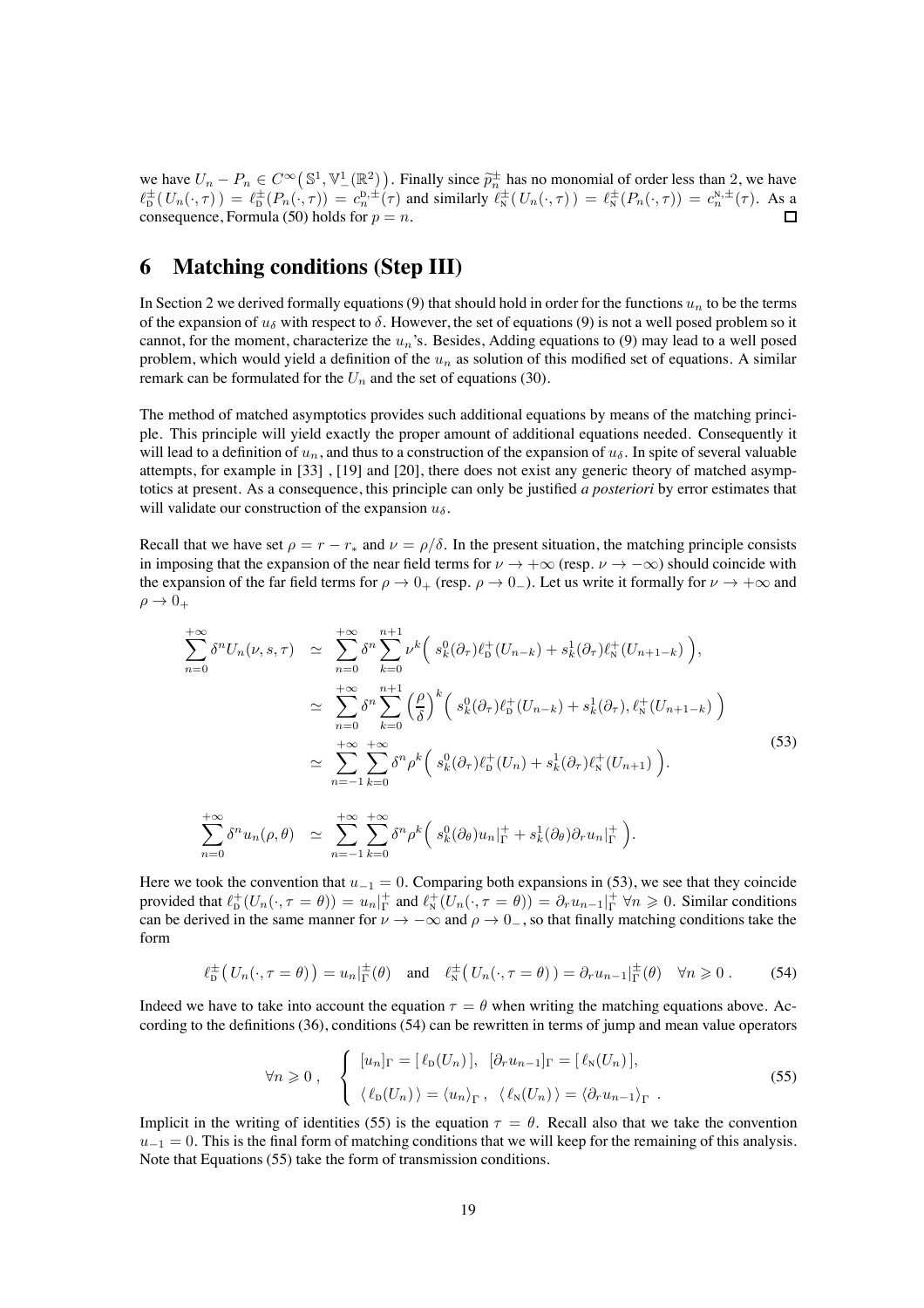# **7 Recurrent system of equations (Step IV) : existence and uniqueness of the terms of the asymptotic expansion**

<span id="page-19-1"></span>Let us summarize the equations that we derived *formally*, gathering [\(9\)](#page-4-0), [\(30\)](#page-10-0) and [\(55\)](#page-18-2). This yields, for each  $n \geq 0$ , a system of equations coupling  $u_n^{\pm}(r, \theta), U_n(\nu, s, \tau = \theta)$  that writes at each step as follows:

Find  $u_n \in H^1(\Omega_+) \times H^1(\Omega_-)$ , and  $U_n \in C^{\infty}_{\#}(\mathbb{S}^1, \mathbb{V}^1_+(B))$  satisfying

$$
\begin{cases}\n\epsilon_{\infty}^{-1} \Delta u_n + \omega^2 \mu_{\infty} u_n = f \,\delta_n^0 \text{ in } \Omega_{\pm}, \\
\partial_r u_n + T u_n = 0 \text{ on } \partial \Omega, \\
[u_n]_{\Gamma} = [\ell_{\mathcal{D}}(U_n)] \text{ and } [\partial_r u_{n-1}]_{\Gamma} = [\ell_{\mathcal{N}}(U_n)]\n\end{cases}
$$
\n
$$
\begin{cases}\nA_0(\partial_\nu, \partial_s) U_n = -\sum_{j=1}^4 \nu^j A_j U_{n-j} \text{ in } \mathbb{V}^1_{-}(B)', \quad \forall \tau \in (0, 2\pi), \\
\langle \ell_{\mathcal{D}}(U_n) \rangle = \langle u_n \rangle_{\Gamma} \text{ and } \langle \ell_{\mathcal{N}}(U_n) \rangle = \langle \partial_r u_{n-1} \rangle_{\Gamma}.\n\end{cases}
$$
\n(56)

Note that, from now on, we will implicitly assume that  $\tau = \theta$ . To fully understand the system of equations above recall that  $\mathbb{V}_+^1(B)$  has been defined by [\(26\)](#page-8-1) and the operators  $A_j$  have been defined by [\(24\)](#page-8-2)-[\(25\)](#page-8-0). The main goal of this section is to prove the following result of well-posedness:

<span id="page-19-0"></span>**Theorem 7.1.** *There exist a unique sequence of far field terms*  $(u_n)_{n\in\mathbb{N}}$ ,  $u_n \in H^1(\Omega_+) \times H^1(\Omega_-)$  *and a*  $u$ nique sequence of near field terms  $(U_n)_{n\in\mathbb N},$   $U_n\in C^\infty_\#\big(\mathbb S^1,\mathbb V^1_+(B)\big)$ , such that recurrent system [\(56\)](#page-19-1) is *satisfied.*

Unfortunately it does not seem possible to prove directly Theorem [7.1:](#page-19-0) indeed, Formulation [\(56\)](#page-19-1) is not appropriate for a direct recursion proof. More precisely, a careful inspection shows that Problem (56) is not well posed to prove that Problem [\(56\)](#page-19-1) is well-posed (and completely defines  $u_{n+1}$  and  $U_{n+1}$ ) under the assumption that  $U_k$  and  $u_k$  exist for any  $k \leq n$ . Roughly speaking, the difficulty arises from the fact that  $[\ell_N(U_{n+2})]$  has to be known to define  $[\partial_r u_{n+1}]$ . This issue seems to be a characteristic of thin transmission layer problems as this was already pointed out at the beginning of Section 3 in [\[30\]](#page-38-5).

#### **7.1 Reformulation of recurrent problems**

Well posedness turns out to be much easier to prove with another formulation of Problem [\(56\)](#page-19-1). Set  $U_n^{\text{D}} =$  $\langle \ell_{\text{D}}(U_n) \rangle$  and  $U_n^{\text{N}} = U_n - \langle \ell_{\text{D}}(U_n) \rangle$  so that we have the following decomposition

<span id="page-19-3"></span><span id="page-19-2"></span>
$$
U_n = U_n^{\mathsf{D}} + U_n^{\mathsf{N}} \qquad \text{with} \qquad \langle \ell_{\mathsf{D}}(U_n^{\mathsf{N}}) \rangle = 0 \quad \text{and} \quad U_n^{\mathsf{D}} = U_n^{\mathsf{D}}(\tau = \theta) \; . \tag{57}
$$

Note that  $[\ell_{D}(U_n^D)] = [\ell_{N}(U_n^D)] = 0$  so that  $[\ell_{D}(U_n)] = [\ell_{D}(U_n^N)]$  and  $[\ell_{N}(U_n)] = [\ell_{N}(U_n^N)]$ . Indeed  $U_n^D$  is assumed to be a function of  $\theta$  alone such that  $U_n^{\text{D}} \in C^{\infty}_{\#}(\mathbb{S}^1)$ . We also consider a decomposition of the far field terms in two parts:  $u_n = u_n^D + u_n^N$  where

$$
\begin{cases}\n\epsilon_{\infty}^{-1} \Delta u_n^{\mathrm{D}} + \omega^2 \mu_{\infty} u_n^{\mathrm{D}} = f \cdot \delta_n^0 \text{ in } \Omega \setminus \Gamma, \\
\partial_r u_n^{\mathrm{D}} + T u_n^{\mathrm{D}} = 0 \text{ on } \partial \Omega, \\
[u_n^{\mathrm{D}}]_{\Gamma} = [u_n]_{\Gamma}, \quad [\partial_r u_n^{\mathrm{D}}]_{\Gamma} = 0.\n\end{cases}\n\qquad\n\begin{cases}\n\epsilon_{\infty}^{-1} \Delta u_n^{\mathrm{N}} + \omega^2 \mu_{\infty} u_n^{\mathrm{N}} = 0 \text{ in } \Omega \setminus \Gamma, \\
\delta_r u_n^{\mathrm{N}} + T u_n^{\mathrm{N}} = 0 \text{ on } \partial \Omega, \\
[u_n^{\mathrm{N}}]_{\Gamma} = 0, \quad [\partial_r u_n^{\mathrm{N}}]_{\Gamma} = [\partial_r u_n]_{\Gamma}.\n\end{cases}\n\tag{58}
$$

Still we propose to construct  $(u_n, U_n)$ ,  $n \geq 0$  in a recursive manner, but we do not use Problem [\(56\)](#page-19-1) solving it at each step n assuming that  $(u_0, U_0), \ldots, (u_{n-1}, U_{n-1})$  are known in order to define  $(u_n, U_n)$ . Instead we consider the change of unknown given by [\(57\)](#page-19-2)-[\(58\)](#page-19-3) and rewrite [\(56\)](#page-19-1) as follows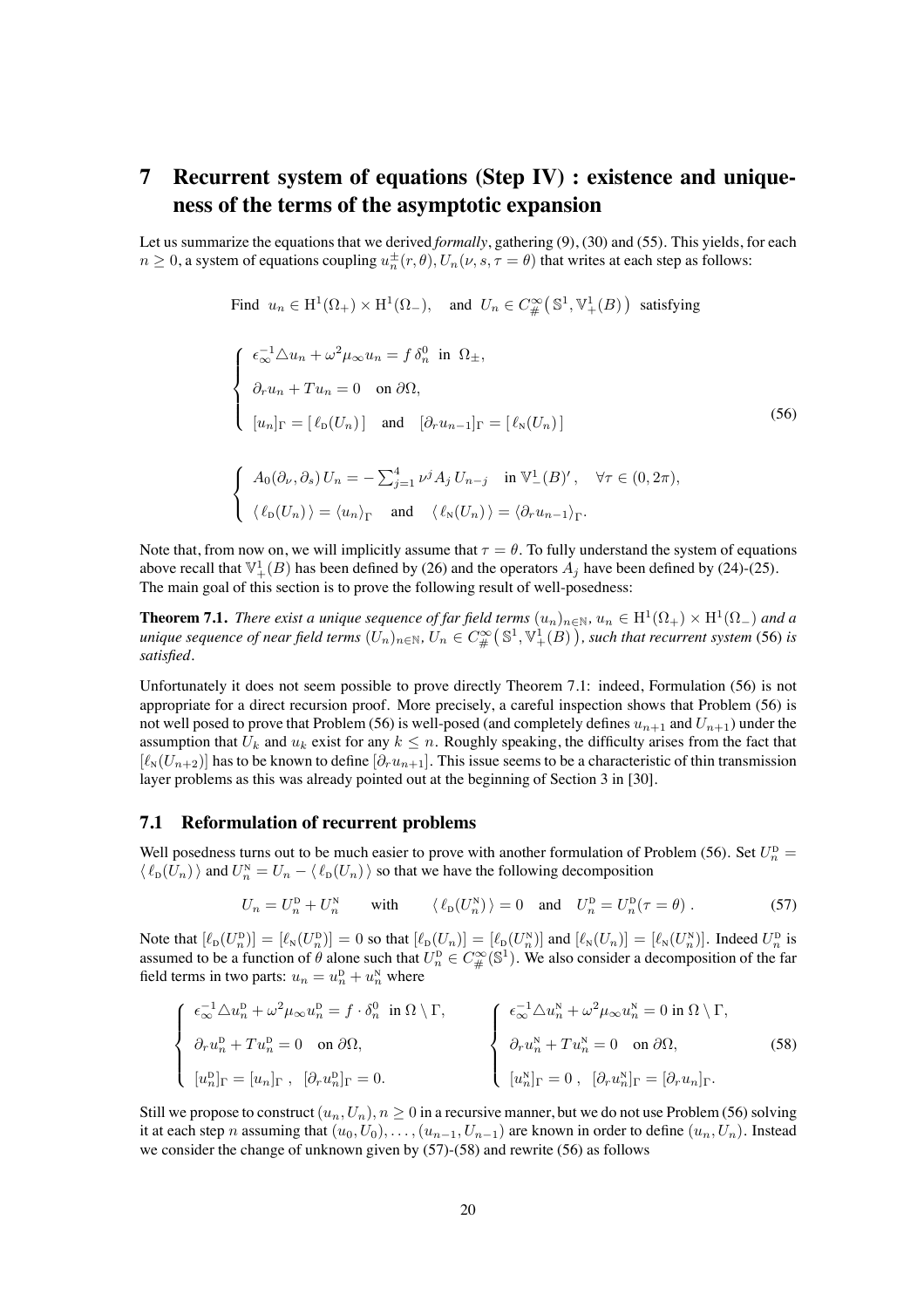<span id="page-20-0"></span>Find  $u_n^D \in H^1(\Omega_+) \times H^1(\Omega_-)$ ,  $u_{n-1}^N \in H^1(\Omega_+) \times H^1(\Omega_-)$ and  $U_{n-1}^{\mathbf{D}} \in C_{\#}^{\infty}(\mathbb{S}^{1}), U_{n}^{\mathbf{N}} \in C_{\#}^{\infty}(\mathbb{S}^{1}, \mathbb{V}_{+}^{1}(B))$  satisfying

$$
\label{eq:2.1} \left\{ \begin{array}{l} \epsilon_\infty^{-1}\triangle u_n^{\mathrm{D}}+\omega^2\mu_\infty u_n^{\mathrm{D}}=f\,\delta_n^0\ \, \mbox{in}\ \, \Omega_\pm,\\ \\ \partial_r u_n^{\mathrm{D}}+Tu_n^{\mathrm{D}}=0\quad \, \mbox{on}\,\, \partial\Omega,\\ \\ [u_n^{\mathrm{D}}]_\Gamma\,-\, [\,\ell_{\mathrm{D}}(U_n^{\mathrm{N}})\,]=0\quad \, \mbox{and}\quad [\partial_r u_n^{\mathrm{D}}]_\Gamma=0, \end{array} \right.
$$

$$
\begin{cases}\n\epsilon_{\infty}^{-1} \Delta u_{n-1}^{N} + \omega^{2} \mu_{\infty} u_{n-1}^{N} = 0 \text{ in } \Omega_{\pm}, \\
\partial_{r} u_{n-1}^{N} + T u_{n-1}^{N} = 0 \text{ on } \partial \Omega, \\
[u_{n-1}^{N}]_{\Gamma} = 0 \text{ and } [\partial_{r} u_{n-1}^{N}]_{\Gamma} - [\ell_{N}(U_{n}^{N})] = 0,\n\end{cases}
$$
\n(59)

$$
\begin{cases}\nA_0(\partial_{\nu}, \partial_s) U_n^N + \nu A_1 \cdot U_{n-1}^D \\
= -\nu A_1 U_{n-1}^N - \sum_{j=2}^4 \nu^j A_j U_{n-j} \quad \text{in } \mathbb{V}_-^1(B)', \quad \forall \tau \in [0, 2\pi], \\
\langle \ell_{\mathcal{D}}(U_n^N) \rangle = 0 \quad \text{and} \quad \langle \ell_{\mathcal{N}}(U_n^N) \rangle - \langle \partial_r u_{n-1}^N \rangle_{\Gamma} = \langle \partial_r u_{n-1}^D \rangle_{\Gamma}\n\end{cases}
$$

$$
\left\{ \begin{array}{c} U_{n-1}^{\mathrm{D}} - \left\langle u_{n-1}^{\mathrm{N}} \right\rangle_{\Gamma} = \left\langle u_{n-1}^{\mathrm{D}} \right\rangle_{\Gamma}. \end{array} \right.
$$

**Remark 7.2.** *The two sequences of problems [\(56\)](#page-19-1) and [\(59\)](#page-20-0) are equivalent: a sequence*  $(u_n, U_n)_{n>0}$  *satisfies [\(56\)](#page-19-1) if and only if it satisfies [\(56\)](#page-19-1).*

#### **7.2 Well posedness of recurrent problems**

Our effective recursive procedure for defining  $u_n, U_n$  can be described as follows. At step n, assuming that  $u_k^D, u_{k-1}^N, U_k^N$  and  $U_{k-1}^D$  for  $k = 0...n-1$  are known data, we solve Problem [\(59\)](#page-20-0). This procedure of definition can be considered valid if and only if Problem [\(59\)](#page-20-0) is well posed.

#### <span id="page-20-1"></span>**Proposition 7.3.** *[Uniqueness]*

Assume that  $u_k^{\text{D}}, u_{k-1}^{\text{N}}, U_k^N$  and  $U_{k-1}^{\text{D}}$  for  $k = 0...n-1$  are known data. Then Problem [\(59\)](#page-20-0) admits at *most one solution.*

*Proof.* Let  $v^{\mathrm{D}}, v^{\mathrm{N}} \in \mathrm{H}^1(\Omega_+) \times \mathrm{H}^1(\Omega_-), V^{\mathrm{N}} \in C^{\infty}_{\#}(\mathbb{S}^1, \mathbb{V}^1_+(B))$  and  $V^{\mathrm{D}} \in C^{\infty}_{\#}(\mathbb{S}^1)$  be a solution to [\(59\)](#page-20-0) with zero right hand sides. We have to show that  $v^D = v^N = 0$ ,  $V^N = 0$  and  $V^D = 0$  necessarily.

First of all, looking at the definition of  $A_1$  given by [\(25\)](#page-8-0), we see that  $-\nu^{-1} A_1 \cdot V^{\text{D}} = r_*(\partial_\tau V^{\text{D}}) \partial_s(\epsilon^{-1})$ since  $V^{\text{D}}$  is constant with respect to  $\nu$  and s. Setting  $g = r_*(\partial_\tau V^{\text{D}})\partial_s(\epsilon^{-1})$ , we have  $\langle g(\cdot, \tau), 1 \rangle_+ = 0$ . Besides  $V^N$  satisfies  $\text{div}(\epsilon^{-1}\nabla V^N) = g$  in  $\mathbb{V}^1_+(B)'$  which implies  $[\ell_N(V^N)] = 0$  according to Proposition [4.7.](#page-15-0) As a consequence  $v<sup>N</sup>$  is solution to a Helmholtz problem with homogeneous transmission conditions so that  $v^N = 0$ . This directly implies  $V^D = 0$  hence  $g = 0$  according to the last equation of [\(59\)](#page-20-0). Now we see that  $V<sup>N</sup>$  has to be the solution to a problem that takes the form of [\(42\)](#page-13-2) with zeros data. This implies  $V^N = 0$  according to Proposition [4.5.](#page-13-0) Finally  $v^D$  has to satisfy a Helmholtz problem with homogeneous transmission conditions across Γ. As a consequence  $v^D = 0$  as well.  $\Box$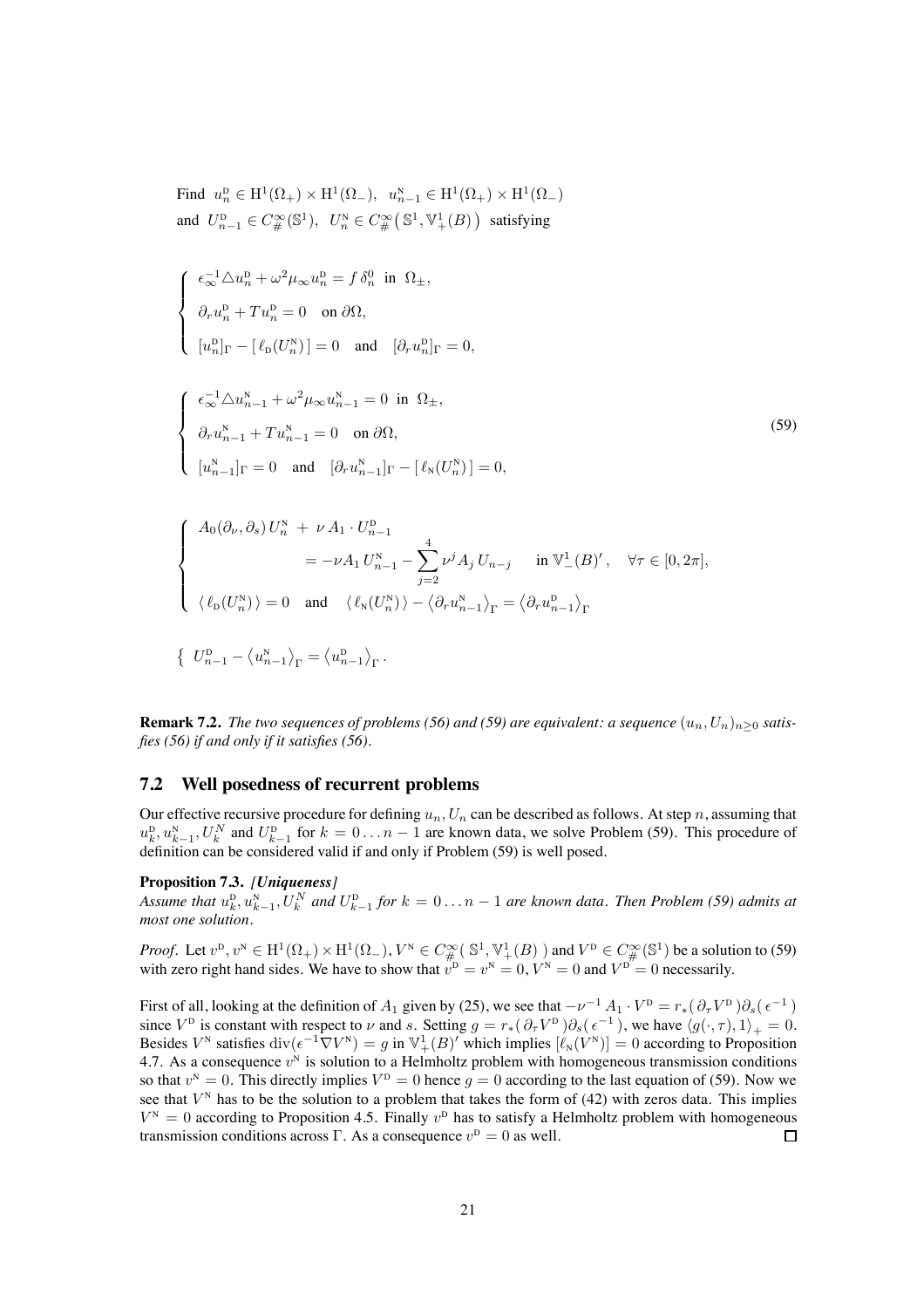#### **Proposition 7.4** (**Existence**)**.**

Assume that  $u_k^{\text{D}}, u_{k-1}^{\text{N}}, U_k^N$  and  $U_{k-1}^{\text{D}}$  for  $k = 0...n-1$  are known data. Then Problem [\(59\)](#page-20-0) admits at *least one solution.*

*Proof.* We focus only on the construction of  $u_{n-1}^N$ ,  $U_n^N$  and  $U_{n-1}^D$  since, once  $U_n^N$  has been defined, the definition of  $u_n^D$  amounts to solving a classical transmission problem which does not raise any technical difficulty. Observe that the equation ruling  $U_n^N$  fits the framework of Proposition [5.2,](#page-16-2) and in particular  $U_0, \ldots, U_{n-1}$  take the form [\(50\)](#page-16-1). Introduce

$$
Q_n(\nu,\tau) = \chi(\nu) p_n^+(\nu,\tau) + \chi(-\nu) p_n^-(\nu,\tau) \quad \text{with} \quad p_n^{\pm} = \sum_{k=2}^{n+1} \nu^k \left( s_k^0 \{ \ell_{\mathcal{D}}^{\pm}(U_{n-k}) \} + s_k^1 \{ \ell_{\mathcal{N}}^{\pm}(U_{n+1-k}) \} \right).
$$

Since  $p_n^+$  do not contain any monomial of degree less than 2, we have  $\ell_{\rm D}^{\pm}(Q_n)=0$  and  $\ell_{\rm N}^{\pm}(Q_n)=0$ . Moreover, according to Proposition [5.2](#page-16-2) and Equation [\(51\)](#page-17-0)-[\(52\)](#page-17-1), the function  $Q_n(\nu, \tau)$  solves the recurrent equations ruling  $U^N_n$  up to a right hand side that exponentially decreases at infinity. More precisely

$$
g := \nu^{-2} A_0(\partial_\nu, \partial_s) Q_n + \nu^{-1} A_1 U_{n-1}^N + \sum_{j=2}^4 \nu^{j-2} A_j U_{n-j} \in C^\infty(\mathbb{S}^1, \mathbb{V}_+^1(B)').
$$

According to Proposition [4.5,](#page-13-0) there exists a unique  $R_n \in C^{\infty}_{\#}(\mathbb{S}^1, \mathbb{V}^1_+(B))$  satisfying  $\nu^{-2}A_0(\partial_\nu, \partial_s)R_n$  $= -g$  in  $\mathbb{V}_+^1(B)'$ , and  $\lt \ell_{\mathcal{D}}(R_n) \gt = 0$ , and  $\lt \ell_{\mathcal{N}}(R_n) \gt = 0$ . Finally setting  $V_n = R_n + Q_n$ , since  $\ell_{\rm D}^{\pm}(V_n) = \ell_{\rm D}^{\pm}(R_n)$  and  $\ell_{\rm N}^{\pm}(V_n) = \ell_{\rm N}^{\pm}(R_n)$  by construction, we have

$$
A_0(\partial_\nu,\partial_s)V_n=-\nu A_1 U_{n-1}^N-\sum_{j=2}^4\nu^j A_jU_{n-j}\text{ in }\mathbb{R}^2\text{ and }\langle\ell_D(V_n)\rangle=0\ ,\ \langle\ell_N(V_n)\rangle=0\ .
$$

Note however that, *a priori*, we have  $[\ell_{\text{D}}(V_n)] \neq 0$  and  $[\ell_{\text{N}}(V_n)] \neq 0$ . Now we define  $u_{n-1}^{\text{N}} \in \mathrm{H}^1(\Omega_+) \times$  $H^1(\Omega_{-})$  as the unique function satisfying the following system of equations

$$
\label{eq:2.1} \left\{ \begin{array}{l} \epsilon_\infty^{-1}\triangle u_{n-1}^\mathrm{N}+\omega^2\mu_\infty u_{n-1}^\mathrm{N}=0\ \ \mbox{in}\ \ \Omega_\pm,\\ \\ \partial_r u_{n-1}^\mathrm{N}+Tu_{n-1}^\mathrm{N}=0\quad\mbox{on}\ \partial\Omega,\\ \\ [u_{n-1}^\mathrm{N}]_\Gamma=0\quad\mbox{and}\quad [\partial_r u_{n-1}^\mathrm{N}]_\Gamma=[\ell_\mathrm{N}(V_n)]. \end{array} \right.
$$

Of course, we will have to verify *a posteriori* that such a  $u_{n-1}^N$  satisfies the first system of equations of [\(59\)](#page-20-0). Now that  $u_{n-1}^N$  is constructed, we directly set  $U_{n-1}^D = \langle u_{n-1}^N \rangle_{\Gamma} + \langle u_{n-1}^D \rangle_{\Gamma}$ . There only remains to construct  $U_n^N$ . For this purpose, we introduce a last intermediate function, denoted  $W_n$ , that is defined as the unique function satisfying

$$
W_n \in C^{\infty}(\mathbb{S}^1, \mathbb{V}^1_+(B))
$$
  

$$
\nu^{-2}A_0(\partial_\nu, \partial_s)W_n = -\nu^{-1}A_1U_{n-1}^{\mathbf{D}} \text{ in } \mathbb{V}^1_-(B)',
$$
  

$$
\langle \ell_{\mathbf{D}}(W_n) \rangle = 0 \text{ and } \langle \ell_{\mathbf{N}}(W_n) \rangle = \langle \partial_r u_{n-1}^{\mathbf{N}} \rangle_{\Gamma} + \langle \partial_r u_{n-1}^{\mathbf{D}} \rangle_{\Gamma}.
$$
 (60)

This problem is well posed. Indeed according to the definition of  $A_0$  and  $A_1$  given by [\(24\)](#page-8-2) and [\(25\)](#page-8-0) we have  $\nu^{-2}A_0(\partial_\nu,\partial_s)W_n = \text{div}(\epsilon^{-1}\nabla W_n)$  on the one hand, and  $\nu^{-1}A_1U_{n-1}^D = r_*\partial_\theta(U_{n-1}^D)\partial_s(\epsilon^{-1})$ (recall that  $U_{n-1}^{\text{D}}$  depends only on  $\theta$  by definition). Setting  $h = \nu^{-1} A_1 U_{n-1}^{\text{D}}$ , this implies in particular that  $h \in \mathbb{V}_+^1(B)'$  and that  $\langle h, 1 \rangle_+ = 0$ . As a consequence, applying Proposition [4.7](#page-15-0) to  $W_n$  yields  $[\ell_{N}(W_{n})] = 0$ . We finally set

$$
U_n^N=V_n+W_n .
$$

The function  $U_n^N$  satisfies the third system of equations in [\(59\)](#page-20-0). Besides we have  $[\partial_r u_{n-1}^N] = [\ell_N(V_n)] =$  $[\ell_N(U_n)]$  which confirms that  $u_{n-1}^N$  properly satisfies also the equations of [\(59\)](#page-20-0). This concludes the construction of a solution, hence the existence.  $\Box$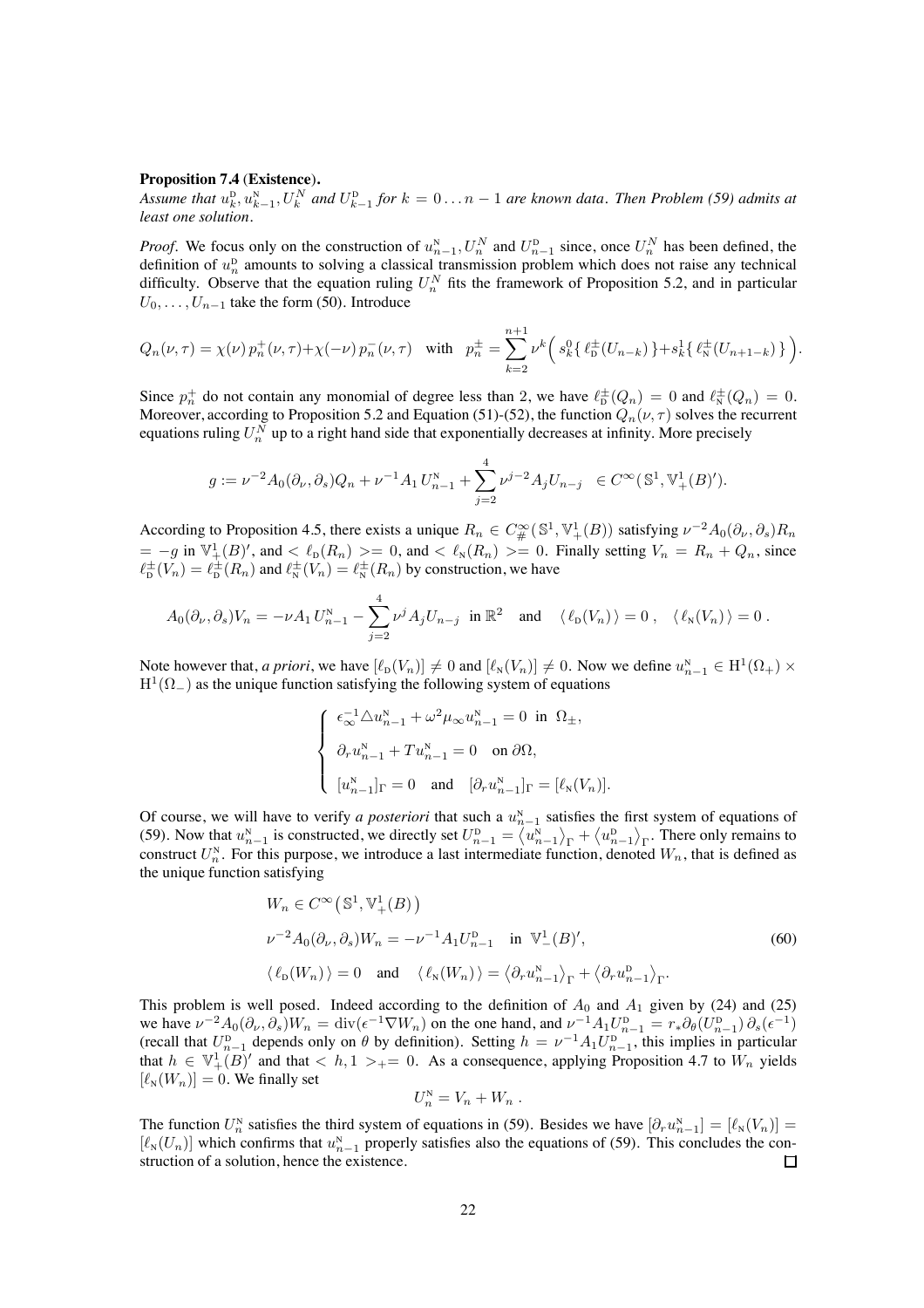# **8 Approximate transmission conditions**

In the previous part, we proved that the near and far field terms are well defined. We may provide a refined analysis by trying to uncouple the equations ruling the far field on the one hand, and the near field on the other hand. The main motivation for this will be the derivation of approximate transmission conditions for Problem [\(1\)](#page-1-0) up to any order.

We would like to reformulate equations [\(56\)](#page-19-1) as a system involving only far field terms, where transmission conditions would not contain any direct dependency on the near field terms. To do this, we need to make the dependency of the  $U_n$ 's with respect to the variable  $\tau$  as explicit as possible. Actually, a careful examination of equations [\(56\)](#page-19-1) should convince the reader that such a dependency is inherited from the terms  $\langle u_k \rangle_\Gamma$  and  $\langle \partial_r u_k \rangle_\Gamma$ ,  $k \leq n$  (note the linearity dependence of the near field equations [\(23,](#page-7-2)[24,](#page-8-2) [25\)](#page-8-0) in term of partial derivatives in the variable  $\tau$ ).

Keeping in mind the previous comments, let us introduce intermediate notation. For  $\xi \in \mathbb{C}$ , define  $\hat{A}_j(\xi)$ as the operator  $A_j$  where  $\partial_{\tau}$  has been replaced by  $\xi$ . In other words, we have  $\hat{A}_0(\xi) = A_0$ ,  $\hat{A}_3(\xi) = A_3$ and  $\hat{A}_4(\xi) = A_4$ , whereas

$$
\hat{A}_1(\xi) \cdot U(\nu, s) = 2\nu^2 \partial_\nu \left( \epsilon^{-1} \partial_\nu U \right) + \epsilon^{-1} \nu \partial_\nu U + \xi \left[ \nu \partial_s \left( \epsilon^{-1} U \right) + \nu \left( \epsilon^{-1} \partial_s U \right) \right],
$$
  

$$
\hat{A}_1(\xi) \cdot U(\nu, s) = \nu \partial_\nu \left( \epsilon^{-1} \nu \partial_\nu U \right) + r_*^2 \mu \omega^2 U + \xi^2 \epsilon^{-1} U.
$$

Now we construct two families of functions  $(U_n(\xi))_{n>0}$  and  $(\mathcal{N}_n(\xi))_{n>0}$ . Each  $\mathcal{U}_n(\xi)$  and  $\mathcal{N}_n(\xi)$  is assumed to be polynomial with respect to  $\xi$ , with coefficients in  $\mathbb{V}_1^+(B)$  namely

$$
\mathcal{U}_n(\nu, s, \xi) = \sum_{k=0}^{k_n} \xi^k \mathcal{U}_n^k(\nu, s) \quad \text{and} \quad \mathcal{N}_n(\nu, s, \xi) = \sum_{k=0}^{k_n} \xi^k \mathcal{N}_n^k(\nu, s) \quad \text{with} \quad \mathcal{U}_n^k, \mathcal{N}_n^k \in \mathbb{V}_1^+(B) \; .
$$

We define both families  $(U_n(\xi))_{n>0}$  and  $(\mathcal{N}_n(\xi))_{n>0}$  by a recursive procedure formulated by means of the operators  $\hat{A}_i(\xi)$ ,  $j = 0 \dots 4$  as follows

#### **Definition 8.1.**

<span id="page-22-0"></span>
$$
-U_0(\nu, s, \xi) = 1,
$$
  
\n
$$
- For each n \ge 0, \xi \in \mathbb{C}, the function U_n(\xi) is the unique element of \mathbb{V}_1^+(B) that satisfies,
$$
  
\n
$$
A_0(\partial_\nu, \partial_s) U_n(\nu, s, \xi) = -\sum_{j=1}^4 \nu^j \hat{A}_j(\partial_\nu, \partial_s, \xi) U_{n-j}(\nu, s, \xi) \quad in \mathbb{V}_1^-(B)',
$$
  
\n
$$
\langle \ell_{\text{D}}(U_n(\xi)) \rangle = 0,
$$
  
\n
$$
\langle \ell_{\text{N}}(U_n(\xi)) \rangle = 0.
$$
  
\n(61)

**Definition 8.2.**

<span id="page-22-1"></span>
$$
- \mathcal{N}_0(\nu, s, \xi) = \mathcal{N}(\nu, s),
$$
  
\n
$$
- \text{ For each } n \ge 0, \xi \in \mathbb{C}, \text{ the function } \mathcal{N}_n(\xi) \text{ is the unique element of } \mathbb{V}_1^+(B) \text{ that satisfies,}
$$
  
\n
$$
A_0(\partial_\nu, \partial_s) \mathcal{N}_n(\nu, s, \xi) = -\sum_{j=1}^4 \nu^j \hat{A}_j(\partial_\nu, \partial_s, \xi) \mathcal{N}_{n-j}(\nu, s, \xi) \quad \text{in } \mathbb{V}_1^-(B)',
$$
  
\n
$$
\langle \ell_0(\mathcal{N}_n(\xi)) \rangle = 0,
$$
  
\n
$$
\langle \ell_N(\mathcal{N}_n(\xi)) \rangle = 0.
$$
  
\n(62)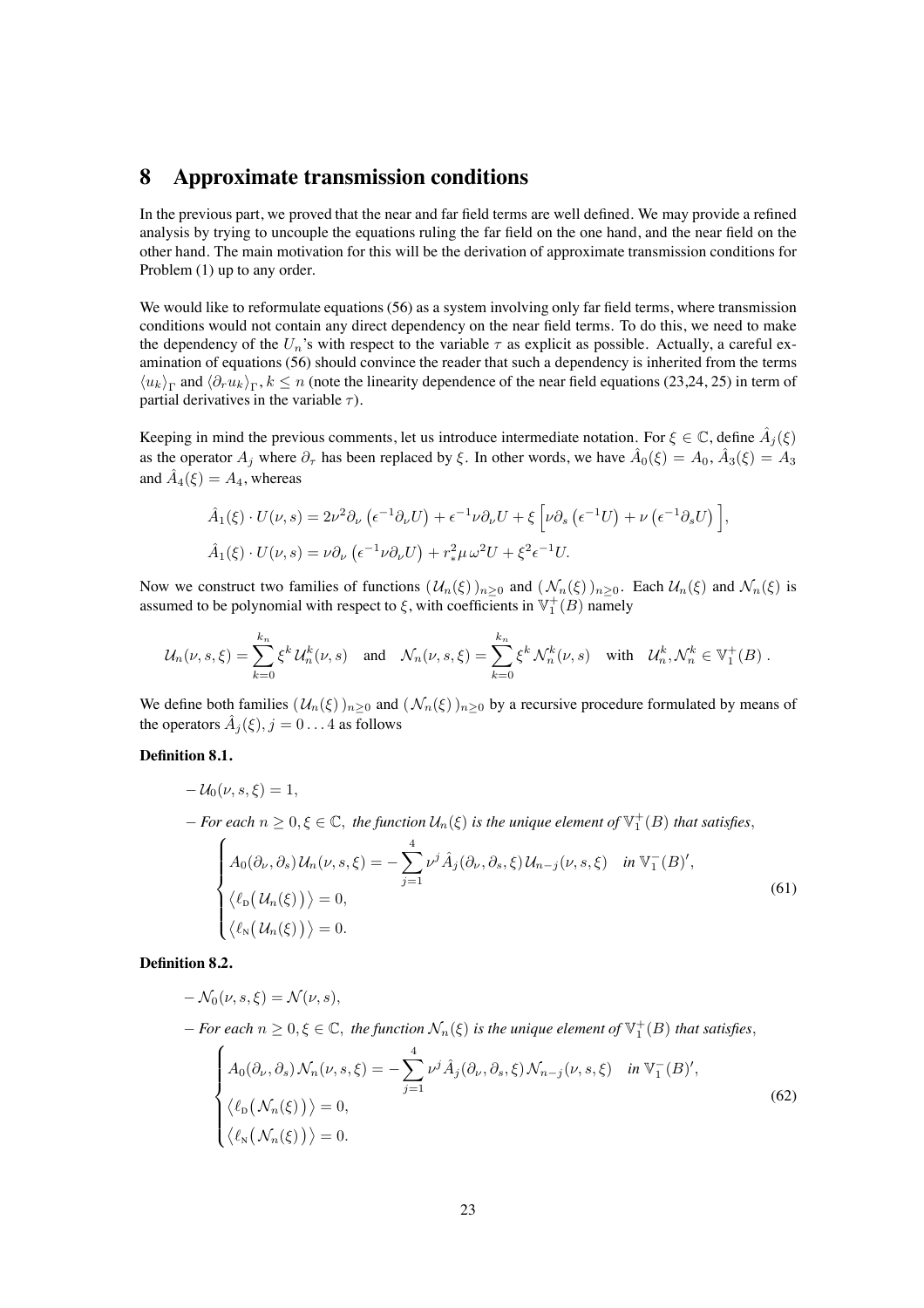As usual, we took as a convention in the above definitions, that  $U_n(\xi) = \mathcal{N}_n(\xi) = 0$  if  $n \le -1$ . We may consider that these definitions are valid only if Problems [\(61\)](#page-22-0) and [\(62\)](#page-22-1) are well posed. Such a verification is achieved using Proposition [4.5](#page-13-0) and Remark [4.6.](#page-15-4) Besides the linearity of Problems [\(61\)](#page-22-0) and [\(62\)](#page-22-1) ensures that the dependency of  $\mathcal{U}_n(\xi)$  and  $\mathcal{N}_n(\xi)$  is polynomial. A brief induction shows that the degree of  $\mathcal{U}_n(\xi)$ and  $\mathcal{N}_n(\xi)$  as polynomials in  $\xi$  cannot be greater than n.

It is clear from [\(61\)](#page-22-0), by a recurrence argument, that  $\mathcal{U}_n(\xi)$  satisfies Property ( $\mathbf{P}_{\infty}$ ) for any  $n \geq 0$ . Similarly  $<\ell_{\rm D}(U_n(\xi))$  > and  $<\ell_{\rm N}(U_n(\xi))$  > are polynomials in  $\xi$ , and the conditions stated in [\(61\)](#page-22-0) that hold for any  $\xi \in \mathbb{C}$ , prove that  $\langle \ell_{\rm D}(\mathcal{U}_n^k)\rangle = \langle \ell_{\rm N}(\mathcal{U}_n^k)\rangle = 0$  for any  $k \ge 0$  and any  $n \ge 1$ . Note however that, by construction, we have  $\langle \ell_{\rm D}(U_0) \rangle = 1$  and  $\langle \ell_{\rm N}(U_0) \rangle = 0$ . Similar remarks may be formulated, *mutatis mutandis*, about  $(\mathcal{N}_n(\xi))_{n>0}$ .

The functions  $(U_n(\xi))_{n\geq 0}$  and  $(\mathcal{N}_n(\xi))_{n\geq 0}$  may be used to construct solutions to equations [\(30\)](#page-10-0): we first naturally associate with  $\mathcal{U}_n(\xi)$  and  $\mathcal{N}_n(\xi)$ , the differential operators in  $\tau$ 

$$
\mathcal{U}_n(\nu, s, \partial_\tau) = \sum_{k=0}^n \mathcal{U}_n^k(\nu, s) \partial_\tau^k, \quad \mathcal{N}_n(\nu, s, \partial_\tau) = \sum_{k=0}^n \mathcal{N}_n^k(\nu, s) \partial_\tau^k,
$$

as well as  $\ell_{\rm D}^{\pm}(\mathcal{U}_n(\partial_{\tau})), \ell_{\rm N}^{\pm}(\mathcal{U}_n(\partial_{\tau})), \ell_{\rm D}^{\pm}(\mathcal{N}_n(\partial_{\tau}))$  and  $\ell_{\rm N}(\mathcal{D}_n(\partial_{\tau}))$ :

$$
\ell_{\mathcal{D}}^{\pm}(\mathcal{U}_n(\partial_{\tau})) = \sum_{k=0}^n \ell_{\mathcal{D}}^{\pm}(\mathcal{U}_n^k) \partial_{\tau}^k, \quad \ell_{\mathcal{N}}^{\pm}(\mathcal{U}_n(\partial_{\tau})) = \sum_{k=0}^n \ell_{\mathcal{N}}^{\pm}(\mathcal{U}_n^k) \partial_{\tau}^k,
$$
  

$$
\ell_{\mathcal{D}}^{\pm}(\mathcal{U}_n(\partial_{\tau})) = \sum_{k=0}^n \ell_{\mathcal{D}}^{\pm}(\mathcal{U}_n^k) \partial_{\tau}^k, \quad \ell_{\mathcal{N}}^n(\mathcal{U}_n(\partial_{\tau})) = \sum_{k=0}^n \ell_{\mathcal{N}}(\mathcal{U}_n^k), \partial_{\tau}^k.
$$

Now, take any function  $c(\tau) \in C^{\infty}_{\#}(\mathbb{S}^1)$ , and consider the functions

<span id="page-23-1"></span>
$$
C_n(\nu, s, \tau) = \mathcal{U}_n(\nu, s, \partial_\tau) c(\tau) = \sum_{k=0}^n \mathcal{U}_n^k(\nu, s) \partial_\tau^k c(\tau) \quad n \ge 0,
$$

where  $\mathcal{U}_n^k(\nu, s)$  are the coefficients of  $\mathcal{U}_n(\nu, s, \xi)$  as polynomial in  $\xi$ . It is easy to check that the functions  $C_n(\nu, s, \tau)$  satisfy recurrence equations of the form [\(30\)](#page-10-0). Indeed we have

$$
\begin{cases}\n\sum_{j=0}^{4} \nu^{j} A_{j}(\partial_{\nu}, \partial_{s}, \partial_{\tau}) C_{n-j}(\nu, s, \tau) = \left[ \sum_{j=0}^{4} \nu^{j} A_{j}(\partial_{\nu}, \partial_{s}, \partial_{\tau}) U_{n-j}(\nu, s, \partial_{\tau}) \right] c(\tau) = 0, \\
\langle \ell_{N}(C_{n}(\cdot, \tau)) \rangle = 0 \quad \forall n \ge 0, \\
\langle \ell_{D}(C_{n}(\cdot, \tau)) \rangle = 0 \quad \forall n \ge 1 \quad \text{and} \quad \langle \ell_{D}(C_{0}(\cdot, \tau)) \rangle = c(\tau).\n\end{cases}
$$
\n(63)

Similar remarks can be formulated, replacing  $\mathcal{U}_n(\xi)$  by  $\mathcal{N}_n(\xi)$ , and setting  $C_n(\nu, s, \tau) = \mathcal{N}_n(\nu, s, \partial_\tau)c(\tau)$ . In this case we have  $\langle \ell_{D}(C_{n}(\cdot,\tau)) \rangle = 0$  for all  $n \geq 0, \langle \ell_{N}(C_{n}(\cdot,\tau)) \rangle = 0$  for  $n \geq 1$ , and  $\langle \ell_{N}(C_{0}(\cdot,\tau)) \rangle = 0$  $c(\tau)$ . Now we state a result about the terms of the asymptotic expansion that we defined as the solutions to [\(59\)](#page-20-0).

#### <span id="page-23-0"></span>**Theorem 8.3.**

*Let*  $(u_n, U_n)_{n>0}$  *be the sequence that were recursively constructed as the solution to [\(59\)](#page-20-0). These functions*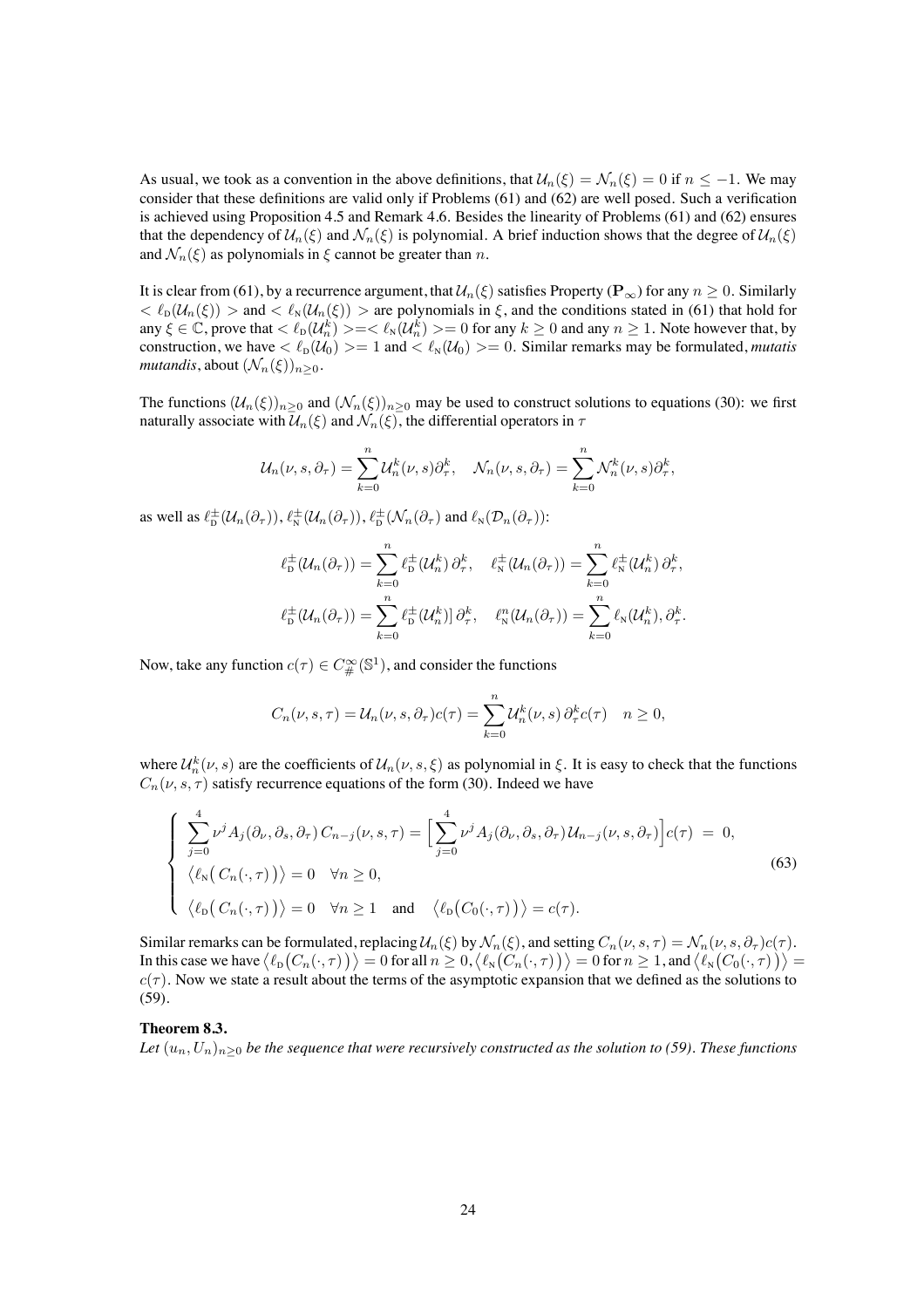*also satisfy, on the one hand,*

$$
\begin{cases}\n\varepsilon_{\infty}^{-1} \Delta u_n + \omega^2 \mu_{\infty} u_n = \delta_n^0 f & \text{in } \Omega_+ \cup \Omega_-, \\
\partial_r u_{n-1} + i \omega u_{n-1} = 0 & \text{on } \partial \Omega, \\
[u_n]_{\Gamma} = \sum_{j=1}^n \Big( \sum_{k=0}^j [\ell_{\mathcal{D}}(\mathcal{U}_j^k)] \partial_\theta^k \Big) \langle u_{n-j} \rangle_{\Gamma} + \sum_{j=0}^{n-1} \Big( \sum_{k=0}^j [\ell_{\mathcal{D}}(\mathcal{N}_j^k)] \partial_\theta^k \Big) \langle \partial_r u_{n-1-j} \rangle_{\Gamma} & (a), \\
[\partial_r u_n]_{\Gamma} = \sum_{j=2}^{n+1} \Big( \sum_{k=0}^j [\ell_{\mathcal{N}}(\mathcal{U}_j^k)] \partial_\theta^k \Big) \langle u_{n+1-j} \rangle_{\Gamma} + \sum_{j=1}^n \Big( \sum_{k=0}^j [\ell_{\mathcal{N}}(\mathcal{N}_j^k)] \partial_\theta^k \Big) \langle \partial_r u_{n-1-j} \rangle_{\Gamma} & (b),\n\end{cases}
$$
\n
$$
(64)
$$

*and on the other hand,*

<span id="page-24-1"></span><span id="page-24-0"></span>
$$
U_n(\nu, s, \tau) = \sum_{j=0}^n \mathcal{U}_j(\nu, s, \partial_\tau) \langle u_{n-j} \rangle_{\Gamma}(\tau) + \sum_{j=0}^{n-1} \mathcal{N}_j(\nu, s, \partial_\tau) \langle \partial_\tau u_{n-1-j} \rangle_{\Gamma}(\tau).
$$
 (65)

*Proof.* First, let us remark that for any  $n \in \mathbb{N}$ , problem [\(64\)](#page-24-0) is well posed, since the right hand side only depends on  $u_{n-1}, u_{n-2}, \ldots u_0$ . To prove the proposition, it is thus sufficient to show that the sequence  $(u_n, U_n)_{n\in\mathbb{N}}$  defined by [\(64\)](#page-24-0)-[\(65\)](#page-24-1) is solution to [\(56\)](#page-19-1). The jump relations in (64) state that we have  $[u_n]_{\Gamma}$  =  $\left[\ell_{\text{D}}(U_n)\right] = 0$ , and  $\left[\partial_r u_n\right]_{\Gamma} = \left[\ell_{\text{N}}(U_{n+1})\right]$ . Recall that  $\langle\ell_{\text{D}}(\mathcal{N}_j^k)\rangle = 0$  for all  $k, n \ge 0$ , and that  $\langle\ell_{\text{D}}(\mathcal{U}_j^k)\rangle = 0$  if  $j \ne 0$ , and  $\langle\ell_{\text{D}}(\mathcal{U}_0^0)\rangle = 1$  according to the c a consequence we have

$$
\langle \ell_{\mathcal{D}}(U_n(\cdot,\tau)) \rangle = \sum_{j=0}^n \sum_{k=0}^j \langle \ell_{\mathcal{D}}(\mathcal{U}_j^k) \rangle \partial_\tau^k \langle u_{n-j} \rangle_{\Gamma} + \sum_{j=0}^{n-1} \sum_{k=0}^j \langle \ell_{\mathcal{D}}(\mathcal{N}_j^k) \rangle \langle \partial_r u_{n-1-j} \rangle_{\Gamma} = \langle u_n \rangle_{\Gamma} + 0.
$$

Similarly, recall that  $\langle \ell_N(\mathcal{U}_j^k) \rangle = 0$  for all  $k, n \ge 0$ , and that  $\langle \ell_N(\mathcal{N}_j^k) \rangle = 0$  if  $j \ne 0$ , and  $\langle \ell_N(\mathcal{N}_0^0) \rangle = 1$ . This yields

$$
\langle \ell_N\big(U_n(\cdot,\tau)\big)\rangle = \sum_{j=0}^n \sum_{k=0}^j \langle \ell_N(\mathcal{U}_j^k)\rangle \partial_\tau^k \langle u_{n-j}\rangle_{\Gamma} + \sum_{j=0}^{n-1} \sum_{k=0}^j \langle \ell_N(\mathcal{N}_j^k)\rangle \langle \partial_\tau u_{n-1-j}\rangle_{\Gamma} = 0 + \langle \partial_\tau u_{n-1}\rangle_{\Gamma}.
$$

To sum up we have just verified that the matching conditions [\(55\)](#page-18-2) are satisfied by functions  $(u_n, U_n)$  that would be defined by [\(64\)](#page-24-0)-[\(65\)](#page-24-1). There only remains to verify that the sequence  $U_0, U_1, \ldots$  defined by (65) satisfies [\(30\)](#page-10-0).

<span id="page-24-2"></span>
$$
\sum_{j=0}^{4} \nu^{j} A_{j}(\partial_{\nu}, \partial_{s}, \partial_{\tau}) U_{n-j}(\nu, s, \tau) = \sum_{j=0}^{4} \nu^{j} A_{j}(\partial_{\nu}, \partial_{s}, \partial_{\tau}) \sum_{k=0}^{n-j} \mathcal{U}_{k}(\nu, s, \partial_{\tau}) \langle u_{n-j-k} \rangle_{\Gamma}(\tau)
$$
\n
$$
+ \sum_{j=0}^{4} \nu^{j} A_{j}(\partial_{\nu}, \partial_{s}, \partial_{\tau}) \sum_{k=0}^{n-1-j} \mathcal{N}_{k}(\nu, s, \partial_{\tau}) \langle u_{n-j-k} \rangle_{\Gamma}(\tau).
$$
\n(66)

We show that both sums above are equal to 0. We prove it only for the first sum, as the second sum may be treated exactly in the same manner. Once again, let us take the convention that  $A_j = 0$  for  $j < 0$  or  $j > 4$ , and  $u_n = 0$  for  $n < 0$ . We have

$$
\sum_{j=0}^{4} \nu^{j} A_{j}(\partial_{\nu}, \partial_{s}, \partial_{\tau}) \sum_{k=0}^{n-j} \mathcal{U}_{k}(\nu, s, \partial_{\tau}) \langle u_{n-j-k} \rangle_{\Gamma}(\tau)
$$
\n(with  $p = j + k$ )

\n
$$
= \sum_{j=0}^{4} \nu^{j} A_{j}(\partial_{\nu}, \partial_{s}, \partial_{\tau}) \sum_{p=0}^{n} \mathcal{U}_{p-j}(\nu, s, \partial_{\tau}) \langle u_{n-p} \rangle_{\Gamma}(\tau),
$$
\n
$$
= \sum_{p=0}^{n} \left[ \sum_{j=0}^{4} \nu^{j} A_{j}(\partial_{\nu}, \partial_{s}, \partial_{\tau}) \mathcal{U}_{p-j}(\nu, s, \partial_{\tau}) \right] \langle u_{n-p} \rangle_{\Gamma}(\tau) = 0.
$$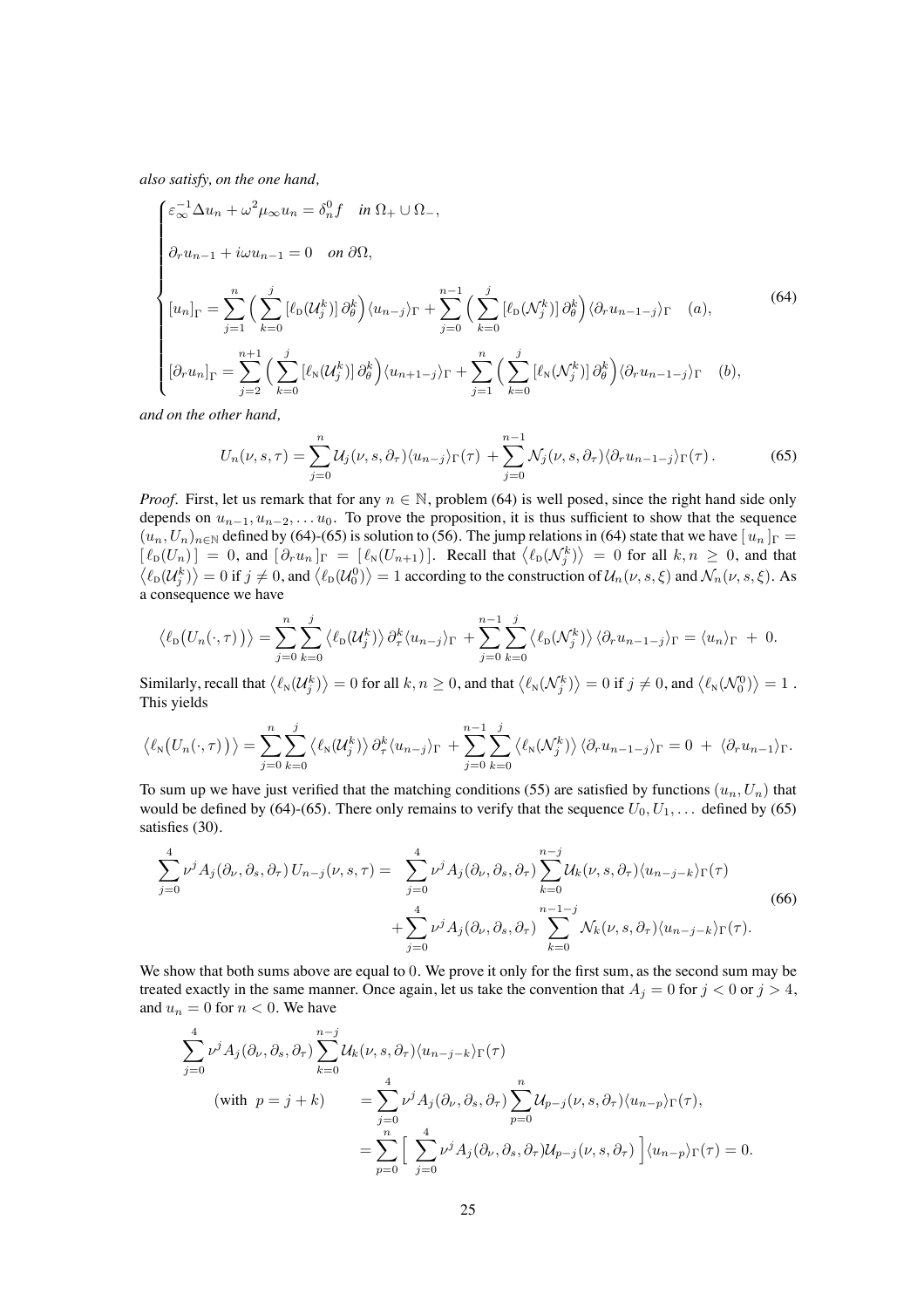In the last line of the above calculus, we used [\(63\)](#page-23-1). The same calculus can be achieved with the second sum in the right hand side of [\(66\)](#page-24-2). This proves that we have  $\sum_{j=0}^{4} \nu^{j} A_j(\partial_{\nu}, \partial_s, \partial_\tau) U_{n-j}(\nu, s, \tau) = 0$ . To sum up, we have verified that the functions  $(u_n, U_n)$  that would be defined by means of [\(64\)](#page-24-0)-[\(65\)](#page-24-1) are also solution to [\(59\)](#page-20-0). We conclude the proof by using Proposition [7.3.](#page-20-1) 口

The previous proposition states that the definition of  $u_n$  for a fixed  $n \geq 0$  only requires the computation of auxiliary coefficients  $[\ell_{\rm N}({\cal N}^k_j)], [\ell_{\rm N}({\cal U}^k_j)], [\ell_{\rm D}({\cal U}^k_j)]$  and  $[\ell_{\rm D}({\cal N}^k_j)]$  which represent the effect of the periodic ring on the far field terms. This is interesting because it suggests to consider the following approximate transmission conditions

$$
\left[\tilde{u}_{\delta}\right]_{\Gamma} = \sum_{j=1}^{n} \delta^{j} \left(\sum_{k=0}^{j} \left[\ell_{\mathrm{D}}(\mathcal{U}_{j}^{k})\right] \partial_{\theta}^{k}\right) \langle \tilde{u}_{\delta} \rangle_{\Gamma} + \sum_{j=0}^{n-1} \delta^{j+1} \left(\sum_{k=0}^{j} \left[\ell_{\mathrm{D}}(\mathcal{N}_{j}^{k})\right] \partial_{\theta}^{k}\right) \langle \partial_{r} \tilde{u}_{\delta} \rangle_{\Gamma},
$$

$$
\left[\partial_{r} \tilde{u}_{\delta}\right]_{\Gamma} = \sum_{j=2}^{n+1} \delta^{j-1} \left(\sum_{k=0}^{j} \left[\ell_{\mathrm{N}}(\mathcal{U}_{j}^{k})\right] \partial_{\theta}^{k}\right) \langle \tilde{u}_{\delta} \rangle_{\Gamma} + \sum_{j=1}^{n} \delta^{j} \left(\sum_{k=0}^{j} \left[\ell_{\mathrm{N}}(\mathcal{N}_{j}^{k})\right] \partial_{\theta}^{k}\right) \langle \partial_{r} \tilde{u}_{\delta} \rangle_{\Gamma}.
$$

where  $\tilde{u}_{\delta}$  would be solution to the Helmholtz problem with such transmission conditions across the interface. It is not clear whether such a problem would be well posed though ; see [\[13\]](#page-37-9) for the investigation of approximate transmission conditions associated with our problem.

# **9 Definition of the global expansion**

The procedure of asymptotic analysis that we have been applying so far led to the definition of functions  $u_n, U_n$  that provide the terms of the expansion of  $u_\delta$  either "close" to the thin ring of inhomogeneities, or "far" from it. A global expansion can be constructed by interpolating those two expansions by means of a cut-off functions as follows (see Figure [3\)](#page-42-0):

<span id="page-25-0"></span>
$$
\widetilde{u}_{N,\delta}(r,\theta) = \left[1 - \chi\left(\frac{r - r_*}{\eta(\delta)}\right)\right] \sum_{n=0}^{N} \delta^n u_n(r,\theta) + \chi\left(\frac{r - r_*}{\eta(\delta)}\right) \sum_{n=0}^{N} \delta^n U_n\left(\frac{r - r_*}{\delta}, r_* \frac{\theta}{\delta}, \theta\right),
$$
\nwith  $\eta(\delta) = \delta^{1-\frac{1}{N}}$  and  $\chi \in \mathscr{C}^{\infty}(\mathbb{R}_+)$ , and  $\chi(\rho) = 1$  for  $\rho \le 1$ ,  $\chi(\rho) = 0$  for  $\rho \ge 2$ . (67)

We have to formulate two comments about such a formula. First of all, observe that according to the definition of  $\chi$  we have  $\tilde{u}_{N,\delta} = \sum_{n=0}^{N} \delta^n u_n$  for  $|r - r_*| > 2\eta(\delta)$ , so Formula [\(67\)](#page-25-0) takes the usual form of an expansion in  $\delta$  except in a narrow region around the thin ring.

The second interesting comment concerns the near field terms in [\(67\)](#page-25-0): we have to give a precise meaning to the truncated near field expansion  $\sum_{n=0}^{N} \delta^n U_n\left(\frac{r-r_*}{\delta}, r_* \frac{\theta}{\delta}, \theta\right)$ . Indeed, regarding the regularity *a priori* of the functions  $U_n$  that are only assumed to belong to  $C^\infty\big(\mathbb{S}^1,\mathbb{V}^1_+(B)\big)$  , it is not clear whether the expression " $U_n((r - r_*)/\delta, r_*\theta/\delta, \theta)$ " makes sense, since  $U_n(\nu, s, \tau)$  has been defined considering that s and  $\tau$  are separated variables. The following proposition shows the *a priori* regularity of  $U_n$  actually allows to consider such a function.

#### <span id="page-25-1"></span>**Proposition 9.1.**

*Consider the immersion map*  $\phi_{\delta}: B \to B \times \mathbb{S}^1$  *such that*  $\phi_{\delta}(r,\theta)=(\nu, s, \tau)$  *where*  $\nu=(r-r_*)/\delta, s=$  $r_*\theta/\delta \bmod 2\pi$  and  $\tau = \theta$ . It induces a unique continuous map  $\phi_\delta^*: C^\infty_\#(\mathbb{S}^1,\mathrm{H}^k_{\mathrm{loc},\#}(B)) \to \mathrm{H}^k_{\mathrm{loc}}(\Omega\setminus\{0\})$ *for*  $k = 0, 1$  *characterized by* 

$$
(\phi_{\delta}^*\varphi)(r,\theta) = \varphi(\phi_{\delta}(r,\theta)) = \varphi\left(\frac{r-r_*}{\delta},r_*\frac{\theta}{\delta},\theta\right) \qquad \forall \varphi \in \mathscr{D}(B \times \mathbb{S}^1).
$$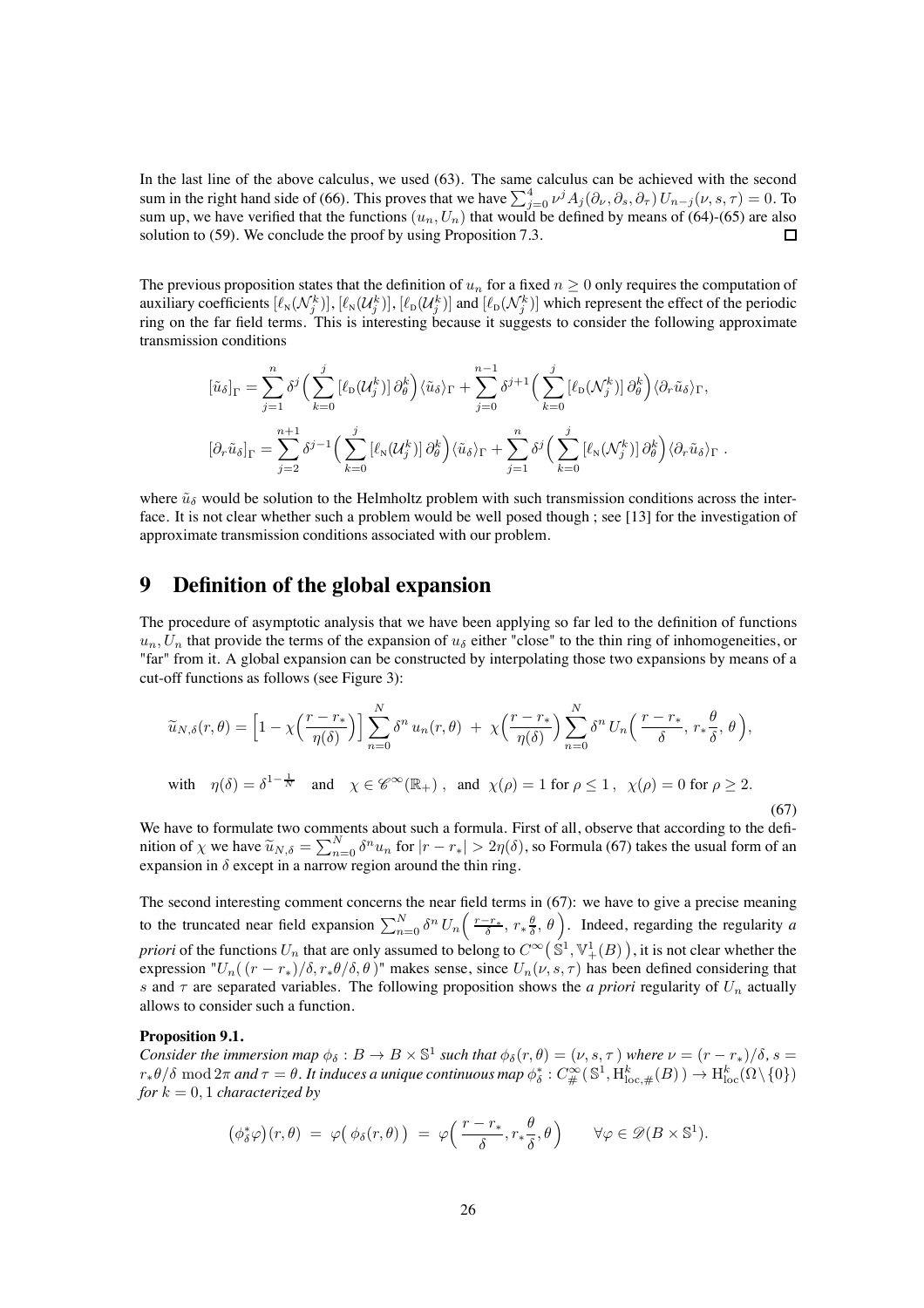*Moreover, set*  $a > 0$ ,  $K_a := \{ x(r, \theta) \mid |r-r_*| < a \}$  and  $B_a^{\delta} := ]-a/\delta, a/\delta[\times \mathbb{S}^1$ : there exists a constant  $C > 0$  *such that for any*  $a < r_*/2$  *we have* 

<span id="page-26-3"></span>
$$
\forall \varphi \in C^{\infty}(\mathbb{S}^1, L^2_{loc}(B)), \ \forall \delta \in (0, 1), \ \|\phi_{\delta}^*\varphi\|_{\mathcal{L}^2(K_a)}^2 \leq C\delta. \tag{68}
$$

*Proof.* Note that  $\mathscr{D}_{\#}(B \times \mathbb{S}^1)$  is dense in  $H^1_{\#}(\mathbb{S}^1, L^2_{loc}(B))$  (the proof is very close to the proof of Lemma [11.3](#page-35-1) so it is left to the reader). Relying on this density argument, it suffices to prove that for any  $0 < a < r_*$ , there exists a constant  $C_a > 0$  such that

$$
\|\phi_{\delta}^*\varphi\|_{\mathrm{L}^2(K_a)}^2 \leq C_a \|\varphi\|_{\mathrm{H}^1(\mathbb{S}^1, \mathrm{L}^2(B_a^{\delta}))}^2 \qquad \forall \varphi \in \mathscr{D}_\#(B \times \mathbb{S}^1) .
$$

For any  $\varphi \in \mathscr{D}(B \times \mathbb{S}^1)$  we have

$$
\left(\phi_{\delta}^*\varphi\right)(r,\theta) = \varphi\left(\frac{r-r_*}{\delta},r_*\frac{\theta}{\delta},0\right) + \int_0^{\theta} \partial_\tau \varphi\left(\frac{r-r_*}{\delta},r_*\frac{\theta}{\delta},\tau\right) d\tau. \tag{69}
$$

Consequently, introducing the usual change of variables  $\nu = (r - r_*)/\delta$ ,  $s = r_*\theta/\delta$  and using the periodicity of  $\varphi$  with respect to s, we get

$$
\|\phi_{\delta}^*\varphi\|_{\mathrm{L}^2(K_a))}^2 \leq 2(a+r_*)\frac{\delta^2}{r_*}N_{\delta}\|\varphi(\cdot,0)\|_{\mathrm{L}^2(B_a^{\delta})}^2 + 2(a+r_*)\frac{\delta^2}{r_*}N_{\delta}\int_0^{2\pi}\|\partial_{\tau}\varphi(\cdot,\tau)\|_{\mathrm{L}^2(B_a^{\delta})}^2 d\tau,
$$

where  $N_{\delta} = 2\pi r_{*}/\delta$  is the number of periodicity cells in the periodic ring (recall that, according to the general assumptions stated in Section [1,](#page-1-1) we have  $N_\delta \in \mathbb{N}$ . There only remains to estimate  $\|\varphi(\cdot,0)\|_{\mathrm{L}^2(B^{\delta}_a)}$ in order to conclude. As  $\tau \mapsto ||\varphi(\cdot, \tau)||_{L^2(B_a^{\delta})}$  is in  $H^1(\mathbb{S}^1)$ , it suffices to apply the trace theorem for  $H^1(\mathbb{S}^1)$ . The continuity estimates [\(68\)](#page-26-3) is then obtained. Note in addition that this estimate holds as well if a depends on  $\delta$  in such a way that  $a_{\delta} \to 0$  when  $\delta \to 0$ . Later on during the error analysis, we shall be particularly interested in the case where  $a_{\delta} = \eta(\delta)$ .

This proposition shows that [\(67\)](#page-25-0) indeed makes sense and that the near field terms should be understood in the sense of " $\phi_{\delta}^{*}U_{n}$ ". Moreover, using density arguments, the usual formula for the derivatives of a composition of functions holds, namely  $\forall \varphi \in C^\infty_{\#}(\mathbb{S}^1,\mathrm{H}^1_{\mathrm{loc}}(B))$ 

$$
\phi_{\delta}^*\left(\frac{1}{\delta}\partial_{\nu} g\right) \;:=\; \partial_r \big(\,\phi_{\delta}^* g\,\big) \quad \text{and} \quad \phi_{\delta}^*\bigg(\,\frac{r_*}{\delta}\partial_s g + \partial_\tau g\,\bigg) \;:=\; \partial_\theta \big(\,\phi_{\delta}^* g\,\big) \;.
$$

### <span id="page-26-2"></span>**10 Error estimates (Step V)**

Now we have defined the terms  $u_n, U_n$  solution to Problem [\(59\)](#page-20-0), and constructed a global expansion through [\(67\)](#page-25-0). Note however that, for the moment, the expansion [\(67\)](#page-25-0) has only the status of a "good candidate" for being a sharp approximation to  $u_{\delta}$ . In this section, we are going to prove that, it is indeed a strong approximation by providing error estimates. To be more precise we are going to prove the following result

<span id="page-26-0"></span>**Theorem 10.1.** *Let*  $u_{\delta}$  *be the solution of Problem [\(5\)](#page-3-2), and*  $\tilde{u}_{N,\delta}$  *be defined by Formula [\(67\)](#page-25-0). For any*  $N \geq 0$ , there exists  $C_N > 0$  independent of  $\delta$  (but a priori depending on N) such that

$$
\|u_{\delta} - \widetilde{u}_{N,\delta}\|_{\mathcal{H}^1(\Omega)} \leqslant C_N \,\delta^{N-2} \qquad \forall \delta \in (0,1). \tag{70}
$$

 $\Box$ 

<span id="page-26-1"></span>As a byproduct, such an estimate yields optimal error bounds for the far field expansion in any region that excludes a neighborhood of the thin ring:

**Theorem 10.2.** Let  $\gamma \in (0, \gamma_*)$  and  $\mathcal{O} = {\mathbf{x}(r, \theta) \in \Omega \mid |r - r_*| > \gamma}$ *. Then, for any*  $N \geq 0$ *, there exists*  $C_N > 0$  *independent of*  $\delta$  *such that* 

$$
||u_{\delta} - \sum_{n=0}^{N} \delta^{n} u_{n}||_{\mathcal{H}^{1}(\mathcal{O})} \leq C_{N} \delta^{N+1}
$$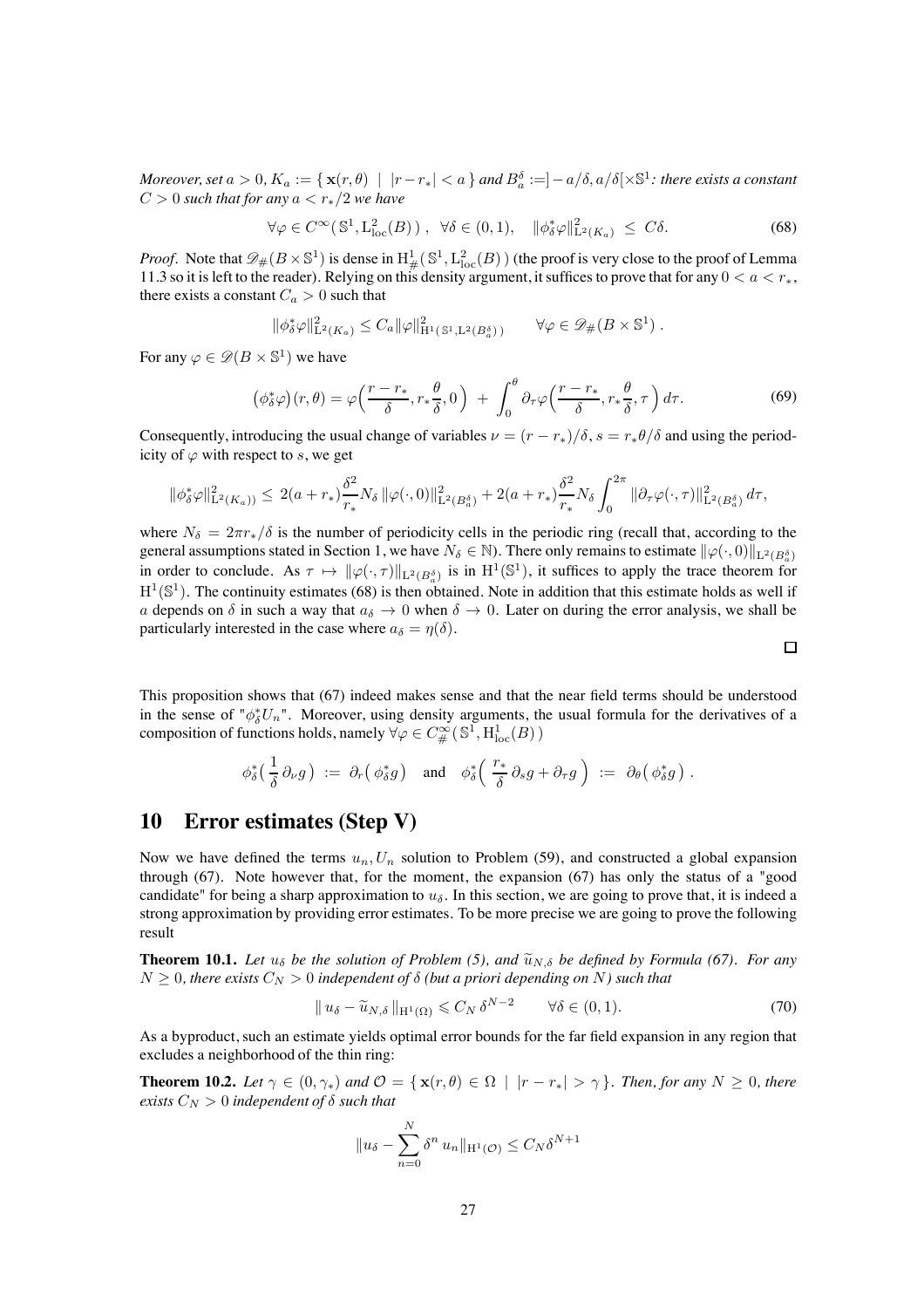*Proof.* Theorem [10.2](#page-26-1) results from a direct application of Theorem [10.1](#page-26-0) and the triangular inequality:

$$
||u_{\delta} - \sum_{n=0}^{N} \delta^{n} u_{n}||_{\mathcal{H}^{1}(\mathcal{O})} \leq ||u_{\delta} - \widetilde{u}_{N+3,\delta}||_{\mathcal{H}^{1}(\mathcal{O})} + \delta^{N+1} \sum_{k=0}^{2} \delta^{k} ||u_{N+k+1}||_{\mathcal{H}^{1}(\mathcal{O})} = O(\delta^{N+1}).
$$

#### **10.1 Stability**

As is standard in asymptotic analysis, the first step in the proof of Theorem [10.1](#page-26-0) consists in establishing that the solution to Problem [\(5\)](#page-3-2) continuously depends on the data, with a continuity constant that remains bounded as  $\delta \to 0$ .

#### <span id="page-27-0"></span>**Proposition 10.3.**

<span id="page-27-1"></span>*Problem [\(5\)](#page-3-2) is well-posed. Moreover, there exist two positive constants* C *and*  $\delta_0$  *independent of*  $\delta$  *such that,*

$$
||u||_{\mathcal{H}^1(\Omega)} \le C \sup_{v \in \mathcal{H}^1(\Omega) \setminus \{0\}} \frac{|a_\delta(u, v)|}{||v||_{\mathcal{H}^1(\Omega)}} \qquad \forall u \in \mathcal{H}^1(\Omega), \quad \forall \delta \in (0, \delta_0). \tag{71}
$$

*Proof.* The well posedness of Problem [\(5\)](#page-3-2) is a classical result, see for example [\[24\]](#page-38-14). In order to prove estimate [\(71\)](#page-27-1), we proceed by contradiction which is a standard approach (see for instance theorem 2.1 of [\[16\]](#page-38-3), lemma 12.14 of [\[32\]](#page-38-18) or theorem 1.2.1 of [\[10\]](#page-37-14) for similar proofs). Assume that [\(71\)](#page-27-1) does not hold. Then there exists a sequence  $\delta_n$  which tends to 0 and a sequence  $u_n \in H^1(\Omega)$ ,  $n \in \mathbb{N}$  such that

$$
||u_n||_{H^1(\Omega)} = 1
$$
 (a) and  $\lim_{n \to \infty} \sup_{v \in H^1(\Omega), v \neq 0} \frac{|a_{\delta_n}(u_n, v)|}{||v||_{H^1(\Omega)}} = 0$  (b).

The sequence  $u_n$  is bounded in  $H_1(\Omega)$  so, introducing a subsequence if necessary, we may assume that it converges toward a function  $u \in H_1(\Omega)$  weakly in  $H_1(\Omega)$  and strongly in  $L^2(\Omega)$ . Moreover, for any  $v \in H^1(\Omega)$ ,  $\lim_{n \to +\infty} \left\| \left( \epsilon_{\delta_n}^{-1} - \epsilon_{\infty}^{-1} \right) \nabla v \right\|_{L^2(\Omega)} = 0$  and  $\lim_{n \to +\infty} \left\| \left( \mu_{\delta_n} - \mu_{\infty} \right) v \right\|_{L^2(\Omega)} = 0$ , since  $\epsilon_{\delta_n}$ and  $\mu_{\delta_n}$  actually converge to  $\epsilon_{\infty}$  and  $\mu_{\infty}$  almost everywhere in  $\Omega.$  As a consequence

<span id="page-27-2"></span>
$$
\lim_{n \to +\infty} a_{\delta_n}(u_n, v) = a_0(u, v), \tag{72}
$$

where  $a_0(u, v) = \int_{\Omega} \left( \epsilon_{\infty}^{-1} \nabla u \cdot \nabla \bar{v} - \omega^2 \mu_{\infty} u \bar{v} \right) d\mathbf{x} + \int_{\partial \Omega} \bar{v} \bar{T} u d\sigma$ . Combining [\(72\)](#page-27-2) and the assumption (b), we have  $a_0(u, v)=0$  for any  $v \in H^1(\Omega)$ . It exactly means that u is an outgoing wave which solves the homogeneous Helmholtz equation in  $\Omega$ . We thus get  $u = 0$  (see for instance [\[11\]](#page-37-12) or [\[25\]](#page-38-15)) and consequently  $\lim_{n\to+\infty} \|u_n\|_{L^2(\Omega)} = 0$ . Also, since  $u_n$  satisfies the Helmholtz equation, it is easy to check that

$$
\mathcal{R}e\{a_{\delta_n}(u_n, u_n)\} = \int_{\Omega} \epsilon_{\delta_n} |\nabla u_n|^2 d\mathbf{x} + \mathcal{R}e\{\int_{\partial\Omega} \overline{u}_n T u_n d\sigma\} - \omega^2 \int_{\Omega} \mu_{\delta_n} |u_n|^2 d\mathbf{x}.
$$

But, it is well known (see for instance [\[1\]](#page-37-2)) that  $Re\{\int_{\partial\Omega} \overline{u}_n T u_n d\sigma\} \ge \frac{1}{2r_e} \int_{\partial\Omega} |u_n|^2$ . Then,

$$
\|\nabla u_n\|_{\mathcal{L}^2(\Omega)}^2 + \frac{1}{2r_e} \int_{\partial\Omega} |u_n|^2 d\sigma \leq C \left( |a_{\delta_n}(u_n, u_n)| + \|u_n\|_{\mathcal{L}^2(\Omega)}^2 \right) \qquad \forall n \geq 0.
$$

for a constant  $C > 0$  independent of n, chosen larger than  $\omega^2 \sup_{\mathbb{R}^2} |\mu|/2$  Letting  $n \to +\infty$ , we obtain  $\lim_{n \to \infty} ||u_n||_{H^1(\Omega)} = 0$ , which contradicts the assumption  $(a)$ .  $\lim_{n\to\infty} ||u_n||_{\mathrm{H}^1(\Omega)} = 0$ , which contradicts the assumption  $(a)$ .

#### **10.2 Consistency**

The second step in the error analysis consists in applying the stability estimate to the difference  $u_{\delta} - \tilde{u}_{N,\delta}$ . As a consequence, according to Proposition [10.3,](#page-27-0) it suffices to provide estimates for expressions of the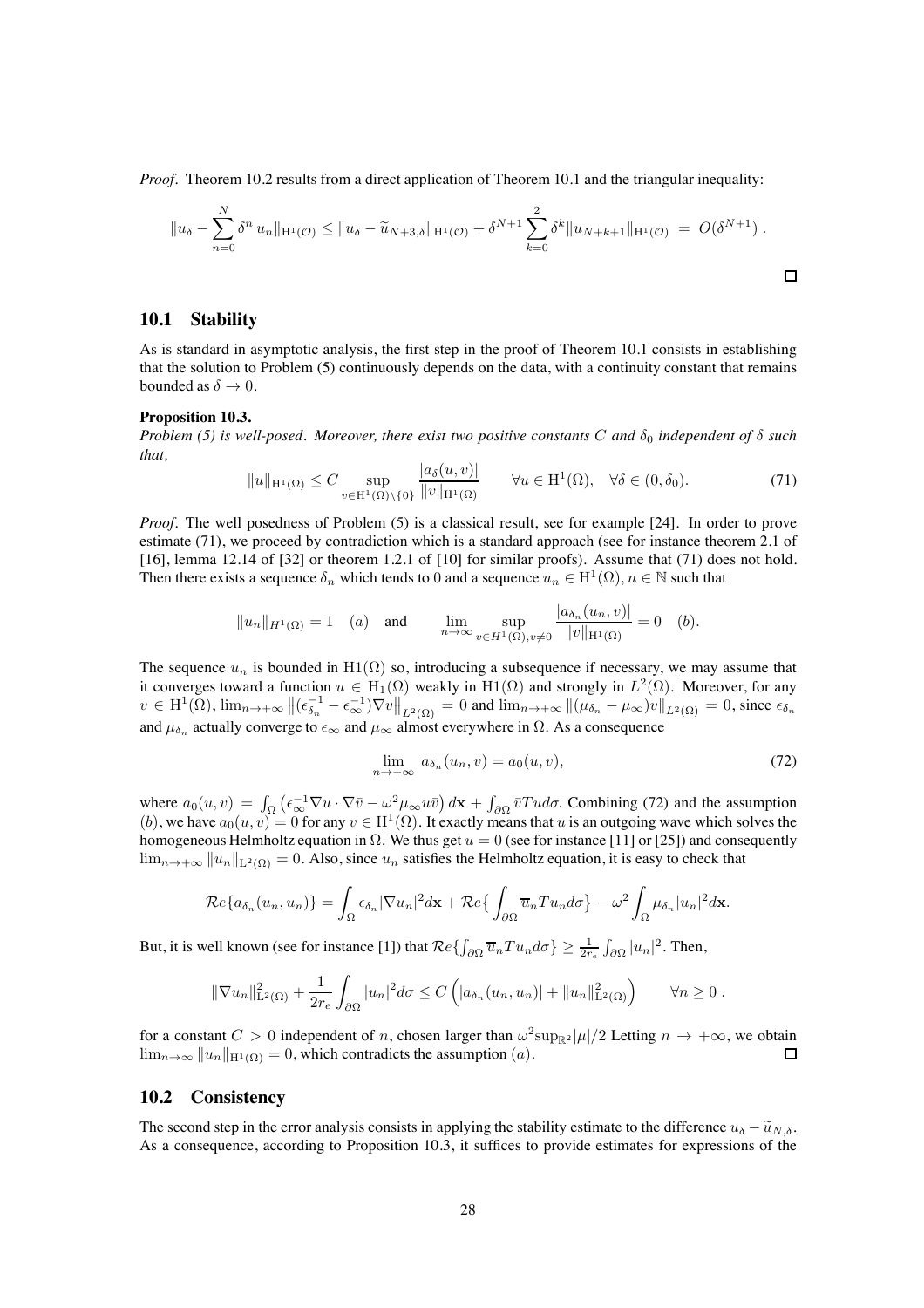form  $a_{\delta}(u_{\delta} - \tilde{u}_{N,\delta}, v)$  in order to obtain a bound for  $||u_{\delta} - \tilde{u}_{N,\delta}||_{H^1(\Omega)}$ . Let us introduce the function  $\chi_{\delta}(\mathbf{x}) = \chi((r - r_*)/\eta(\delta))$  and observe that

<span id="page-28-0"></span>
$$
a_{\delta}(\chi_{\delta} u, v) = a_{\delta}(u, \chi_{\delta} v) + \epsilon_{\infty}^{-1} \int_{\Omega} (\nabla \overline{v} \cdot \nabla \chi_{\delta}) u \, d\mathbf{x} - \epsilon_{\infty}^{-1} \int_{\Omega} (\overline{v} \nabla \chi_{\delta}) \cdot \nabla u \, d\mathbf{x} \qquad \forall u, v \in \mathrm{H}^{1}(\Omega).
$$
\n(73)

Now take an arbitrary  $v \in H^1(\Omega)$ , and plug Formula [\(67\)](#page-25-0) into  $a_\delta(u_\delta - \tilde{u}_{N,\delta}, v)$ . Taking into account [\(73\)](#page-28-0) we obtain

<span id="page-28-1"></span>
$$
a_{\delta}(\widetilde{u}_{N,\delta} - u_{\delta}, v) = -\int_{\Omega} f \, \overline{v} \, d\mathbf{x} + \sum_{n=0}^{N} \delta^{n} \, a_{\delta} \big( u_{n}, (1 - \chi_{\delta})v \big) + \sum_{n=0}^{N} \delta^{n} \, a_{\delta} \big( \phi_{\delta}^{*} U_{n}, \chi_{\delta} v \big) - \sum_{n=0}^{N} \delta^{n} \int_{\Omega} \big( \nabla \overline{v} \cdot \nabla \chi_{\delta} \big) \big( u_{n} - \phi_{\delta}^{*} U_{n} \big) \, d\mathbf{x} + \sum_{n=0}^{N} \delta^{n} \int_{\Omega} \big( \overline{v} \, \nabla \chi_{\delta} \big) \cdot \nabla \big( u_{n} - \phi_{\delta}^{*} U_{n} \big) \, d\mathbf{x}.
$$
 (74)

The first two terms in the right hand side above compensate each other. Indeed note that, since  $\chi_{\delta}v$  vanishes in the neighborhood of  $\Gamma$ , we have  $a_{\delta}(u_n, \chi_{\delta}v) = a_0(u_n, \chi_{\delta}v)$ ,  $\forall n \geq 0$ ,  $\forall \delta \in (0, 1)$ ,  $\forall v \in H^1(\Omega)$  where  $a_0(u, v) = \int_{\Omega} \epsilon_{\infty}^{-1} \nabla u \cdot \nabla \overline{v} d\mathbf{x} - \int_{\Omega} \omega^2 \mu_{\infty} u \overline{v} d\mathbf{x} + \int_{\partial \Omega} \overline{v} u \, d\sigma$ . Besides, according to the definition of  $u_n$  given by [\(59\)](#page-20-0), we have  $-\int_{\Omega} f \overline{v} d\mathbf{x} + a_0(u_0, \chi_{\delta} v) = 0$  and  $a_0(u_n, \chi_{\delta} v) = 0$ . As a consequence, [\(74\)](#page-28-1) reduces to

$$
a_{\delta}(\widetilde{u}_{N,\delta} - u_{\delta}, v) = \sum_{n=0}^{N} \delta^{n} \int_{\Omega} (\nabla \overline{v} \cdot \nabla \chi_{\delta}) (u_{n} - \phi_{\delta}^{*} U_{n}) d\mathbf{x} - \sum_{n=0}^{N} \delta^{n} \int_{\Omega} (\overline{v} \nabla \chi_{\delta}) \cdot \nabla (u_{n} - \phi_{\delta}^{*} U_{n}) d\mathbf{x} + \sum_{n=0}^{N} \delta^{n} a_{\delta} (\phi_{\delta}^{*} U_{n}, \chi_{\delta} v).
$$
\n(75)

The first two terms in the right-hand side above will be called matching error: it measures the mismatch between the far and near field expansions in the overlapping areas. The last term will be called near field error. It measures how much the near field truncated expansion fails to satisfy the original Helmholtz expansion. In the two following technical parts we shall provide a suitable upper bound for each of these three terms.

#### **10.3 Matching error**

In this paragraph we provide a bound for the first two terms in the right-hand side of [\(74\)](#page-28-1). We present the derivation of such a bound only for the first term, since the derivation of a bound for the second is nearly the same. Let us introduce the set  $\mathcal{T}_{\delta} = \{ \mathbf{x}(r, \theta) \mid \eta(\delta) < |r - r_*| < 2\eta(\delta) \}$ , and observe that  $\text{supp}(\chi_{\delta}) \subset \mathcal{T}_{\delta}$ . Applying Cauchy-Schwarz inequality yields

$$
\Big|\sum_{n=0}^N \delta^n \int_{\Omega} \left(\nabla \overline{v} \cdot \nabla \chi_\delta\right) \left(u_n - \phi_\delta^* U_n\right) d\mathbf{x}\Big| \ \leq \ \|v\|_{\mathcal{H}^1(\Omega)} \|\nabla \chi_\delta\|_{\mathcal{L}^\infty(\mathbb{R})} \left\|\sum_{n=0}^N \delta^n \left(u_n - \phi_\delta^* U_n\right)\right\|_{\mathcal{L}^2(\mathcal{T}_\delta)}. \tag{76}
$$

Observe that  $\|\nabla \chi_{\delta}\|_{\mathcal{L}^{\infty}(\mathbb{R})} \leq \delta^{-1} \|\nabla \chi\|_{\mathcal{L}^{\infty}(\mathbb{R})}$ . We want to obtain an upper bound for  $\|\sum_{n=0}^{N} \delta^{n} (u_{n}-\delta)$  $\phi_{\delta}^* U_n$  ) $\|_{\mathrm{L}^2(\mathcal{T}_{\delta})}$ . Let us denote  $\mathcal{T}_{\delta}^{\pm} = \{ \mathbf{x} \in \mathcal{T}_{\delta} \mid \pm |\mathbf{x}| > r_* \}$  so that we have  $\mathcal{T}_{\delta} = \mathcal{T}_{\delta}^+ \cup \mathcal{T}_{\delta}^-$ . We study  $\sum_{n} \delta^{n} (u_{n} - \phi_{\delta}^{*} U_{n})$  first in  $\mathcal{T}_{\delta}^{+}$  where we have

<span id="page-28-2"></span>
$$
\frac{\eta(\delta)}{\delta} < \nu < 2\frac{\eta(\delta)}{\delta} \quad \text{when} \quad \mathbf{x}(r,\theta) \in \mathcal{T}_{\delta}^+ \quad \text{with} \quad \nu = \frac{r - r_*}{\delta} \; .
$$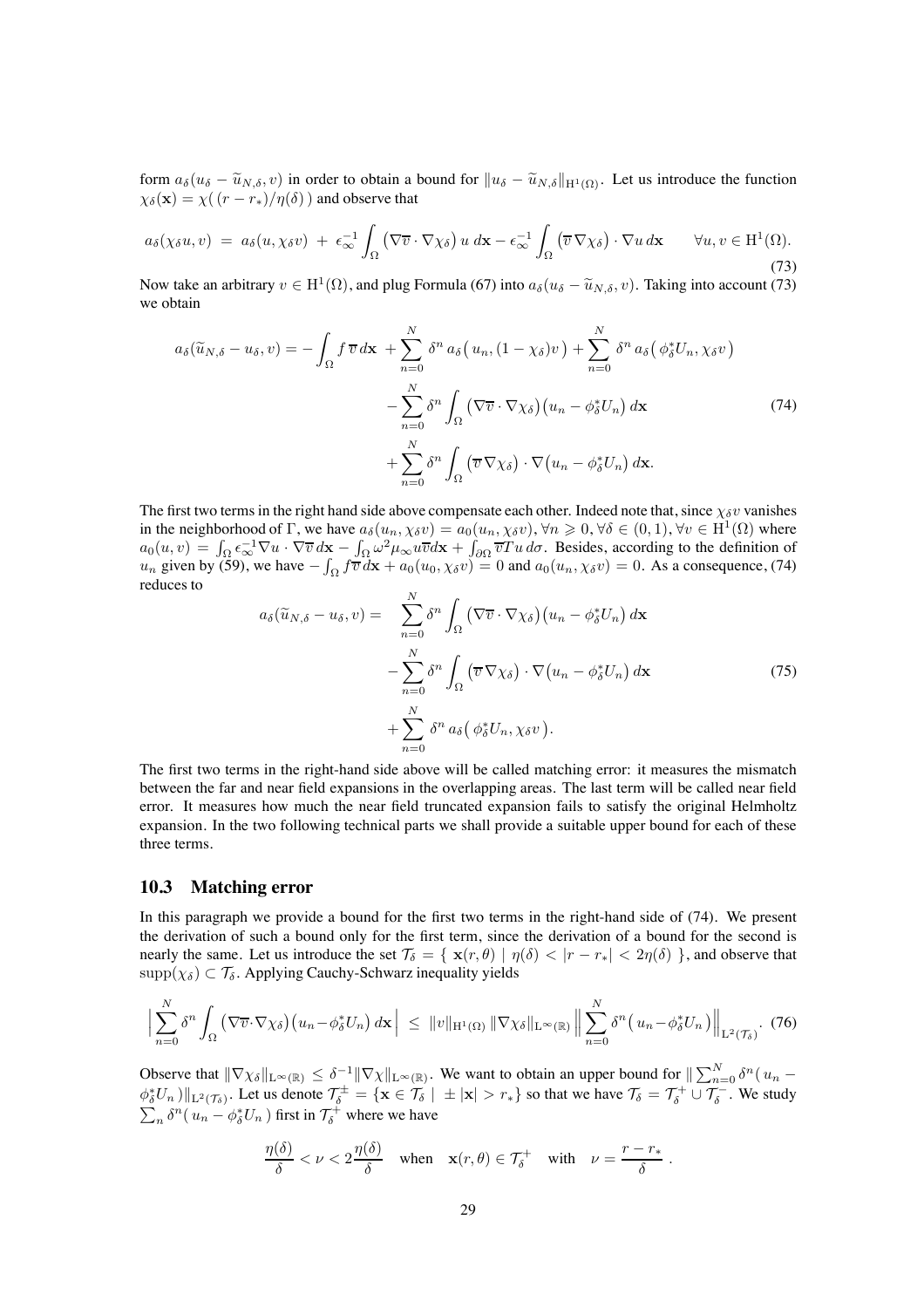As a consequence  $\nu \to +\infty$  when  $\mathbf{x} \in \mathcal{T}_{\delta}^+$ . According to [\(59\)](#page-20-0), Proposition [5.2](#page-16-2) can be applied to  $U_0, \ldots, U_N$ . As a consequence there exists a family  $\mathfrak{U}_0, \ldots, \mathfrak{U}_N$  belonging to  $C^{\infty}(\mathbb{S}^1, \mathbb{V}_-^1(B))$  such that for  $\mathbf{x}(r, \theta) \in \mathcal{T}_{\delta}^+$  we have

<span id="page-29-1"></span>
$$
\sum_{n=0}^{N} \delta^{n} \phi_{\delta}^{*} U_{n} = \sum_{n=0}^{N} \delta^{n} \phi_{\delta}^{*} \Big[ \sum_{k=0}^{n+1} \nu^{k} \Big( s_{k}^{0} (\partial_{\tau}) \cdot \ell_{\mathbf{D}}^{+} (U_{n-k}) + s_{k}^{1} (\partial_{\tau}) \cdot \ell_{\mathbf{N}}^{+} (U_{n+1-k}) \Big) + \mathfrak{U}_{n} \Big],
$$
\n
$$
= \sum_{n=0}^{N} \sum_{k=0}^{n+1} \delta^{n} \Big( \frac{r - r_{*}}{\delta} \Big)^{k} \Big( s_{k}^{0} (\partial_{\theta}) \cdot \ell_{\mathbf{D}}^{+} (U_{n-k}) + s_{k}^{1} (\partial_{\theta}) \cdot \ell_{\mathbf{N}}^{+} (U_{n+1-k}) \Big) + \sum_{n=0}^{N} \delta^{n} \phi_{\delta}^{*} \mathfrak{U}_{n}.
$$
\n
$$
(77)
$$

In the first line  $\ell_{\rm D}^+(U_{n-k})$  should be understood as  $\ell_{\rm D}^+(U_{n-k}(\cdot,\tau))$ , whereas it should be understood as  $\ell_{\rm D}^+(U_{n-k}(\cdot,\theta))$  in the second line. Let us rearrange the first sum in the right-hand side above, using the change of indices  $p = n - k$ ,  $q = k$  and taking the matching conditions [\(54\)](#page-18-1) into account:

<span id="page-29-0"></span>
$$
\sum_{n=0}^{N} \sum_{k=0}^{n+1} \delta^{n} \left( \frac{r - r_{*}}{\delta} \right)^{k} \left( s_{k}^{0}(\partial \theta) \cdot \ell_{\mathcal{D}}^{+}(U_{n-k}) + s_{k}^{1}(\partial \theta) \cdot \ell_{\mathcal{N}}^{+}(U_{n+1-k}) \right)
$$
\n
$$
= \sum_{p=-1}^{N} \sum_{q=0}^{N-p} \delta^{p} (r - r_{*})^{q} \left( s_{k}^{0}(\partial \theta) \cdot \ell_{\mathcal{D}}^{+}(U_{p}) + s_{k}^{1}(\partial \theta) \cdot \ell_{\mathcal{N}}^{+}(U_{p+1}) \right), \tag{78}
$$
\n
$$
= \sum_{p=0}^{N} \sum_{q=0}^{N-p} \delta^{p} (r - r_{*})^{q} \left( s_{k}^{0}(\partial \theta) \cdot u_{p}|_{\Gamma}^{+} + s_{k}^{1}(\partial \theta) \cdot \partial_{r} u_{p}|_{\Gamma}^{+} \right).
$$

In the calculus above we used our convention that  $U_n = 0$  for  $n \le 0$ , and we also used that  $s_0^1(\partial_\theta) = 0$  by definition. Now according to the definition of  $u_n$  given by [\(59\)](#page-20-0), Proposition [2.1](#page-6-4) can be applied to each  $u_n$ and yields [\(19\)](#page-6-5), which can be plugged into the last sum in [\(78\)](#page-29-0). This gives

<span id="page-29-4"></span><span id="page-29-2"></span>
$$
\sum_{p=0}^{N} \sum_{q=0}^{N-p} \delta^{p} (r - r_{*})^{q} \left( s_{k}^{0} (\partial_{\theta}) \cdot u_{p} |_{\Gamma}^{+} + s_{k}^{1} (\partial_{\theta}) \cdot \partial_{r} u_{p} |_{\Gamma}^{+} \right) \n= \sum_{p=0}^{N} \delta^{n} u_{n} - \sum_{n=0}^{N} \delta^{n} (r - r_{*})^{N+1-n} u_{n,N-n}(r, \theta),
$$
\n(79)

where  $\mathfrak{u}_{0,N}, \mathfrak{u}_{1,N-1}, \ldots, \mathfrak{u}_{N,0} \in \mathrm{H}^1(\Omega_\pm)$  do not depend on  $\delta$ . The same calculus as for  $\mathcal{T}_{\delta}^+$  can be achieved for  $\mathcal{T}_{\delta}^-$ . Combining equations [\(77\)](#page-29-1),[\(78\)](#page-29-0), [\(79\)](#page-29-2) both for  $\mathcal{T}_{\delta}^+$  and  $\mathcal{T}_{\delta}^-$ , and taking into account that  $\eta(\delta) < |r - r_*| < 2 \eta(\delta)$  inside  $\mathcal{T}_{\delta}$ , we obtain

$$
\left\| \sum_{n=0}^{N} \delta^{n} \left( u_{n} - \phi_{\delta}^{*} U_{n} \right) \right\|_{\mathcal{L}^{2}(\mathcal{T}_{\delta})} = \left\| \sum_{n=0}^{N} \delta^{n} (r - r_{*})^{N+1-n} u_{n,N-n} - \sum_{n=0}^{N} \delta^{n} \phi_{\delta}^{*} \mathfrak{U}_{n} \right\|_{\mathcal{L}^{2}(\mathcal{T}_{\delta})},
$$
\n
$$
\leq 2^{N+1} \sum_{n=0}^{N} \delta^{n} \eta(\delta)^{N+1-n} \| u_{n,N-n} \|_{\mathcal{L}^{2}(\Omega)} + \sum_{n=0}^{N} \delta^{n} \| \phi_{\delta}^{*} \mathfrak{U}_{n} \|_{\mathcal{L}^{2}(\mathcal{T}_{\delta})}.
$$
\n(80)

To treat the last terms in the inequality above, recall that each  $\mathfrak{U}_n$  is "evanescent at infinity". Observe that  $\mathcal{T}_{\delta} \subset K_{a_{\delta}} = \{ \mathbf{x}(r,\theta) \mid |r - r_*| < a_{\delta} \}$  for  $a_{\delta} = 2\eta(\delta)$ , so we can apply Estimate [\(68\)](#page-26-3): there exists a constant  $C > 0$  independent of  $\delta$  such that,  $\forall \delta \in (0, 1)$ , we have

<span id="page-29-3"></span>
$$
\|\phi_{\delta}^*\mathfrak{U}_n\|_{\mathbf{L}^2(\mathcal{T}_{\delta})}^2 \leqslant e^{-1/\eta(\delta)} \|\phi_{\delta}^*\big(e^{\frac{|\nu|}{2}}\mathfrak{U}_n\big)\|_{\mathbf{L}^2(\mathcal{T}_{\delta})}^2 \leqslant C\delta e^{-1/\eta(\delta)} \|e^{\frac{|\nu|}{2}}\mathfrak{U}_n\|_{\mathbf{H}^1(\mathbb{S}^1,\mathbf{L}^2(B_a^{\delta}))}^2,
$$
\n
$$
\leqslant C\delta e^{-1/\eta(\delta)} \int_0^{2\pi} \|\mathfrak{U}_n(\cdot,\tau)\|_{\mathbb{V}^0_-(B)}^2 + \|\partial_\tau\mathfrak{U}_n(\cdot,\tau)\|_{\mathbb{V}^0_-(B)}^2 d\tau.
$$
\n
$$
(81)
$$

Besides  $\delta e^{-1/\eta(\delta)} = O(\delta^{2N})$  since  $\eta(\delta) = \delta^{1-1/N}$ . Let us plug [\(81\)](#page-29-3) into [\(80\)](#page-29-4). Taking into account in addition that  $\|u_{n,N-n}\|_{L^2(\Omega)}$  is independent of  $\delta$ , and that  $\delta^n \eta(\delta)^{N+1-n} = O(\delta^N)$  since  $\eta(\delta) = \delta^{1-1/N}$ ,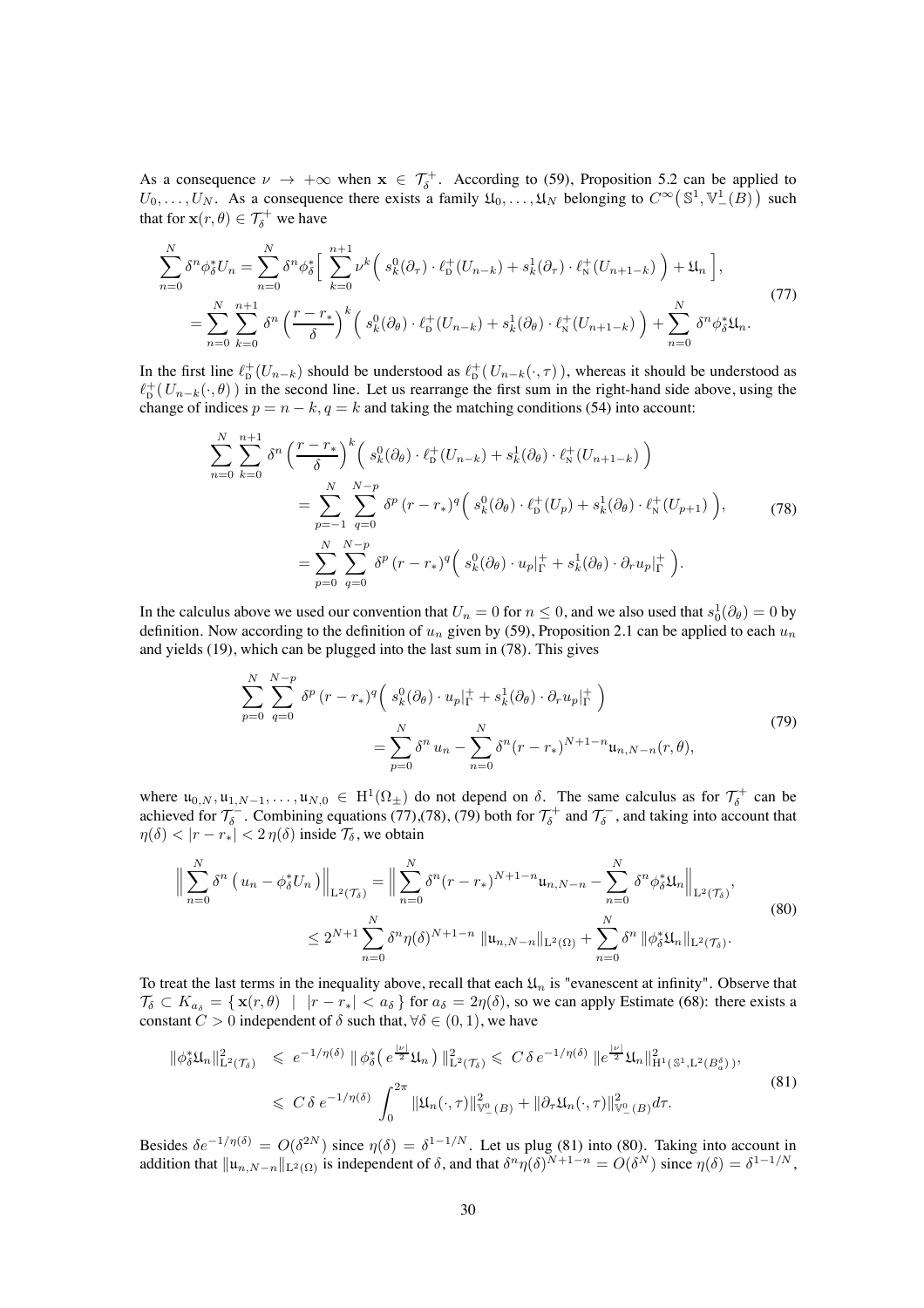we obtain the existence of a constant  $C > 0$  independent of  $\delta$  such that

<span id="page-30-0"></span>
$$
\left\| \sum_{p=0}^{N} \delta^{n} \left( u_{n} - \phi_{\delta}^{*} U_{n} \right) \right\|_{\mathcal{L}^{2}(\mathcal{T}_{\delta})} \leq C \, \delta^{N} \qquad \forall \delta \in (0, 1). \tag{82}
$$

Of course the constant C depends on N and on  $u_n, U_n, n = 0, \ldots, N$ . It also depends on  $r_*$ . Coming back to [\(76\)](#page-28-2), we see that Inequality [\(82\)](#page-30-0) leads to an error bound for the first term in the right-hand side of [\(74\)](#page-28-1). A similar bound can be derived for the second term using the same approach. We summarize both estimates in the following proposition.

#### <span id="page-30-4"></span>**Proposition 10.4** (**Estimate for the matching error**)**.**

*For a given*  $N \in \mathbb{N}$ , let  $(u_0, U_0), \ldots, (u_n, U_n)$  *be the unique solutions to Problems [\(57\)](#page-19-2)-*[\(58\)](#page-19-3)*-*[\(59\)](#page-20-0)*.* Let  $\chi_{\delta}(\mathbf{x}) = \chi((r - r_*)/\eta(\delta))$  where  $\chi$  and  $\eta(\delta)$  are defined in [\(67\)](#page-25-0). Then there exists a constant  $C, \delta_0 > 0$ *independent of* δ *(depending on* N *though) such that*

$$
\Big| \sum_{n=0}^{N} \delta^{n} \int_{\Omega} (\nabla \overline{v} \cdot \nabla \chi_{\delta})(u_{n} - \phi_{\delta}^{*} U_{n}) d\mathbf{x} - \sum_{n=0}^{N} \delta^{n} \int_{\Omega} (\overline{v} \nabla \chi_{\delta}) \cdot \nabla (u_{n} - \phi_{\delta}^{*} U_{n}) d\mathbf{x} \Big|
$$
  
\$\leq C \Vert v \Vert\_{H^{1}(\Omega)} \delta^{N-1} \quad \forall v \in H^{1}(\Omega), \quad \forall \delta \in (0, \delta\_{0}).

#### **10.4 Near field error**

In order to prove Theorem [10.1,](#page-26-0) the only remaining step consists in estimating the last term of [\(74\)](#page-28-1), i.e,

$$
\sum_{n=0}^N \delta^n a_\delta(\phi_\delta^* U_n, \chi_{\delta} v).
$$

As we have already said, this term does not vanish since the near field truncated expansion does not satisfy exactly the original homogeneous Helmholtz equation (see [30\)](#page-10-0) . To obtain an upper-bound, we would like to use the near field terms equations [\(30\)](#page-10-0) which are contained (in a variational way) in [\(59\)](#page-20-0). However, it is not possible to make direct use of these equations since the quantity which appears in [\(74\)](#page-28-1) is not  $U_n$ but  $\phi_{\delta}^{*}U_{n}$ . The next proposition will be used to bypass this difficulty and can be seen as an extension of Proposition [9.1.](#page-25-1)

#### <span id="page-30-1"></span>**Proposition 10.5.**

 $The\ map\ \phi^*_\delta:C^\infty(\mathbb{S}^1,\mathrm{L}^2_{\mathrm{loc}}(B))\to\mathrm{L}^2_{\mathrm{loc}}(\Omega\setminus\{0\})$  defined in Proposition [9.1](#page-25-1) can be extended in a unique *manner as a continuous map*  $\phi_{\delta}^*$ :  $C^{\infty}(\mathbb{S}^1, \text{H}^1_{\text{loc}}(B)^{\prime}) \to \text{H}^1_{\text{loc}}(\Omega \setminus \{0\})^{\prime}$  *characterized by the following identities:*  $\forall g \in C^{\infty}(\mathbb{S}^1, L^2_{loc}(\check{B}))$  *we have* 

<span id="page-30-2"></span>
$$
\phi_{\delta}^{*}\left(\frac{1}{\delta}\partial_{\nu}g\right) := \partial_{r}\left(\phi_{\delta}^{*}g\right) \quad \text{and} \quad \phi_{\delta}^{*}\left(\frac{r_{*}}{\delta}\partial_{s}g + \partial_{\tau}g\right) := \partial_{\theta}\left(\phi_{\delta}^{*}g\right). \tag{83}
$$

As an extension, the map  $\phi^*_{\delta}$  of Proposition [10.5](#page-30-1) coincides over  $C^{\infty}(\mathbb{S}^1, L^2_{loc}(B))$  with the map defined by Proposition [9.1.](#page-25-1) Besides the relations [\(83\)](#page-30-2) should be understood in the weak sense, namely (for  $g \in$  $C^{\infty}(\mathbb{S}^1, L_{\mathrm{loc}}^2(B)))$ 

<span id="page-30-3"></span>
$$
\langle \phi_{\delta}^{*}(\delta^{-1}\partial_{\nu}g), v \rangle_{\Omega} = -\int_{\Omega} (\phi_{\delta}^{*}g)(\mathbf{x}) \partial_{r}(\overline{vr}(\mathbf{x}))/r \, d\mathbf{x},
$$
  

$$
\langle \phi_{\delta}^{*}(r_{*}\delta^{-1}\partial_{s}g + \partial_{\tau}g), v \rangle_{\Omega} = -\int_{\Omega} (\phi_{\delta}^{*}g)(\mathbf{x}) \partial_{\theta}\overline{v}(\mathbf{x}) \, d\mathbf{x} \qquad \forall v \in \mathscr{D}(\Omega \setminus \{0\}),
$$
\n(84)

where  $\langle , \rangle_{\Omega}$  refers to the duality pairing between  $\mathscr{D}(\Omega \setminus \{0\})$  and  $\mathscr{D}'(\Omega \setminus \{0\})$ . Identities [\(84\)](#page-30-3) are a weak counterpart of Identities [\(21\)](#page-7-4). These properties of the map  $\phi^*_{\delta}$  can be used for studying the third term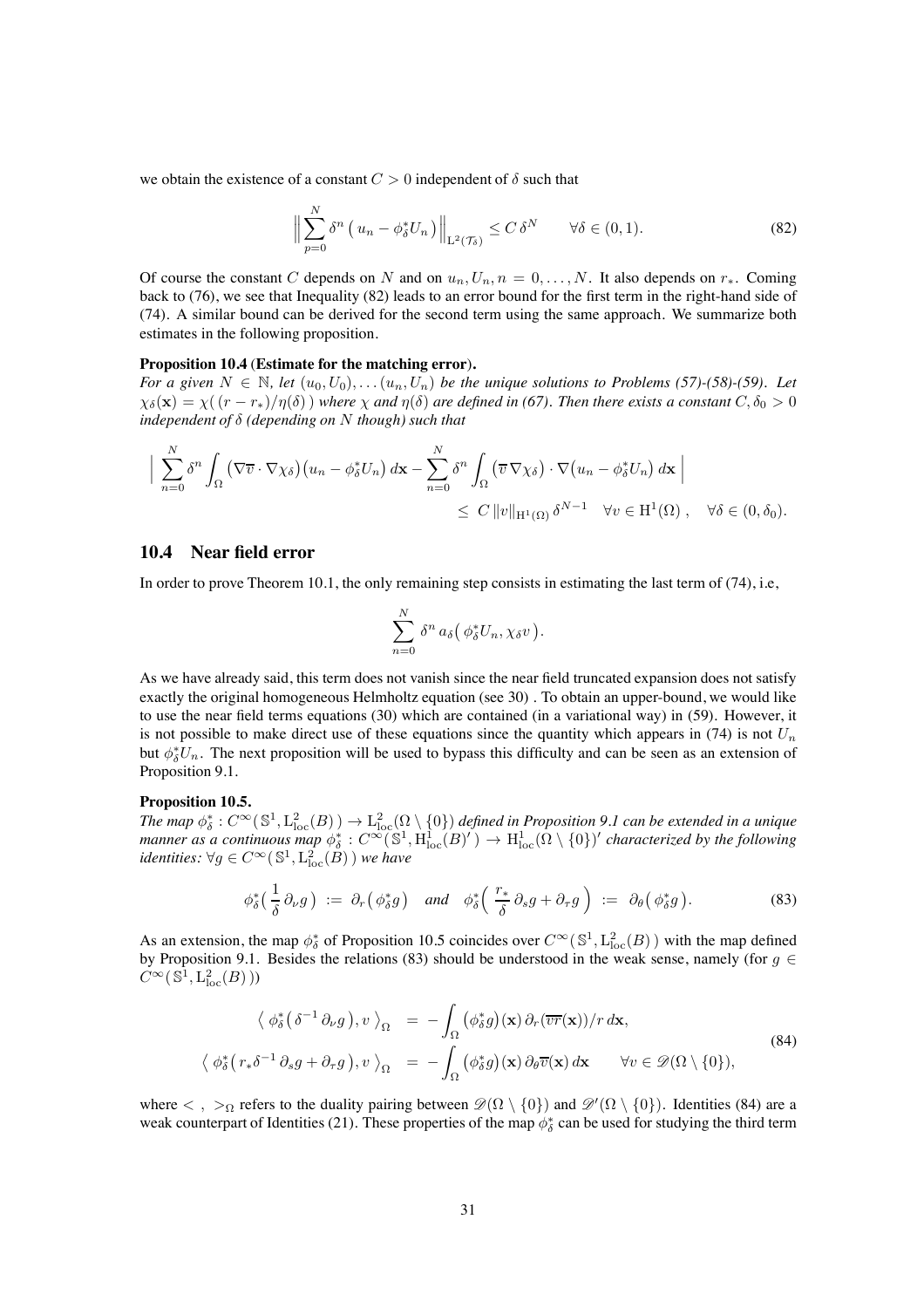in [\(74\)](#page-28-1). Observe that, in (74), we have  $\text{supp}\{\chi_{\delta} v\} \subset \Omega \setminus \{0\}$ , so we have

<span id="page-31-0"></span>
$$
\sum_{n=0}^{N} \delta^{n} a_{\delta} (\phi_{\delta}^{*} U_{n}, \chi_{\delta} v) = \sum_{n=0}^{N} \delta^{n} \int_{\Omega} \epsilon_{\delta}^{-1} \partial_{r} (\phi_{\delta}^{*} U_{n}) \partial_{r} \overline{(\chi_{\delta} v)} d\mathbf{x} \n+ \sum_{n=0}^{N} \delta^{n} \int_{\Omega} \epsilon_{\delta}^{-1} r^{-2} \partial_{\theta} (\phi_{\delta}^{*} U_{n}) \partial_{\theta} \overline{(\chi_{\delta} v)} d\mathbf{x} \n- \sum_{n=0}^{N} \delta^{n} \int_{\Omega} \omega^{2} \mu_{\delta} (\phi_{\delta}^{*} U_{n}) \overline{(\chi_{\delta} v)} d\mathbf{x}.
$$
\n(85)

Let us study the first integral in the right hand side above. Note that  $\epsilon_{\delta}^{-1} = \phi_{\delta}^*(\epsilon^{-1})$ , and that  $U_n \in \mathbb{R}^n$  $C^{\infty}_{\#}(\mathbb{S}^1,\mathbb{V}^1_+(B))$  by construction. Using the identities [\(83\)](#page-30-2), we obtain

$$
\int_{\Omega} \epsilon_{\delta}^{-1} \partial_r (\phi_{\delta}^* U_n) \, \partial_r \overline{(\chi_{\delta} v)} \, d\mathbf{x} = \Big\langle \delta^{-2} \phi_{\delta}^* \Big( (r_* + \delta \nu) \partial_\nu (\epsilon^{-1} (r_* + \delta \nu) \partial_\nu U_n) \Big), \frac{\chi_{\delta} v}{r^2} \Big\rangle_{\Omega}.
$$

A similar identity can be derived for the second and third integral in the right hand side of [\(85\)](#page-31-0). Gathering all three expressions obtained in this manner leads to a calculus similar to [\(22\)](#page-7-1). Indeed, according to the definition of  $A_j$  given by [\(24\)](#page-8-2)-[\(25\)](#page-8-0), we obtain the following equality

<span id="page-31-1"></span>
$$
\sum_{n=0}^{N} \delta^{n} a_{\delta} \left( \phi_{\delta}^{*} U_{n}, \chi_{\delta} v \right) = \sum_{n=0}^{N} \delta^{n} \left\langle \phi_{\delta}^{*} \left( (\nu \delta)^{-2} \sum_{j=0}^{4} (\delta \nu)^{j} A_{j} U_{n} \right), \frac{\chi_{\delta} v}{r^{2}} \right\rangle_{\Omega},
$$
\n
$$
= \left\langle \phi_{\delta}^{*} \left( (\nu \delta)^{-2} \sum_{n=0}^{N} \sum_{j=0}^{4} \delta^{n+j} \nu^{j} A_{j} U_{n} \right), \frac{\chi_{\delta} v}{r^{2}} \right\rangle_{\Omega}.
$$
\n(86)

Thanks to Equation [\(30\)](#page-10-0) contained in [\(59\)](#page-20-0), many terms in the right hand side of [\(86\)](#page-31-1) cancel. Indeed, using the change of index  $p = n + j$  we obtain

$$
\sum_{n=0}^N \sum_{j=0}^4 \delta^{n+j} \, \nu^j A_j U_n = \sum_{p=0}^N \underbrace{\Big( \sum_{j=0}^4 \delta^p \, \nu^j A_j U_{p-j} \Big)}_{=0 \text{ according to (30)}} + \sum_{n=N-3}^N \sum_{j=N+1-n}^4 \delta^{n+j} \, \nu^j A_j U_n.
$$

Plugging this into Equation [\(86\)](#page-31-1) yields

$$
\sum_{n=0}^N \delta^n a_\delta(\phi_\delta^* U_n, \chi_\delta v) = \sum_{n=N-3}^N \sum_{j=N+1-n}^4 \delta^{n+j-2} \left\langle \phi_\delta^*(\nu^{j-2} A_j U_n), \frac{\chi_\delta v}{r^2} \right\rangle_{\Omega}.
$$

Note that in the sum of the right-hand side above, we have  $j + n \ge N + 1$ . As a consequence

$$
\Big|\sum_{n=0}^N \delta^n a_\delta\big(\phi_\delta^* U_n, \chi_\delta v\big)\Big| \leq \delta^{N-1} \sum_{n=N-3}^N \sum_{j=N+1-n}^4 \Big|\Big\langle \phi_\delta^*\big(\nu^{j-2} A_j U_n\big), \frac{\chi_\delta v}{r^2} \Big\rangle_{\Omega}\Big|. \tag{87}
$$

To obtain a suitable estimate we only need to show that, for any  $j = 1...4$  and any  $n = 0...N$  there exists a constant  $C_{n,j} > 0$  independent of  $\delta$  such that  $\forall v \in H^1(\Omega)$ ,  $\forall \delta \in (0,1)$  we have

<span id="page-31-2"></span>
$$
\left| \left\langle \phi_{\delta}^{*}(\nu^{j-2}A_{j}U_{n}), \frac{\chi_{\delta} v}{r^{2}} \right\rangle_{\Omega} \right| \leq C_{n,j} \, \delta^{-1} \, \|\, v\,\|_{\mathcal{H}^{1}(\Omega)}.
$$

We show how to derive such a bound for  $j = 1$  (and so  $n = N$ ). The case  $j = 2, 3$  and 4 can be treated in a similar way, so there are left to the reader.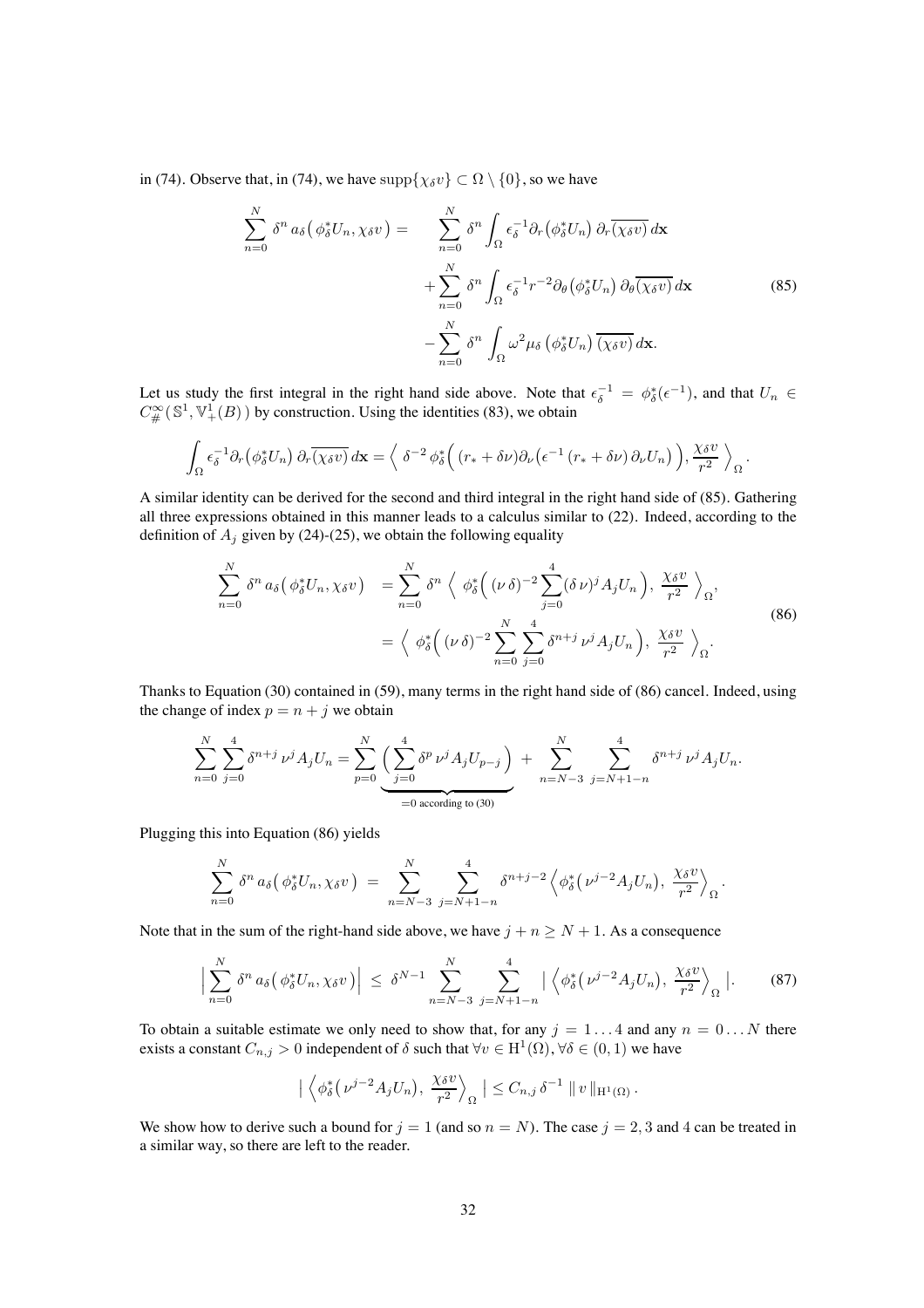We start by writing the decomposition of  $U_n$  in the form "polynomial + evanescent": according to Propo-sition [5.2,](#page-16-2) there exist two functions  $p_{\pm}(\nu, \tau)$  that admit polynomial dependency with respect to  $\nu$  with coefficients that depend on  $\tau$  and belong to  $C^{\infty}_{\#}(\mathbb{S}^1)$ , and there exists a function  $\mathfrak{U} \in C^{\infty}(\mathbb{S}^1, \mathbb{V}^1_-(B))$ such that

$$
U_n(\nu, s, \tau) = P(\nu, \tau) + \mathfrak{U}(\nu, s, \tau) \quad \text{with} \quad P(\nu, \tau) = \chi(\nu)p_+(\nu, \tau) + \chi(-\nu)p_-(\nu, \tau).
$$

In this decomposition  $\chi : \mathbb{R} \to [0, 1]$  is a  $C^{\infty}(\mathbb{R})$  function such that  $\chi = \chi(\nu)$ ,  $\chi(\nu) = 1$  for  $\nu > 2\pi$  and  $\chi(\nu)=0$  for  $\nu < \pi$ . Plugging this decomposition into the term that we need to bound from above, we get

$$
\left\langle \phi_{\delta}^{*}(\nu^{-1}A_{1}U_{n}), \frac{\chi_{\delta}v}{r^{2}} \right\rangle_{\Omega} = \left\langle \phi_{\delta}^{*}(\nu^{-1}A_{1}P), \frac{\chi_{\delta}v}{r^{2}} \right\rangle_{\Omega} + \left\langle \phi_{\delta}^{*}(\nu^{-1}A_{1}\mathfrak{U}), \frac{\chi_{\delta}v}{r^{2}} \right\rangle_{\Omega}.
$$
 (88)

Also, we will denote by  $C_{\delta}$  the support of the truncation function  $\chi_{\delta}$ :

<span id="page-32-1"></span><span id="page-32-0"></span>
$$
C_{\delta} := \text{supp}(\chi_{\delta}) = \left\{ \mathbf{x} \in \mathbb{R}^2, r_{*} - 2\delta^{1-1/N} < r < r_{*} + 2\delta^{1-1/N} \right\}.
$$

Using the small size of  $C_\delta$  we can prove the two following estimates (see for instance lemma 3.10 of [\[32\]](#page-38-18)) : there exist two positive constants  $C_1$  and  $C_2$  such that

$$
||u||_{L^{1}(C_{\delta})} \leq C_{1}\delta^{(N-1)/2N} ||u||_{L^{2}(C_{\eta})}, \quad ||u||_{L^{2}(C_{\delta})} \leq C_{2}\delta^{(N-1)/2N} ||u||_{H^{1}(\Omega)}.
$$
 (89)

**Estimate of the first term** We will successively derive an upper bound for each of the terms in the right hand side of [\(88\)](#page-32-0). We focus first on the term containing P. Observe that  $(\nu^{-1}A_1P)(\nu,\tau)$  is a smooth function, both with respect to  $\nu$  and  $\tau$ . Looking at the precise statement of Proposition [5.2](#page-16-2) we see that the degree of  $p_{\pm}(\nu, \tau)$ , as a polynomial in  $\nu$ , does not exceed N. In addition P admits a smooth dependency with respect to  $\tau$ . As a consequence, we see that there exists a constant  $C > 0$  independent of  $\delta$  such that

$$
|(\nu^{-1}A_1 \cdot P)(\nu, \tau)| \leq C (1+|\nu|^{N-1}) \quad \forall \nu \in \mathbb{R}, \ \forall \tau \in [0, 2\pi].
$$

To establish the previous estimate we have used the fact that  $A_1 = \mathscr{A}_1$  when  $|\nu| > \pi$  and the homogeneity of  $\mathscr{A}_1$ . Now observe that  $|r - r_*|/\delta \leq 2 \frac{\eta(\delta)}{\delta} \leq 2 \delta^{-\frac{1}{N}}$  over supp $(\chi_{\delta} v)$  according to the definition of  $\chi_{\delta}$ given by [\(67\)](#page-25-0). Since the change of variables induced by  $\phi^*_{\delta}$  enforces  $\nu = (r - r_*)/\delta$  and  $\theta = \tau$ , there exist constants  $C_1, C_2 > 0$  independent of  $\delta$  such that  $\forall v \in H^1(\Omega)$  and  $\forall \delta \in (0,1)$  we have

$$
\left| \left\langle \phi_{\delta}^{*}(\nu^{-1}A_{1}P), \frac{\chi_{\delta} v}{r^{2}} \right\rangle_{\Omega} \right| \leq C_{1}(1+\delta^{-\frac{N-1}{N}}) \|v\|_{\mathcal{L}^{1}(C_{\delta})} \leq C_{2} \|v\|_{\mathcal{H}^{1}(\Omega)}.
$$
 (90)

**Estimate of the second term** Now we focus on the second term in [\(88\)](#page-32-0) that contains  $\phi_{\delta}^* (\nu^{-1} A_1 \mathfrak{U})$ . Let us rewrite this function in a different form. Using the definition of  $A_1$  given by [\(25\)](#page-8-0) and the relations [\(83\)](#page-30-2), we have

<span id="page-32-2"></span>
$$
\phi_{\delta}^{*}(\nu^{-1}A_{1}\mathfrak{U}) = 2r \partial_{r} [\phi_{\delta}^{*}(\epsilon^{-1}\partial_{\nu}\mathfrak{U})] + \partial_{\theta} [\phi_{\delta}^{*}(\epsilon^{-1}\partial_{\tau}\mathfrak{U})] + \phi_{\delta}^{*} [\epsilon^{-1}\partial_{\nu}\mathfrak{U} + \epsilon^{-1}\partial_{s}\partial_{\tau}\mathfrak{U} - \frac{\delta}{r_{*}}\epsilon^{-1}\partial_{\tau}^{2}\mathfrak{U}].
$$

Since  $\mathfrak{U} \in C^{\infty}_{\#}(\mathbb{S}^1,\mathbb{V}^1_-(B))$  we have  $g_1 := \epsilon^{-1}\partial_{\nu}\mathfrak{U} \in C^{\infty}_{\#}(\mathbb{S}^1,\mathbb{V}^0_-(B))$  and  $g_2 := \epsilon^{-1}\partial_{\tau}\mathfrak{U} \in C^{\infty}_{\#}(\mathbb{S}^1,\mathbb{V}^0_-(B))$ on the one hand, and  $g_3 := \epsilon^{-1} \partial_{\nu} \mathfrak{U} + \epsilon^{-1} \partial_s \partial_{\tau} \mathfrak{U}$ ,  $g_4 := -\delta r_*^{-1} \epsilon^{-1} \partial_{\tau}^2 \mathfrak{U} \in C^{\infty}(\mathbb{S}^1, \mathbb{V}^0_-(B))$  on the other hand. Applying the definition of the weak derivative, the Cauchy-Schwarz inequality and the estimate [\(89\)](#page-32-1), we obtain the existence of constants  $C_1, C_2 > 0$  independent of  $\delta$  such that

$$
\left| \left\langle \phi_{\delta}^{*}(\nu^{-1}A_{1}\mathfrak{U}), \frac{\chi_{\delta} v}{r^{2}} \right\rangle_{\Omega} \right| \leq C_{1} \left\| \frac{\chi_{\delta} v}{r^{2}} \right\|_{\mathcal{H}^{1}(C_{\delta})} \sum_{i=1}^{4} \|\phi_{\delta}^{*}g_{i}\|_{\mathcal{L}^{2}(C_{\delta})},
$$
\n
$$
\leq C_{2} \delta^{-(N+1)/2N} \|v\|_{\mathcal{H}^{1}(\Omega)} \sum_{i=1}^{4} \|\phi_{\delta}^{*}g_{i}\|_{\mathcal{L}^{2}(C_{\delta})}.
$$
\n(91)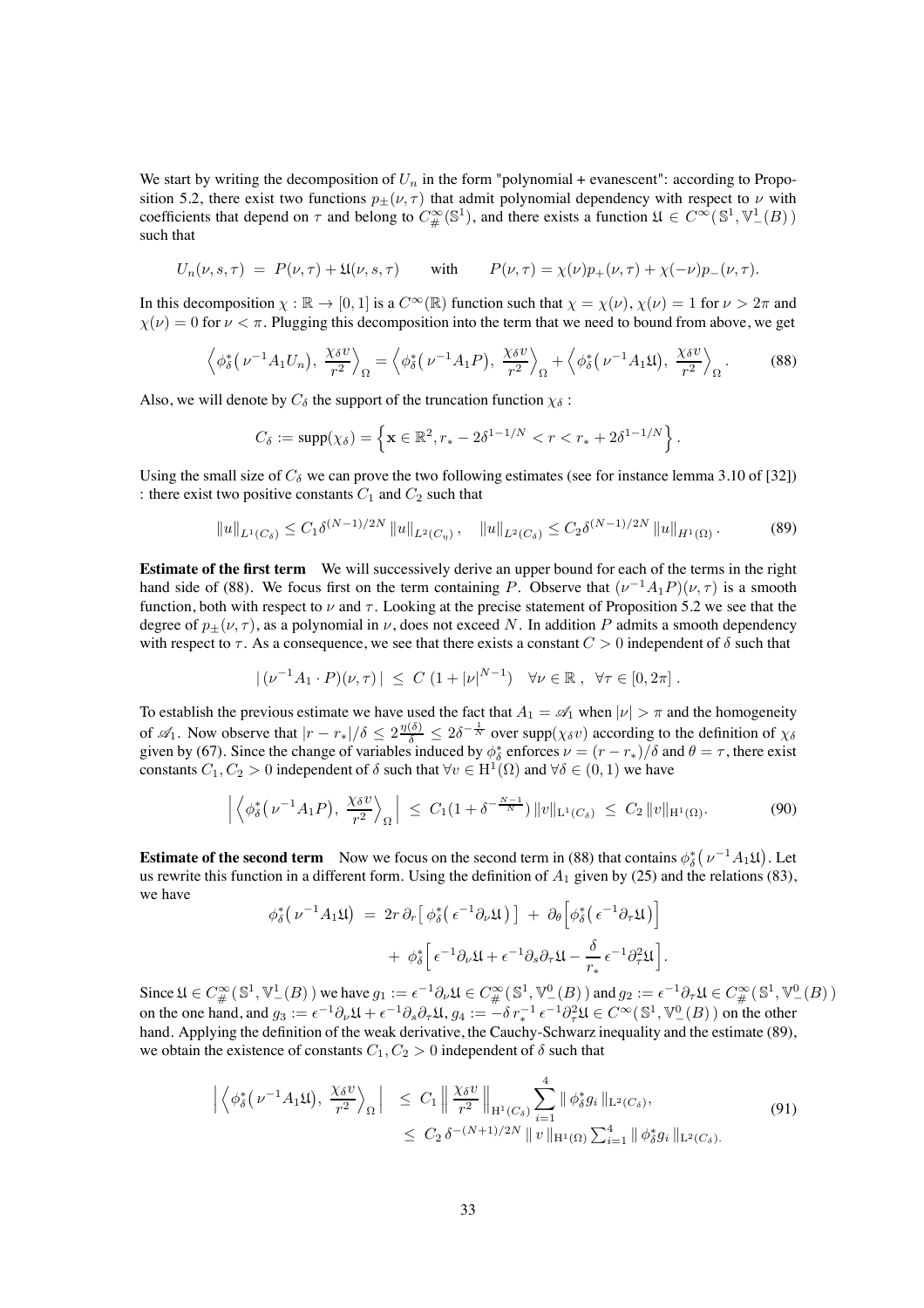In order to obtain a proper error estimate, there only remain to bound from above each  $\| \phi^*_\delta g_i \|_{\mathrm{L}^2(C_\delta)}$ . To do so, we use Estimate [\(68\)](#page-26-3). Since  $C_\delta$  has the same form as the set  $K_a$  of this inequality with  $a = 2\delta^{N-1/N}$ , this yields the existence of a constant  $C > 0$  independent of  $\delta$  such that

<span id="page-33-0"></span>
$$
\|\phi_{\delta}^* g_i\|_{\mathcal{L}^2(C_{\delta})}^2 \le C\sqrt{\delta} \|g_i\|_{\mathcal{L}^2(\mathbb{S}^1, \mathbb{V}^0_-(B))}^2 \qquad \forall \delta \in (0, 1), \ \ i = 1, ..., 4. \tag{92}
$$

Now it suffices to plug [\(92\)](#page-33-0) into [\(91\)](#page-32-2). This provides a bound for  $\langle \phi_{\delta}^* (\nu^{-1} A_1 \mathfrak{U}), \frac{\chi_{\delta} v}{r^2} \rangle_{\Omega}$ , which finally leads to the following estimate that we wanted to establish: there exists  $C > 0$  independent of  $\delta$  such that

$$
\left| \left\langle \phi_{\delta}^{*}(\nu^{-1}A_{1}U_{n}), \frac{\chi_{\delta} v}{r^{2}} \right\rangle_{\Omega} \right| \leq C_{n,j} \, \delta^{-1/2N} \, \|\, v\,\|_{\mathcal{H}^{1}(\Omega)} \qquad \forall v \in \mathcal{H}^{1}(\Omega), \ \forall \delta \in (0,1) .
$$

**Summary** Recall that  $\left| \left\langle \phi_{\delta}^{*}(\nu^{j-2}A_jU_n), \chi_{\delta} v \right\rangle_{\Omega} \right|$  can be estimated using the same approach as the one we have just presented. As a consequence, coming back to Equation [\(87\)](#page-31-2), this proves the following proposition .

#### <span id="page-33-1"></span>**Proposition 10.6** (**Estimate for the near field error**)**.**

*For a given*  $N \in \mathbb{N}$ , let  $(u_0, U_0), \ldots, (u_N, U_N)$  be the unique solutions to Problems [\(57\)](#page-19-2)<sup>-</sup>[\(58\)](#page-19-3)<sup>-</sup>[\(59\)](#page-20-0)*.* Let  $\chi_{\delta}(\mathbf{x}) = \chi((r - r_*)/\eta(\delta))$  where  $\chi$  and  $\eta(\delta)$  are defined in [\(67\)](#page-25-0). Then there exists a constant  $C, \delta_0 > 0$ *independent of* δ *(depending on* N *though) such that*

$$
\Big|\sum_{n=0}^N \delta^n a_\delta\big(\phi_\delta^* U_n, \chi_\delta v\big)\Big| \leq C \|v\|_{\mathcal{H}^1(\Omega)} \delta^{N-2} \quad \forall v \in \mathcal{H}^1(\Omega) , \quad \forall \delta \in (0, \delta_0).
$$

#### **10.5 Conclusion of the error analysis**

Now we have at hand all the ingredients required for proving a global error estimate. Indeed this error estimate can be obtained by means of Proposition [10.3,](#page-27-0) as well as Equation [\(74\)](#page-28-1) where we take into account Proposition [10.4](#page-30-4) and [10.6.](#page-33-1) This proves Theorem [10.1.](#page-26-0)

# **11 Conclusion**

Our study comes to an end. To conclude, let us remind the main results we obtained. First of all we described a complete asymptotic expansion of the solution of a scattering problem by a thin periodic layer. The approach is based on the well-known method of matched asymptotic expansion. We pay particular attention to write the matching conditions in an optimal way and to avoid the double recursion issue (that naturally appears in the transmission problems) by introducing new fields called Dirichlet and Neumann fields. These two main ingredients as well as a detailed analysis of the near field periodic problems allows us to prove quite easily the existence and uniqueness of the terms of the expansion. Besides, we also derived explicit formulas for the far and near field terms which can be very useful to construct approximate models up to any order. Finally, we proved the convergence of our expansion to the exact one with an optimal convergence rate. It would now be interesting to extend the previous approach to the more general case of a smooth thin and periodic interface. Whereas the calculations are more involved in this configuration, it seems that the mains issues of the analysis remain the same. Another interesting extension would be to generalize the method to the 3D Maxwell case, the analysis becoming much more complex due to the classical Maxwell Equations compactness issues.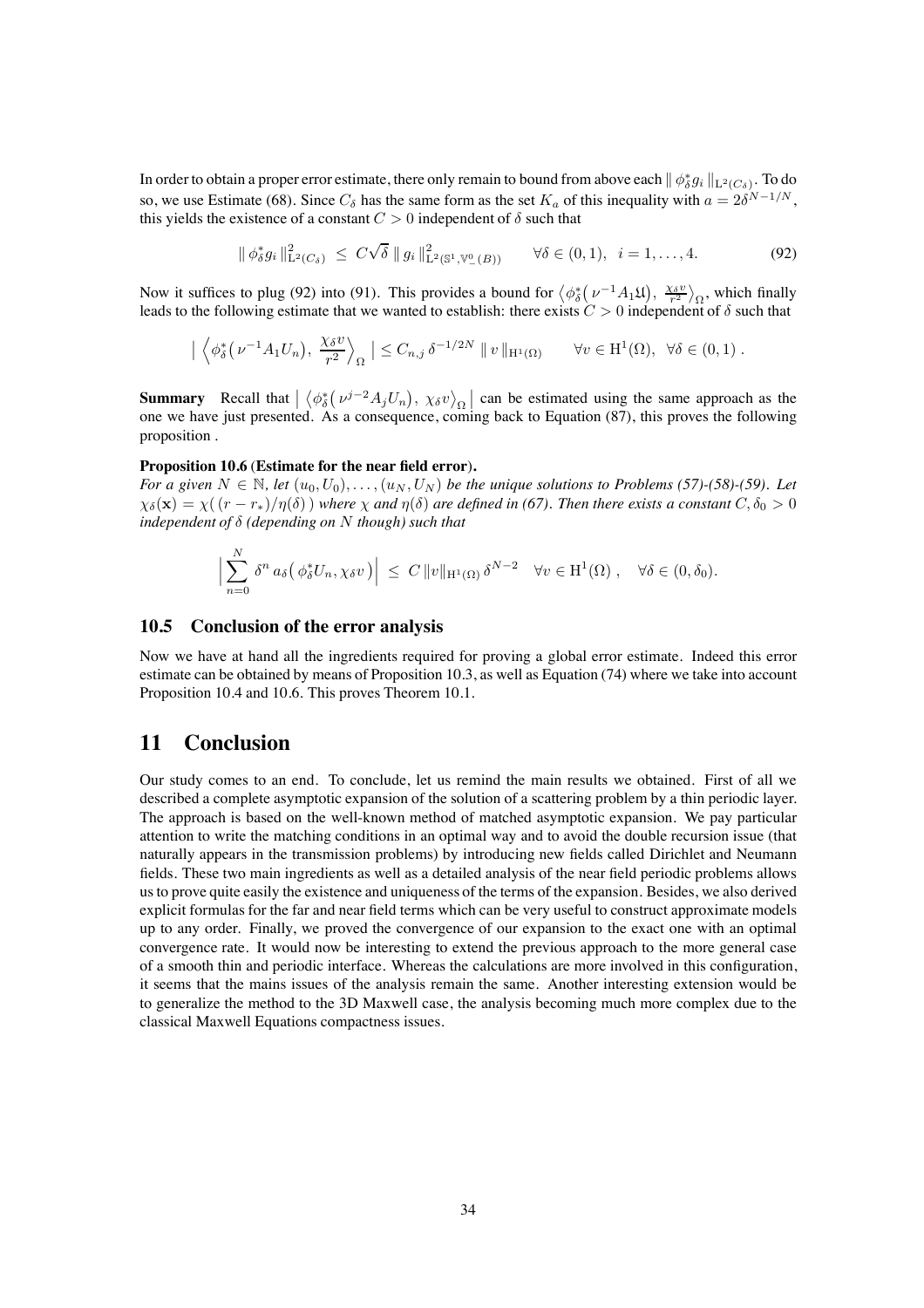# **Appendix**

#### <span id="page-34-0"></span>**Lemma 11.1.**

*Let*  $\psi_R(\nu) = \psi(\nu/R)$  *where*  $\psi$  *is a*  $C^{\infty}$  *function such that*  $\psi(\nu, s) = \psi(-\nu, s) = \psi(\nu)$ *, and*  $\psi(\nu) = 0$  *for*  $|\nu| > 2\pi$ , and  $\psi(\nu) = 1$  *for*  $|\nu| < \pi$ . We have

$$
\int_B \nabla \mathfrak{U} \cdot \nabla \psi_{\mathbf{R}} d\nu ds = O(e^{-\pi \mathbf{R}/2}), \qquad \forall \mathfrak{U} \in \mathbb{V}^1_-(B).
$$

*Proof.* Observe that  $\|\nabla \psi_{R}\|_{\mathbb{V}_{+}^{0}} = O(e^{-\pi R/2})$  for  $R \to +\infty$ . As a consequence, by Cauchy-Schwarz inequality, there exists  $C > 0$  depending only on  $\psi$  such that  $\int_B e^{-1} \nabla \mathfrak{U} \cdot \nabla \psi_R d\nu ds \leq C ||\mathfrak{U}||_{\mathbb{V}_-^1} e^{-\pi R/2}$  $\forall \mathfrak{U} \in \mathbb{V}^1_-(B).$  $\Box$ 

#### **Proposition [4.7](#page-15-0)**

Assume that  $U \in \mathbb{V}_+^1(B)$  satisfies for  $-\nabla \cdot (\epsilon^{-1} \nabla U) = g$  in  $\mathbb{V}_+^1(B)'$  for some  $g \in \mathbb{V}_+^1(B)'$ . Then we have

$$
[\ell_{\mathsf{N}}(U)]=-\frac{\epsilon_{\infty}}{2\pi}\langle g,\,1\,\rangle_{+}\qquad\text{and}\qquad [\ell_{\mathsf{D}}(U)]=\langle\,\ell_{\mathsf{N}}(U)\,\rangle\cdot[\,\ell_{\mathsf{D}}(\mathcal{N})\,]-\frac{\epsilon_{\infty}}{2\pi}\,\langle\,g,\,\mathcal{N}\,\rangle_{+}\,.
$$

*Proof.* Take a cut-off function  $\psi(\nu, s) = \psi(-\nu, s) = \psi(\nu)$ , and  $\psi(\nu) = 0$  for  $|\nu| > 2\pi$ , and  $\psi(\nu) = 1$ for  $|\nu| < \pi$ . Define  $\psi_{\alpha}(\nu) = \psi(\nu/\alpha)$ . The dominated convergence theorem shows that  $\psi_{\alpha}$  converges toward 1 in  $\mathbb{V}_+^1(B)$ . As a consequence we have in particular  $\lim_{\alpha\to\infty} g$ ,  $\psi_\alpha$  > + = < g, 1 > +. Define  $B_{\alpha}^{\pm} = \{(\nu, s) \mid \pi\alpha < \pm \nu < 2\pi\alpha, \ |s| < \pi\}.$  We have

<span id="page-34-1"></span>
$$
\int_{B} \epsilon^{-1} \nabla U \cdot \nabla \psi_{\alpha} d\nu ds = \epsilon_{\infty}^{-1} \left[ \int_{B_{\alpha}^{+}} \nabla U \cdot \nabla \psi_{\alpha} d\nu ds + \int_{B_{\alpha}^{-}} \nabla U \cdot \nabla \psi_{\alpha} d\nu ds \right].
$$
\n(93)

Since  $-\nabla \cdot (\epsilon^{-1} \nabla U) = g$  in  $\mathbb{V}^1_+(B)'$ , according to Proposition [4.3](#page-11-2) there exists  $\mathfrak{U} \in \mathbb{V}^1_-(B)$  such that  $U(\nu, s) = \ell_{\rm D}^+(U) + \ell_{\rm N}^+(U)\nu + \mathfrak{U}(\nu, s)$  for  $\nu > 2\pi$ . Plugging this decomposition into the first integral in the right hand side of [\(93\)](#page-34-1), and using Lemma [11.1,](#page-34-0) yields

$$
\int_{B_{\alpha}^+} \nabla U \cdot \nabla \psi_{\alpha} d\nu ds = \ell_N^+(U) 2\pi \int_{\pi\alpha}^{2\pi\alpha} \partial_{\nu} \psi_{\alpha} d\nu + O(e^{-\alpha/2}) \quad \longrightarrow_{\alpha \to +\infty} -2\pi \ell_N^+(U).
$$

Using similar arguments, we also prove that  $\lim_{\alpha\to\infty} \int_{B_\alpha^-} \nabla U \cdot \nabla \psi_\alpha d\nu ds = 2\pi \ell_N^-(U)$ . Gathering these two asymptotic results proves the first identity.

In the same manner we can prove the second identity. First, by the dominated convergence theorem it is easily seen that  $\lim_{\alpha \to +\infty} \langle g, \psi_{\alpha} \mathcal{N} \rangle_{+} = \langle g, \mathcal{N} \rangle_{+}$ . But, since  $\int_{B} \nabla(\psi_{\alpha} U) \cdot \nabla \mathcal{N} d\nu ds = 0$ ,

$$
\langle g, \psi_{\alpha} \mathcal{N} \rangle_{+} = \int_{B} \nabla U \cdot \nabla (\psi_{\alpha} \mathcal{N}) d\nu ds = \int_{B} \mathcal{N} \nabla U \cdot \nabla \psi_{\alpha} - \mathcal{U} \nabla \mathcal{N} \cdot \nabla \psi_{\alpha} d\nu ds.
$$

Moreover, according to Proposition [4.3](#page-11-2) we can see that

$$
\lim_{\alpha \to +\infty}\int_{B}\mathcal{N} \nabla U \cdot \nabla \psi_{\alpha}-\mathcal{U} \nabla \mathcal{N} \cdot \nabla \psi_{\alpha} d\nu ds=2\pi \epsilon_{\infty}^{-1}\Big(\ell_{\mathrm{N}}^{+}(U)\ell_{\mathrm{D}}^{+}(\mathcal{N})-\ell_{\mathrm{N}}^{-}(U)\ell_{\mathrm{D}}^{-}(\mathcal{N})-\left[\ell_{\mathrm{D}}(U)\right]\Big).
$$

Reminding that  $\langle \ell_{\rm D}(\mathcal{N}) \rangle = 0$ , we obtain the desired formula:

$$
\langle g, \mathcal{N} \rangle_+ = 2\pi \epsilon_{\infty}^{-1} \Big( - [\ell_{\mathcal{D}}(U)] + [\ell_{\mathcal{N}}(U)] \langle \ell_{\mathcal{D}}(\mathcal{N}) \rangle \Big).
$$

 $\Box$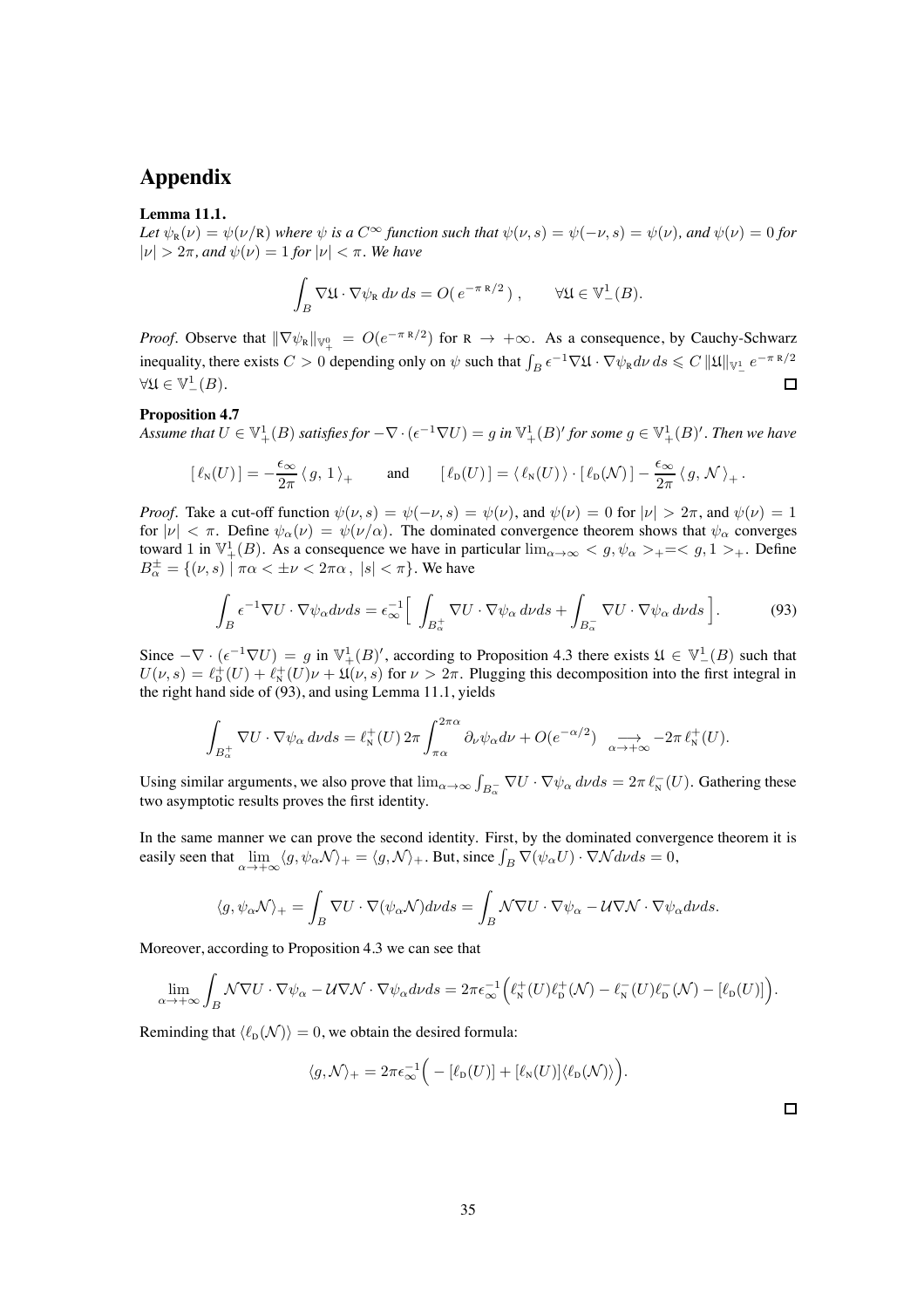#### <span id="page-35-0"></span>**Lemma 11.2.**

The operator  $T_\#$  defined by  $(T_\# \varphi)(\nu, s) = \sum_{k \in \mathbb{Z}} \varphi(\nu, s + 2k\pi)$  maps  $\mathscr{D}(\mathbb{R}^2)$  in  $\mathscr{D}_\#(B)$  and is onto.

*Proof.* We have to prove that for any  $\varphi \in \mathscr{D}_{\#}(B)$  there exists  $v \in \mathscr{D}(\mathbb{R}^2)$  such that  $T_{\#}v = \varphi$ . Assume first that  $\varphi \in \mathscr{D}((0, 2\pi) \times \mathbb{R})$ , so that  $\varphi(\nu, s) = 0$  if  $0 \le s < \varepsilon$  or  $2\pi - \varepsilon < s \le 2\pi$  for some  $\varepsilon > 0$ . We extend  $\varphi$  by 0 outside  $(0, 2\pi) \times \mathbb{R}$ , so that  $\varphi \in \mathscr{D}(\mathbb{R}^2)$ . Denote  $(\tau_\alpha \varphi)(\nu, s) = \varphi(\nu, \alpha + s)$ . We have  $\text{supp}(\tau_{2k\pi}\varphi) \cap \text{supp}(\varphi) = \emptyset$  except if  $k \neq 0$ . As a consequence, defining  $v(\nu, s)$  by  $v(\nu, s) = \varphi(\nu, s)$  if  $0 \le s \le 2\pi$ , and  $v(\nu, s) = 0$  if  $s < 0$  or  $s > 2\pi$ , we have  $v \in \mathscr{D}(\mathbb{R}^2)$  and  $T_{\#}v = \varphi$ .

Now take any  $\varphi \in \mathcal{D}_{\#}(B)$ . Using a cut-off function and the special case that we have just examined, we may consider in addition that  $\varphi(\nu, s)=0$  if  $\pi/3 < s < 5\pi/3$ . Introduce a  $C^{\infty}$  cut-off function  $\chi : \mathbb{R} \to \mathbb{R}_+$  such that  $\chi(s)=1$  if  $0 < s < \pi/3$  and  $\chi(s)=0$  if  $2\pi/3 < s$ , and define  $v(\nu, s)$  in the following manner:  $v(\nu, s) = 0$  if  $s > 2\pi/3$  or  $s < -2\pi/3$ , and  $v(\nu, s) = \chi(s)\varphi(\nu, s)$  if  $0 \le s \le 2\pi/3$ , and  $v(\nu, s) = \chi(-s)\varphi(\nu, 2\pi + s)$  if  $-2\pi/3 \le s \le 0$ . With such a definition for  $v$ , we have  $T_{\#}v = \varphi$  once again. again.

#### <span id="page-35-1"></span>**Lemma 11.3.**

The space  $\mathscr{D}_\#(B)$  is dense in  $\mathbb{W}(B)$  for the norm  $\|\ \|_{\mathbb{W}}$ , and it is dense in  $\mathbb{V}^1_+(B)$  for the norm  $\|\ \|_{(\mathbb{V}^1_+)}$ .

*Proof.* Consider any  $\varphi \in \mathbb{V}^1_+(B)$  chosen arbitrarily. Take a  $C^{\infty}$  cut-off function  $\chi : \mathbb{R} \to \mathbb{R}_+$  such that  $\chi(\nu) = 1$  if  $|\nu| < 1$  and  $\chi(\nu) = 0$  if  $|\nu| > 2$ . Set  $\chi_k(\nu) = \chi(\nu/k)$ . The dominated convergence theorem shows that  $\lim_{k\to\infty} ||\varphi-\chi_k\varphi||_{\mathbb{V}_+^1}=0.$  On the other hand, if  $\varphi\in\mathbb{W}(B)$ , and if  $\chi_k$  refers to the same cutoff function as above, dominated convergence theorem shows once again that  $\lim_{k\to\infty} ||\varphi - \chi_k\varphi||_W = 0$ . Let

 $H^1_{\#,c}(B) = \{ \varphi \in H^1_{\#}(B) \mid \exists \nu_0 > 0 \text{ such that } \varphi(\nu) = 0 \text{ for } |\nu| > \nu_0 \}$ .

Observe that  $||\n||_{V^1_+}$ ,  $||\n||_{W}$  and  $||\n||_{H^1(B)}$  all induce the same topology over  $H^1_{\#,c}(B)$ . As a consequence, to prove the lemma, it is sufficient to show that any element of  $H^1_{\#,c}(B)$  can be approximated by functions chosen in  $\mathscr{D}_\#(B)$ . From now on, let us consider a function  $\varphi \in \mathrm{H}^1_{\#,c}(B)$ . Since  $\varphi$  has compact support, it suffices to prove that there exists a sequence  $v_n \in \mathscr{D}_\#(B)$ ,  $n \in \mathbb{N}$  such that  $\lim_{n\to\infty} ||\varphi - v_n||_{H^1(B)} = 0$ . Let us decompose  $\varphi$  in a Fourier series with respect to the variable s.

$$
\varphi(\nu,s)=\sum_{k=-\infty}^{+\infty}\alpha_k(\nu)e^{iks}\quad\text{with}\qquad\alpha_k(\nu)=\frac{1}{2\pi}\int_0^{2\pi}\varphi(\nu,s)e^{-iks}ds,\;\;k\in\mathbb{Z}\;.
$$

Note that each  $\alpha_k(\nu)$  belongs to  $H^1(\mathbb{R})$  and satisfies  $\alpha_k(\nu)=0$  whenever  $|\nu| > \nu_0$  for any k. Besides the series above converges in H<sup>1</sup>(B). Indeed set  $\varphi_N(\nu, s) = \sum_{|k| \le N} \alpha_k(\nu) e^{iks}$ . We have  $\lim_{N \to \infty} ||\varphi - \varphi||$  $\varphi_N \|_{\mathrm{H}^1(B)} = 0.$ 

Finally take an arbitrary  $\varepsilon > 0$ . There exists  $N \ge 1$  such that  $\|\varphi - \varphi_N\|_{H^1(B)} \le \varepsilon$ . Besides, since  $\mathscr{D}(\mathbb{R}) = \{ v \in C^{\infty}(\mathbb{R}) \mid \text{supp}(v) \text{ is compact } \}$  is dense in  $\mathrm{H}^1(\mathbb{R})$ , there exists  $\beta_k \in \mathscr{D}(\mathbb{R})$  such that  $\|\alpha_k - \beta_k\|_{H^1(\mathbb{R})}^2 < \varepsilon^2/(4N^3)$ . Clearly  $\beta_k(\nu)e^{iks} \in \mathscr{D}_\#(B)$  for each  $k = -N, \ldots, +N$ . Besides, an easy calculus yields  $\| (\alpha_k(\nu) - \beta_k(\nu))e^{iks} \|_{H^1(B)}^2 \leq \varepsilon^2/N$  for any  $k = -N, \ldots, +N$ . Setting  $\nu = \sum_{|\nu| \leq N} \beta_k(\nu)e^{iks}$ , we obtain  $\sum_{|k| \le N} \beta_k(\nu) e^{iks}$ , we obtain

$$
\|\varphi_N - v\|_{\mathrm{H}^1(B)}^2 = \sum_{k=-N}^N \| (\alpha_k(\nu) - \beta_k(\nu)) e^{iks} \|_{\mathrm{H}^1(B)}^2 \le \frac{2N+1}{N} \varepsilon^2 \le 4 \varepsilon^2.
$$

Clearly  $v \in \mathcal{D}_{\#}(B)$ . As a consequence, to sum up, for an arbitrary  $\varepsilon > 0$ , we have constructed a function  $v \in \mathcal{D}_{\#}(B)$  such that  $\|\varphi - v\|_{H^1(B)} \le \|\varphi - \varphi_N\|_{H^1(B)} + \|\varphi_N - v\|_{H^1(B)} \le 3 \varepsilon$ . This concludes the proof of the density of  $\mathcal{D}_{\#}(B)$  in  $\mathbb{V}_+^1(B)$ . of the density of  $\mathscr{D}_{\#}(B)$  in  $\mathbb{V}^1_+(B)$ .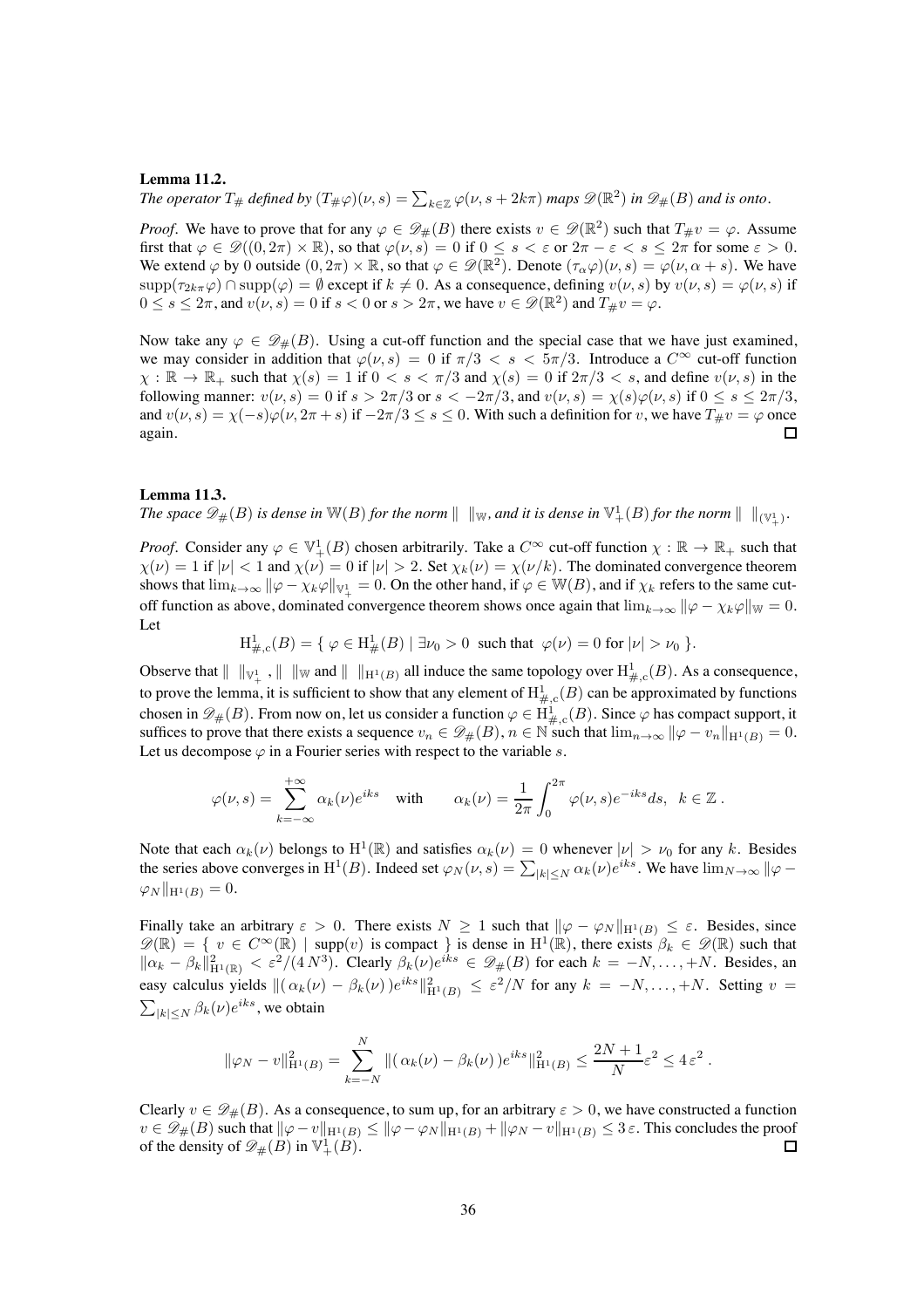#### **Proposition 11.4.**

 $For\ g\in \mathbb{V}^1_+(B)'$  and  $\alpha,\beta\in \mathbb{C}$ , let  $U\in \mathbb{V}^1_+(B)$  be the unique solution to Problem [\(42\)](#page-13-2). Let  $\chi:\mathbb{R}\to [0,1]$ *be a*  $C^{\infty}$  *cut-off function that satisfies*  $\chi(\nu)=0$  *for*  $\nu < \pi$  *and*  $\chi(\nu)=1$  *for*  $\nu > 2\pi$ *. Finally let*  $\mathfrak{U} \in \mathbb{V}^1_-(B)$  *be defined by* 

$$
\mathfrak{U}(\nu,s) = U(\nu,s) - P(\nu)
$$
  
where 
$$
P(\nu) = \chi(\nu) \left[ \ell_{\mathcal{D}}^+(U) + \ell_{\mathcal{N}}^+(U) \nu \right] + \chi(-\nu) \left[ \ell_{\mathcal{D}}^-(U) + \ell_{\mathcal{N}}^-(U) \nu \right].
$$

*Then there is continuous dependency of*  $\mathfrak U$  *with respect to*  $\alpha, \beta, q$ *: there exists a constant*  $C > 0$  *independent*  $of \alpha, \beta, q$  *such that* 

$$
\|\mathfrak{U}\|_{\mathbb{V}_{-}^{1}} \leq C \left( |\alpha| + |\beta| + \|g\|_{(\mathbb{V}_{+}^{1})'} \right). \tag{94}
$$

*Proof.* Set  $\chi(\nu) = \chi_-(\nu) + \chi_+(\nu)$  and  $\psi(\nu) = 1 - \chi(\nu)$ . Set  $U_{\pm} = \chi_{\pm}U$  and  $U_0 = \psi U$ . Let us set also  $g_{\pm} = -\nabla \cdot (\epsilon^{-1} \nabla U_{\pm})$  and  $g_0 = -\nabla \cdot (\epsilon^{-1} \nabla U_0)$ . Then clearly  $g_{\pm}, g_0 \in \mathbb{V}^1_+(B)'$  and, using [\(46\)](#page-15-2), it is easy to establish that there exists  $C > 0$  independent of g such that

$$
\|g_0\|_{(\mathbb{V}_+^1)'} + \|g_+\|_{(\mathbb{V}_+^1)'} + \|g_-\|_{(\mathbb{V}_+^1)'} \leq C\,\Big(\,|\alpha|+|\beta|+\|g\|_{(\mathbb{V}_+^1)'}\,\Big).
$$

Besides, by linearity, we have  $g = g_0 + g_+ + g_-$ . Denote by  $\mathfrak{U}_\pm, \mathfrak{U}_0 \in \mathbb{V}_-^1(B)$  the remainder terms associated respectively with  $U_+, U_-$  and  $U_0$  following the statement of the proposition we want to establish. Clearly we have  $\mathfrak{U} = \mathfrak{U}_+ + \mathfrak{U}_- + \mathfrak{U}_0$ . All these preliminary remarks show that, to prove the proposition, it suffices to prove that there exists  $C > 0$  independent of  $\alpha, \beta, q$  such that

i) 
$$
\|\mathfrak{U}_0\|_{\mathbb{V}_-^1} \leq C \left( |\alpha| + |\beta| + \|g\|_{(\mathbb{V}_+^1)'} \right),
$$
  
ii)  $\|\mathfrak{U}_+\|_{\mathbb{V}_-^1} \leq C \left( |\ell_{\mathbf{D}}^+(U_+) | + |\ell_{\mathbf{N}}^+(U_+) | + \|g_+\|_{(\mathbb{V}_+^1)'} \right).$ 

The derivation of an estimate for U<sup>−</sup> would follow the same lines as the proof of **ii)** so we skip it. Note also that  $\ell_p^+(U_+) = \ell_p^+(U)$  and  $\ell_N^+(U_+) = \ell_N^+(U)$  so that according to Proposition [4.7](#page-15-0) there exists  $C > 0$ independent of  $\alpha$ ,  $\beta$ , g such that  $|\ell_{\rm D}^+(U_+)| + |\ell_{\rm N}^+(U_+)| \leq C(|\alpha| + |\beta| + ||g||_{(\mathbb{V}_+^1)'}).$ 

**Proof of i)** Observe that  $\mathfrak{U}_0 = U_0$  since  $\ell_{\mathcal{D}}^{\pm}(U_0) = 0$  and  $\ell_{\mathcal{N}}^{\pm}(U_0) = 0$ , since  $U_0(\nu, s) = 0$  for  $|\nu| > 2\pi$ . Besides there exists a constant  $C > 0$  such that  $\|\psi U\|_{\mathbb{V}_-^1} \leq C \|U\|_{\mathbb{V}_+^1}$ . Thus i) is actually a consequence of [\(46\)](#page-15-2).

**Proof of ii)** Let  $\phi(\nu) = \chi_+(\nu/2)$ , so that  $\phi(\nu) = 0$  for  $\nu < 2\pi$  and  $\phi(\nu) = 1$  for  $\nu > 4\pi$ . Since  $\mathfrak{U}_{+}(\nu, s)=0$  for  $\nu \leq \pi$ , according to [\(46\)](#page-15-2) and [\(47\)](#page-15-5), there exists a constant  $C > 0$  independent of  $\ell_{\rm D}^+(U_+), \ell_{\rm N}^+(U_+), g_+$  such that the following inequalities hold

$$
\|\mathfrak{U}_+\|_{\mathbb{V}_-^1}^2 \ \leq e^{4\pi} \Big( \, \|\mathfrak{U}_+\|_{\mathbb{V}_+^1}^2 + \|\phi \, \mathfrak{U}_+\|_{\mathbb{V}_-^1}^2 \Big) \ \leq C \, \Big( \, |\ell_{\mathbf{D}}^+(U_+)| + |\ell_{\mathbf{N}}^+(U_+)| + \|g_+\|_{(\mathbb{V}_+^1)'} + \|\phi \, \mathfrak{U}_+\|_{\mathbb{V}_-^1}^2 \Big).
$$

As a consequence, it is sufficient to provide an upper bound for  $\|\phi\,\mathfrak{U}_+\|_{\mathbb{V}_-^1}$  in order to prove **ii**). Now let us come back to the proof of Proposition [4.3.](#page-11-2) Denote  $\hat{g}_{+,k}(\lambda) = \langle g_+, \exp(-\lambda \nu - iks) \rangle_+$ . According to Equation [\(39\)](#page-12-1), we have  $\phi(\nu)\mathfrak{U}_+(\nu, s) = \phi(\nu)\mathfrak{V}_+(\nu, s)$  for  $\nu \geq 2\pi$  where

$$
\mathfrak{V}_+(\nu,s) = \sum_{k\in\mathbb{Z}}\,\frac{1}{2i\pi}\int_{\Re e\{\lambda\}=-\frac{1}{2}}\frac{\widehat{g}_{+,k}(\lambda)}{k^2-\lambda^2}\;e^{\lambda\nu+iks}\,d\lambda\;.
$$

However  $\mathfrak{U}_+(\nu, s) \neq \mathfrak{V}_+(\nu, s)$  *a priori* for  $\nu < 2\pi$ . Elementary estimates then show that there exist constants  $C_1, C_2 > 0$  independent of  $\ell_{\rm D}^+(U_+), \ell_{\rm N}^+(U_+), g_+$  such that

$$
\|\phi\mathfrak{U}_+\|_{\mathbb{V}_-^1}^2 \leq C_1 \|\phi\mathfrak{V}\|_{\mathbb{V}_-^1}^2 \leq C_2 \, \|e^{\frac{\nu}{2}}\mathfrak{V}\|_{\mathcal{H}^1(B)}^2.
$$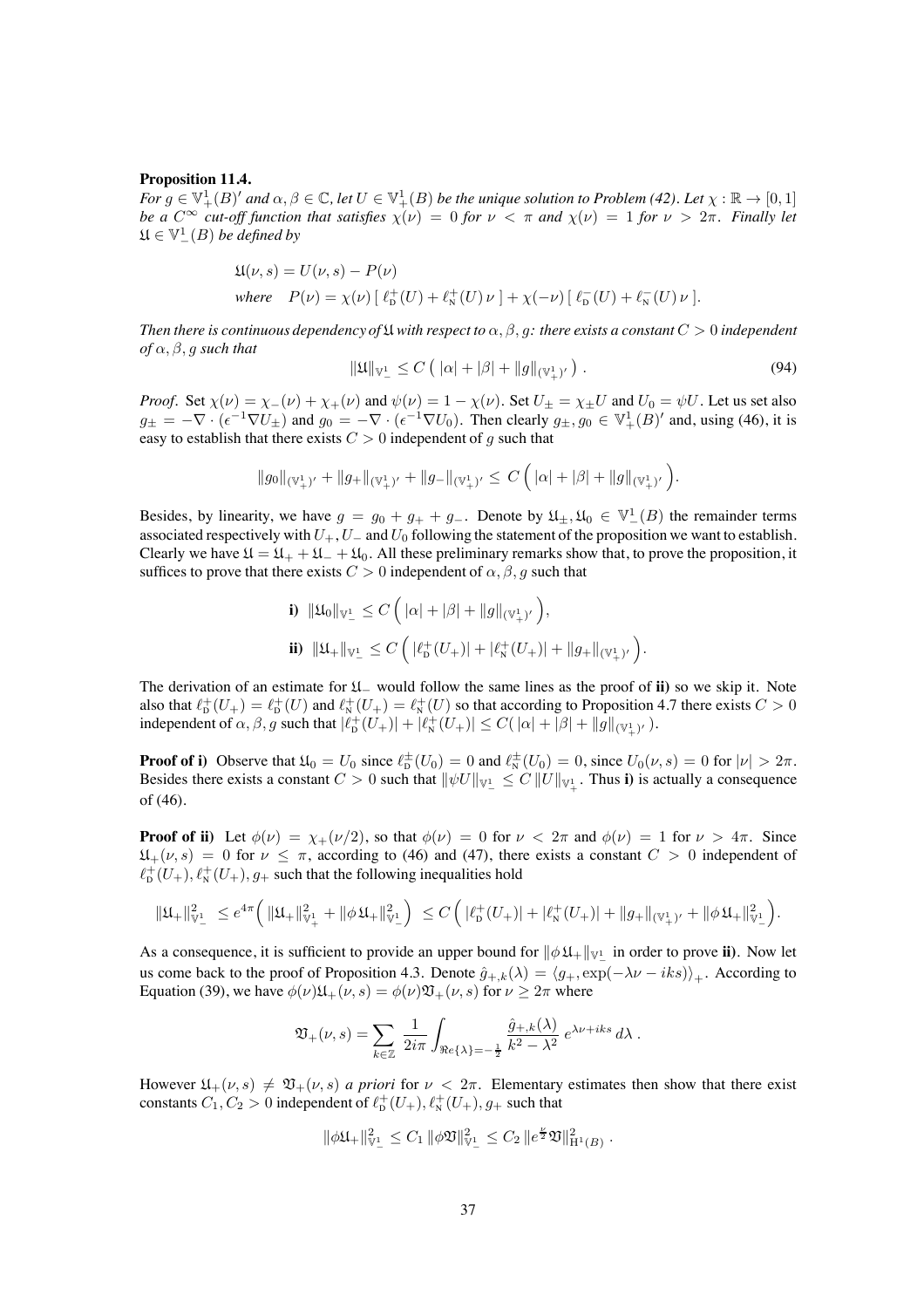We conclude the proof by using estimates provided by [\(38\)](#page-12-0) and [\(40\)](#page-13-4): there exist constants  $C_3, C_4 > 0$ independent of  $\ell_p^+(U_+), \ell_N^+(U_+), g_+$  such that

$$
||e^{\frac{\nu}{2}}\mathfrak{V}||_{\mathcal{H}^{1}(B)}^{2} \leq C_{3} \sum_{k=-\infty}^{+\infty} \int_{-\infty}^{+\infty} \frac{|\hat{g}_{+,k}(-1/2+i\xi)|^{2}}{1+k^{2}+\xi^{2}} d\xi \leq C_{4} ||g_{+}||^{2}_{(\mathbb{V}_{+}^{1})'}.
$$

### <span id="page-37-2"></span>**References**

- <span id="page-37-0"></span>[1] T. Abboud and H. Ammari. Diffraction at a curved grating: TM and TE cases, homogenization. *J. Math. Anal. Appl.*, 202(3):995–1026, 1996.
- [2] Y. Achdou. Etude de la réflexion d'une onde électromagnétique par un métal recouvert d'un revêtement métallisé. Technical report, INRIA, 1989.
- <span id="page-37-13"></span>[3] G. Allaire. *Shape optimization by the homogenization method*, volume 146 of *Applied Mathematical Sciences*. Springer-Verlag, New York, 2002.
- <span id="page-37-4"></span><span id="page-37-1"></span>[4] H. Ammari and C. Latiri-Grouz. Conditions aux limites approchées pour les couches minces périodiques. *M2AN Math. Model. Numer. Anal.*, 33(4):673–693, 1999.
- [5] M. Artola and M. Cessenat. Diffraction d'une onde électromagnétique par une couche composite mince accolée à un corps conducteur épais. I. Cas des inclusions fortement conductrices. *C. R. Acad. Sci. Paris Sér. I Math.*, 313(5):231–236, 1991.
- <span id="page-37-10"></span>[6] A. Bensoussan, J.L. Lions, and G. Papanicolaou. *Asymptotic analysis for periodic structures*, volume 5 of *Studies in Mathematics and its Applications*. North-Holland Publishing Co., Amsterdam, 1978.
- <span id="page-37-8"></span>[7] E. Bonnetier, D. Bresch, and V. Milišić. A priori convergence estimates for a rough Poisson-Dirichlet problem with natural vertical boundary conditions. *Advances in Mathematical Fluid Mechanics*, pages 105–134, 2010.
- <span id="page-37-7"></span>[8] D. Bresch and V. Milisic. High order multi-scale wall-laws, part I: The periodic case. *Arxiv preprint math/0611083*, 2006.
- <span id="page-37-6"></span>[9] I. S. Ciuperca, M. Jai, and C. Poignard. Approximate transmission conditions through a rough thin layer: the case of periodic roughness. *European J. Appl. Math.*, 21(1):51–75, 2010.
- <span id="page-37-14"></span>[10] X. Claeys. *Analyse asymptotique et numérique de la diffraction d'ondes par des fils minces*. PhD thesis, Université Versailles St Quentin, 2008.
- <span id="page-37-12"></span>[11] D. Colton and R. Kress. *Inverse acoustic and electromagnetic scattering theory*, volume 93 of *Applied Mathematical Sciences*. Springer-Verlag, Berlin, second edition, 1998.
- <span id="page-37-3"></span>[12] Monique Dauge, Erwan Faou, and Victor Péron. Comportement asymptotique à haute conductivité de l'épaisseur de peau en électromagnétisme. *C. R. Math. Acad. Sci. Paris*, 348(7-8):385–390, 2010.
- <span id="page-37-9"></span>[13] B. Delourme, H. Haddar, and P. Joly. Approximate models for wave propagation across thin periodic interfaces. *Journal de mathématiques pures et appliquées*, 2012.
- <span id="page-37-5"></span>[14] D. Drissi. *Simulation des silencieux d'échappement par une méthode d'éléments finis homogénéisés*. PhD thesis, Université de Tunis, 2003.
- <span id="page-37-11"></span>[15] R. R. Gadyl'shin. The method of matching asymptotic expansions in a singularly perturbed boundary value problem for the Laplace operator. *Sovrem. Mat. Prilozh.*, (5, Asimptot. Metody Funkts. Anal.):3–32, 2003.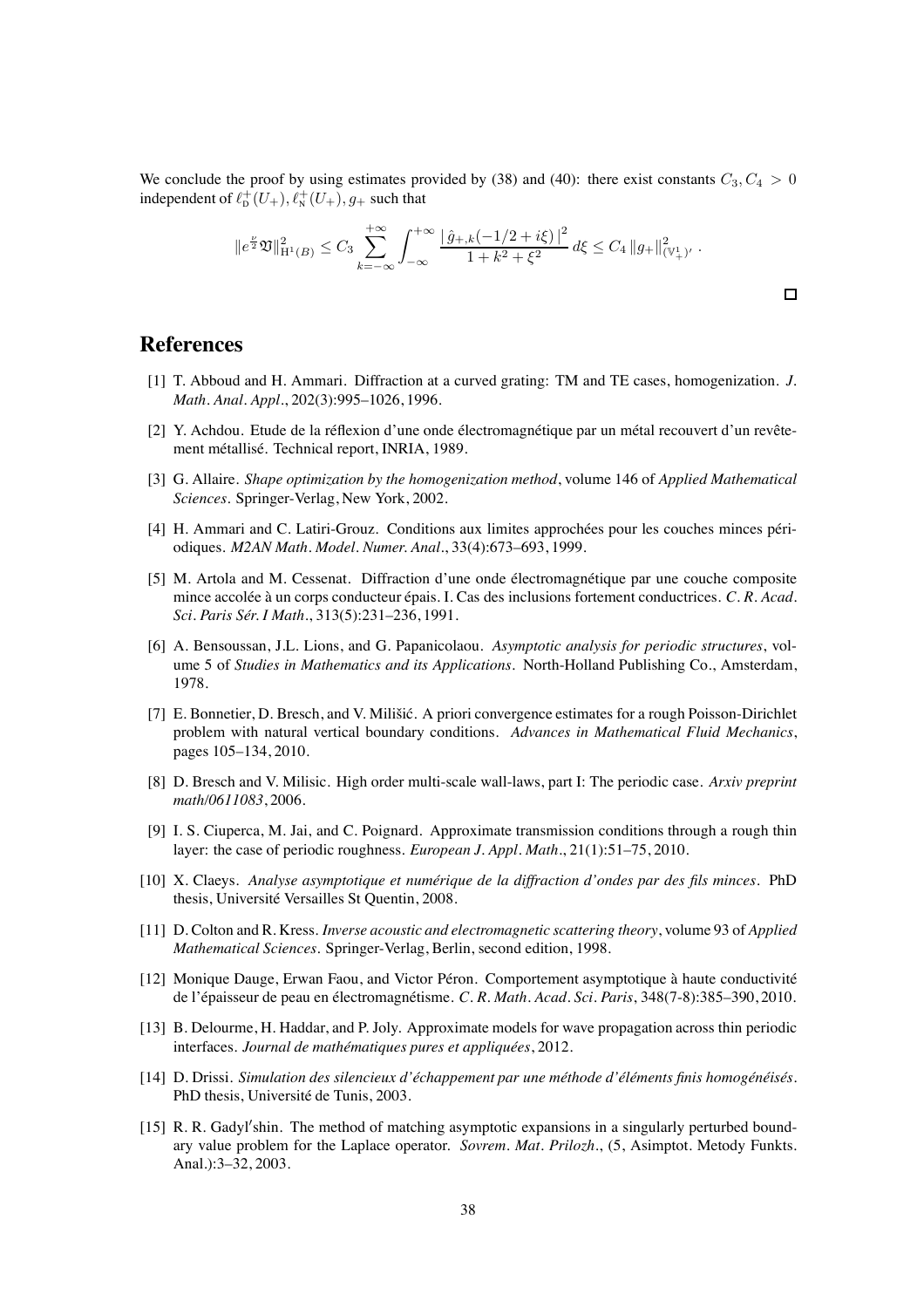- <span id="page-38-3"></span>[16] H. Haddar, P. Joly, and H.M. Nguyen. Generalized impedance boundary conditions for scattering by strongly absorbing obstacles: the scalar case. *Math. Models Methods Appl. Sci.*, 15(8):1273–1300, 2005.
- <span id="page-38-11"></span>[17] A. M. Il'in. *Matching of asymptotic expansions of solutions of boundary value problems*, volume 102 of *Translations of Mathematical Monographs*. American Mathematical Society, Providence, RI, 1992. Translated from the Russian by V. Minachin [V. V. Minakhin].
- <span id="page-38-10"></span>[18] A. M. Il'in, A. R. Danilin, and S. V. Zakharov. Application of the method of matching asymptotic expansions to the solution of boundary value problems. *Sovrem. Mat. Prilozh.*, (5, Asimptot. Metody Funkts. Anal.):33–78, 2003.
- <span id="page-38-12"></span>[19] P. Joly and S. Tordeux. Matching of asymptotic expansions for wave propagation in media with thin slots. I. The asymptotic expansion. *Multiscale Model. Simul.*, 5(1):304–336 (electronic), 2006.
- <span id="page-38-16"></span><span id="page-38-13"></span>[20] P. Joly and S. Tordeux. Matching of asymptotic expansions for waves propagation in media with thin slots. II. The error estimates. *M2AN Math. Model. Numer. Anal.*, 42(2):193–221, 2008.
- [21] V. A. Kozlov, V. G. Mazya, and J. Rossmann. *Elliptic boundary value problems in domains with point singularities*, volume 52 of *Mathematical Surveys and Monographs*. American Mathematical Society, Providence, RI, 1997.
- <span id="page-38-1"></span>[22] A.L. Madureira and F. Valentin. Asymptotics of the Poisson problem in domains with curved rough boundaries. *SIAM J. Math. Anal.*, 38(5):1450–1473 (electronic), 2006/07.
- <span id="page-38-9"></span>[23] V. Maz'ya, S. Nazarov, and B. Plamenevskij. *Asymptotic theory of elliptic boundary value problems in singularly perturbed domains. Vol. I*, volume 111 of *Operator Theory: Advances and Applications*. Birkhäuser Verlag, Basel, 2000. Translated from the German by Georg Heinig and Christian Posthoff.
- <span id="page-38-14"></span>[24] W. McLean. *Strongly elliptic systems and boundary integral equations*. Cambridge University Press, Cambridge, 2000.
- <span id="page-38-15"></span>[25] J.C. Nédélec. *Acoustic and electromagnetic equations*, volume 144 of *Applied Mathematical Sciences*. Springer-Verlag, New York, 2001. Integral representations for harmonic problems.
- <span id="page-38-2"></span>[26] J.-R. Poirier, A. Bendali, P. Borderies, and S. Tournier. High order asymptotic expansion for the scattering of fast oscillating periodic surfaces. In *proceedings of waves 2009*, 2009.
- <span id="page-38-17"></span>[27] W. Rudin. *Functional analysis*. International Series in Pure and Applied Mathematics. McGraw-Hill Inc., New York, second edition, 1991.
- <span id="page-38-7"></span>[28] E. Sánchez-Palencia. *Nonhomogeneous media and vibration theory*, volume 127 of *Lecture Notes in Physics*. Springer-Verlag, Berlin, 1980.
- <span id="page-38-6"></span>[29] E. Sánchez-Palencia. Un problème d' écoulement lent d'une fluide visqueux incompressible au travers d'une paroi finement perforée. Technical report, Electricité de France, 1985.
- <span id="page-38-5"></span>[30] K. Schmidt and S. Tordeux. Asymptotic modelling of conductive thin sheets. *Zeitschrift f "ur Angewandte Mathematik und Physik (ZAMP)*, 61(4):603–626, 2010.
- <span id="page-38-4"></span>[31] M. Tlemcani. A Two-Scale Asymptotic Analysis of a Time-Harmonic Scattering Problem with a Multi Layered Thin Periodic Domain. *Communications in Computational Physics*, 6:758–776, 2009.
- <span id="page-38-18"></span>[32] S. Tordeux. *Méthode asymptotiques pour la propagation des ondes dans des milieux comportant des fentes*. PhD thesis, Université Versailles St Quentin, 2004.
- <span id="page-38-8"></span>[33] M. Van Dyke. *Perturbation methods in fluid mechanics*. Applied Mathematics and Mechanics, Vol. 8. Academic Press, New York, 1964.
- <span id="page-38-0"></span>[34] A. Zebic. *Conditions de frontière équivalentes en électromagnétisme*. PhD thesis, Université Paris 6, 1994.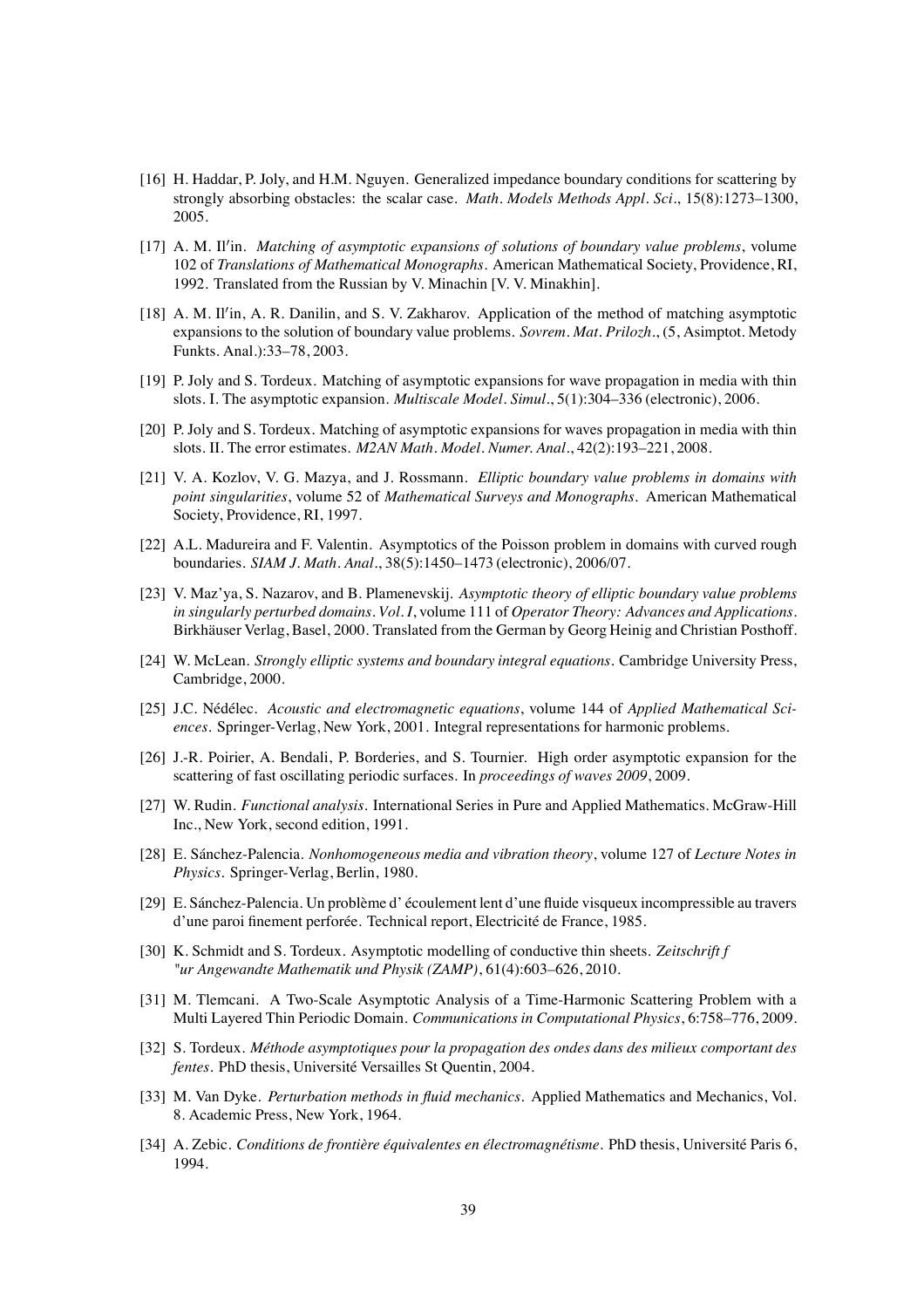# **List of Figures**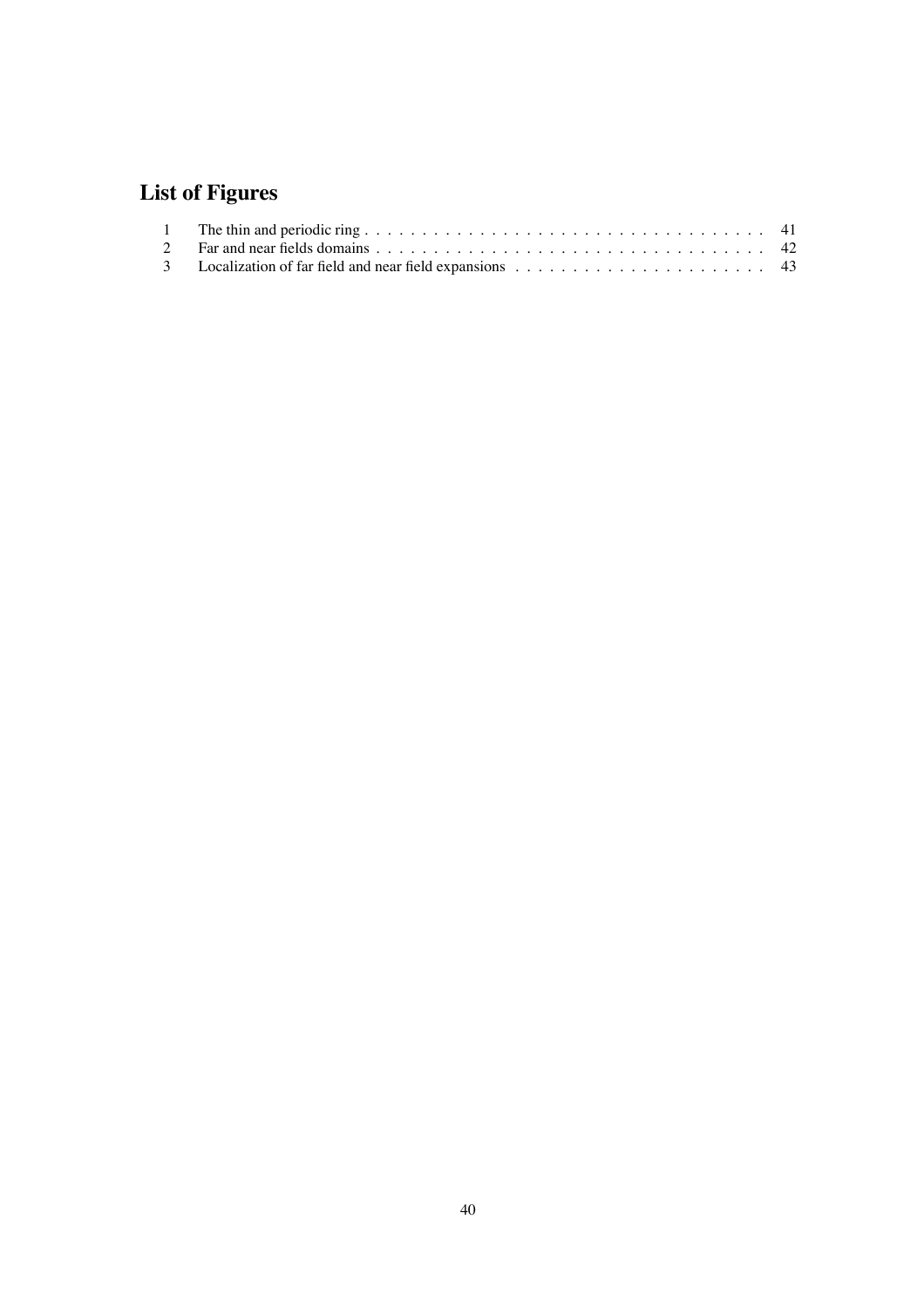

**(a)** Multi-scale geometry **(b)** Scaled coordinates

<span id="page-40-0"></span>Figure 1: The thin and periodic ring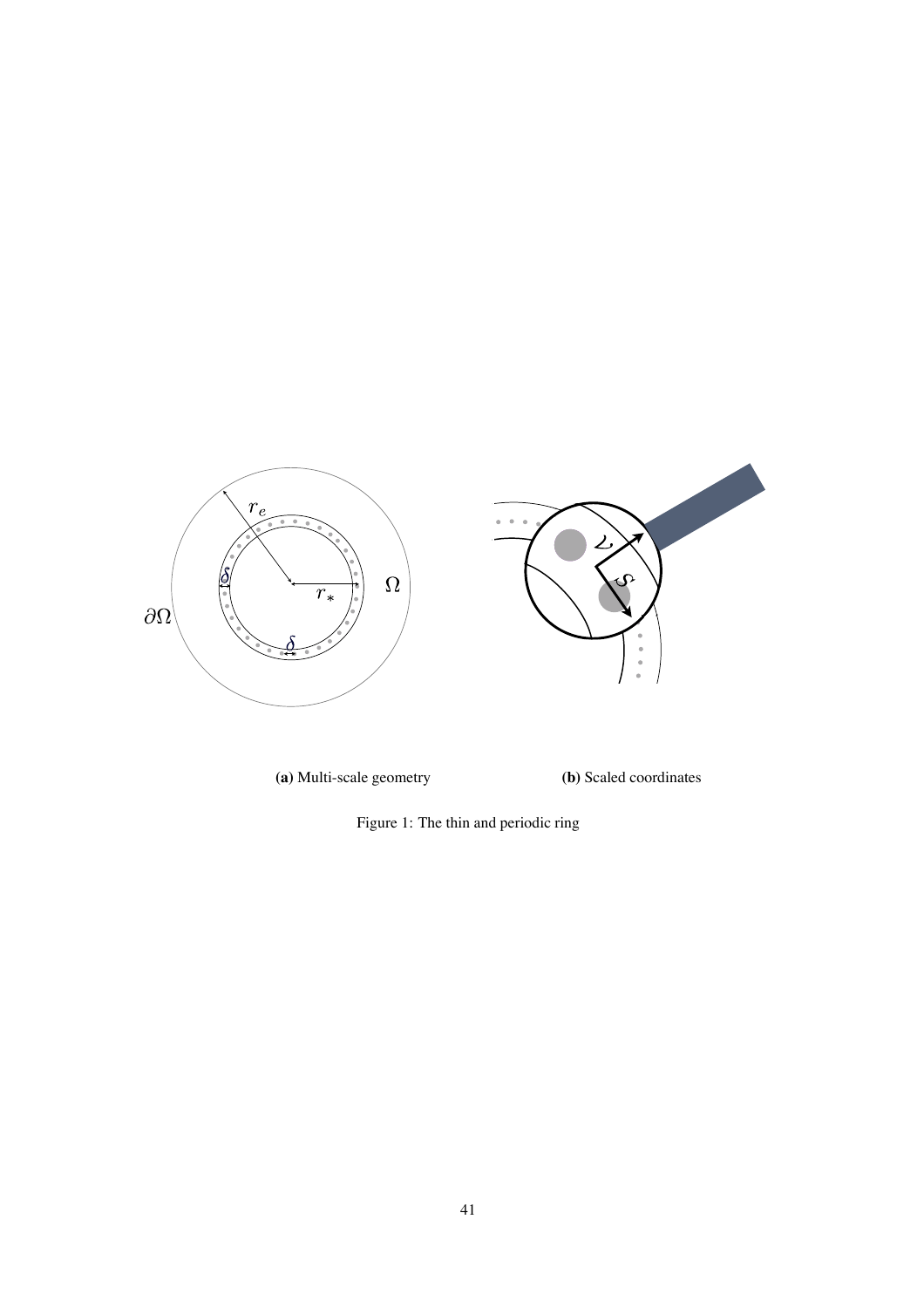

<span id="page-41-0"></span>Figure 2: Far and near fields domains